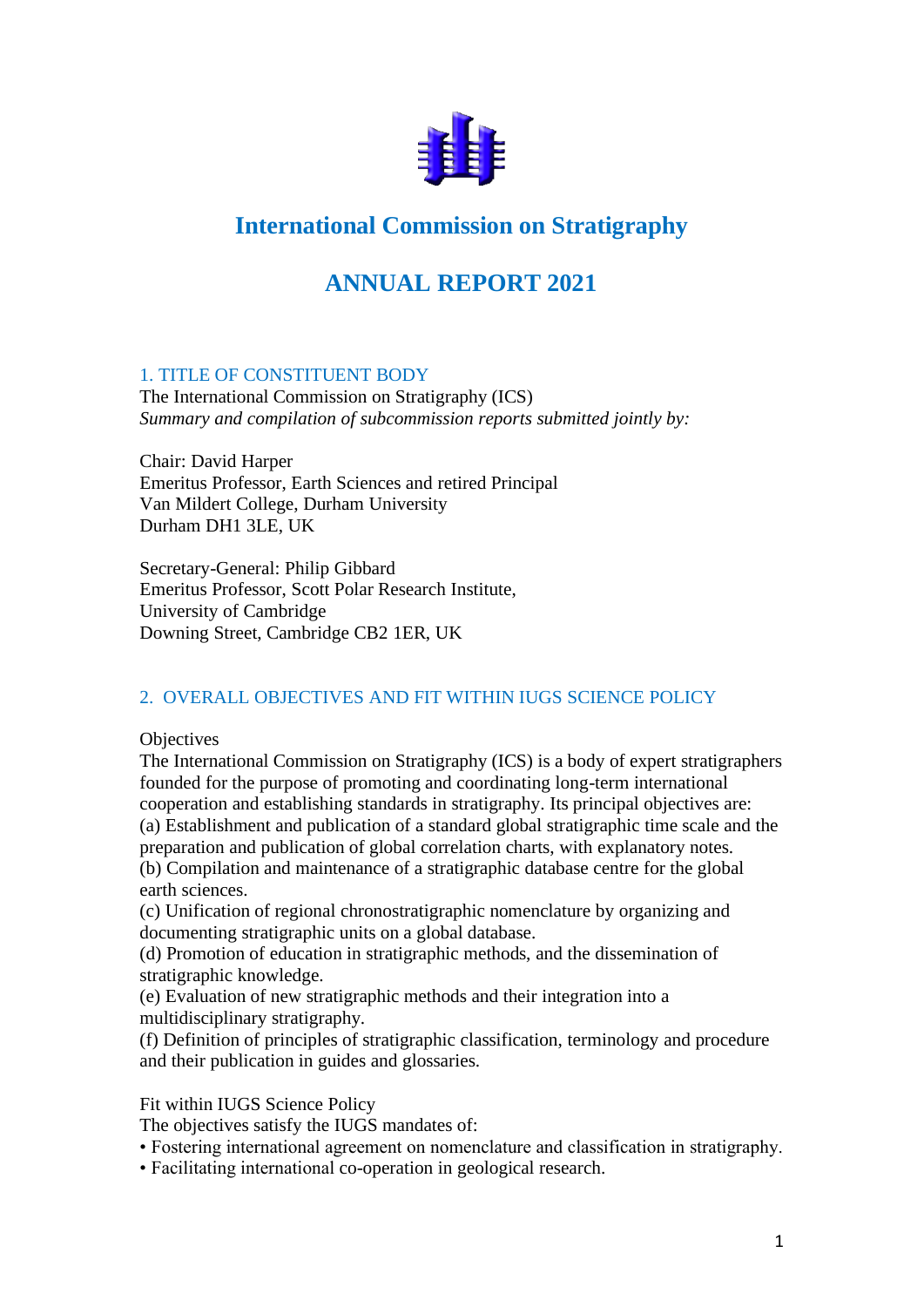• Improving publication, dissemination, and use of geological information internationally.

• Encouraging new relationships between and among disciplines of science that relate to geology worldwide.

• Attracting competent students and research workers to the discipline.

• Fostering an increased awareness among individual scientists worldwide of what related programmes are being undertaken.

In particular, the current objectives of ICS relate to three main aspects of IUGS policy:

(a) Development of an internationally agreed scale of chronostratigraphic units, fully defined by Global Stratotype Sections and Points (GSSPs) where appropriate and related to a hierarchy of units to maximize resolution throughout geological time. (b) Promotion of international consensus on stratigraphic classification and terminology, which is essential for advancement of earth-science research and education.

(c) Establishment of frameworks and systems to encourage international collaboration in understanding the evolution of the Earth.

### 3. ORGANISATION

ICS is organised in two types of constituent bodies: Subcommissions for longer-term study, and Executive Task Groups (working groups) for more limited, shorter-term tasks. ICS is managed by the Executive Committee, which consists of elected and appointed officers. The current structure of ICS consists of the Executive Committee of three voting and three non-voting members, and 17 Subcommissions that deal with the major chronostratigraphic units and aspects of stratigraphic classification. The ICS Executive has initiated a new Executive ex-officio position of Treasurer and appointed a new webmaster. The webmaster is revising the ICS website and transferring the webpages of the subcommissions to the main ICS site.

Subcommissions: **Ouaternary** Neogene Paleogene Cretaceous Jurassic Triassic Permian Carboniferous Devonian Silurian Ordovician Cambrian Ediacaran Cryogenian Pre-Cryogenian Stratigraphic Classification Timescale Calibration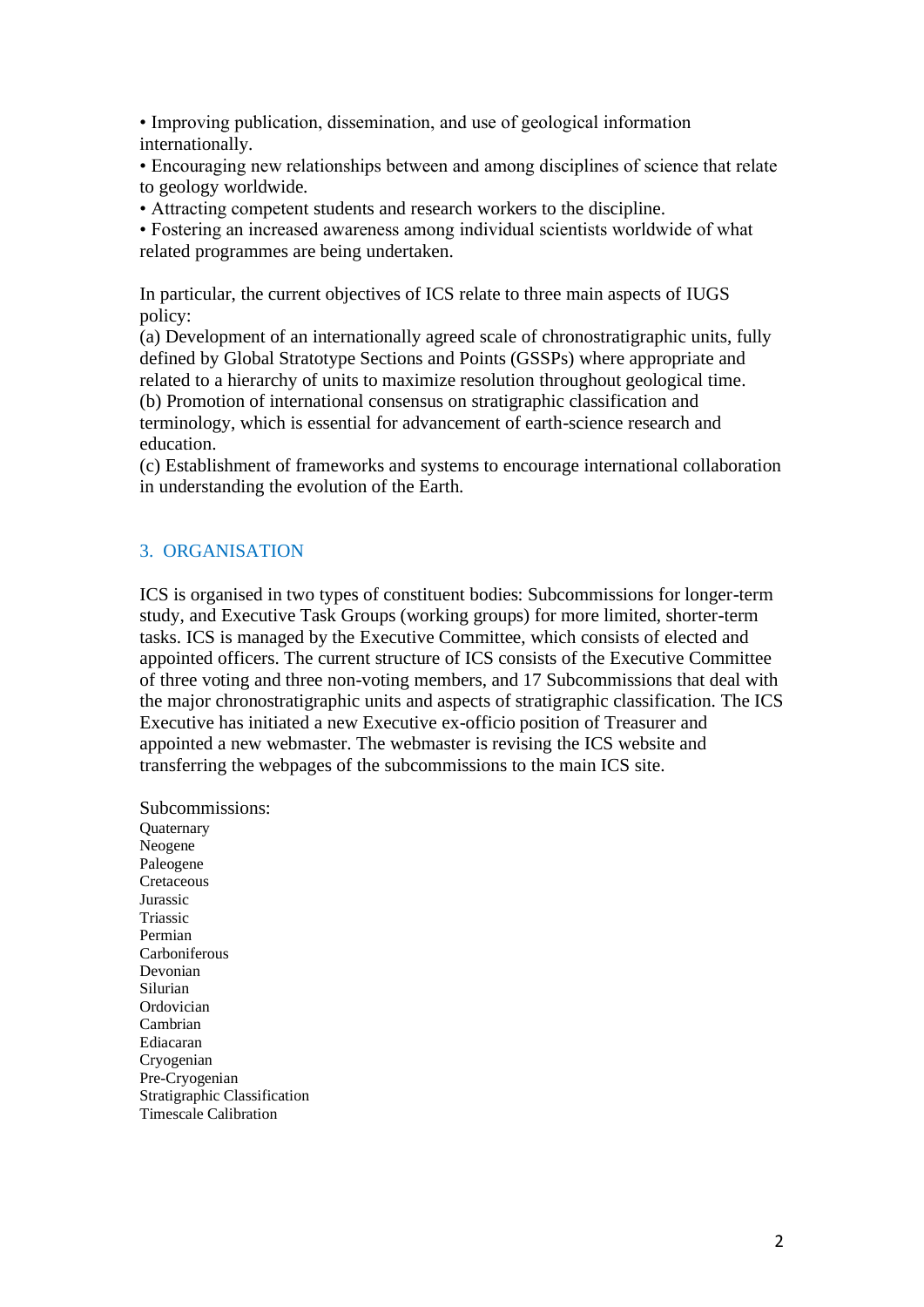(a) Establishment and publication of a standard global stratigraphic time scale and the preparation and publication of global correlation charts, with explanatory notes. (b) Compilation and maintenance of a stratigraphic database centre for the global earth sciences.

(c) Unification of regional chronostratigraphic nomenclature by organising and documenting stratigraphic units on a global database.

(d) Promotion of education in stratigraphic methods, and the dissemination of stratigraphic knowledge.

#### INTERNATIONAL UNION OF GEOLOGICAL SCIENCES

The reports of each Subcommission are appended to this ICS summary compilation. The ICS subcommissions together include approximately 350 titular members. When the corresponding members of Subcommissions are added, several thousand stratigraphers worldwide participate in the activities of ICS, and several thousand more over the 60-year history of ICS. In addition, ICS maintains contacts with many national stratigraphic committees. The members of the Full Commission (i.e. the 3 voting members and 3 non-voting members of the Executive, and the chairs of the 17 Subcommissions) represent 12 countries: United Kingdom (5 members), Canada (1), Italy (2), USA (3), China (4), Sweden (1), France (1), Netherlands (1), Spain (1), Austria (1), Australia (1) and Czechia (2). Among all subcommission officers and the ICS executive, 18 countries are represented: United Kingdom (7 members), Canada (3), USA (7), China (11), Italy (7), Australia (1), Spain (3), Poland (2), Russia (1), Czech Republic (2), France (3), Belgium (1), Germany (3), Brazil (3), Sweden (2), Austria (2) and Norway (1). The voting members of ICS, i.e. all voting members of all subcommissions who replied to our request to report include officers, represent over 42 countries: USA (69), China (38), United Kingdom (25), Ireland (1), Russia (29), Canada (15), Germany (24), Italy (25), Australia (12), Spain (8), France (11), Japan (9), New Zealand (4), Argentina (3), Belgium (8), Netherlands (7), Brazil (10), Poland (10), Czech Republic (5), Denmark (3), Sweden (8), Switzerland (5), United Arab Emirates (1), Hungary (2), India (4), South Africa (3), Austria (4), Slovenia (1), Tunisia (1), Swaziland (1), Estonia (2), Finland (3), Iran (2), Jordan (1), Korea (1), Mexico (1), Croatia (1), Algeria (1), Namibia (1), Greece (1), Turkey (1) and Columbia (1). The ICS subcommissions are in the process of reinstalling their websites on the main ICS site (noted last year), and some continue to maintain their own websites; the URLs of the websites are as follows:

| websites:             |                                     |
|-----------------------|-------------------------------------|
| ICS main site:        | www.stratigraphy.org                |
| Quaternary:           | www.quaternary.stratigraphy.org     |
| Neogene:              | www.geo.uu.nl/SNS                   |
| Paleogene:            | wzar.unizar.es/isps/                |
| Cretaceous:           | www.univ-brest.fr/geoscience/?ISCS/ |
| Jurassic:             | www.jurassic.stratigraphy.org       |
| Triassic:             | paleo.cortland.edu/sts/             |
| Permian (newsletter): | www.permian.stratigraphy.org        |
| Carboniferous         | www.stratigraphy.org/carboniferous/ |
| Devonian:             | www.unica.it/sds/                   |
| Silurian:             | www.silurian.stratigraphy.org       |
|                       |                                     |

 $\frac{1}{2}$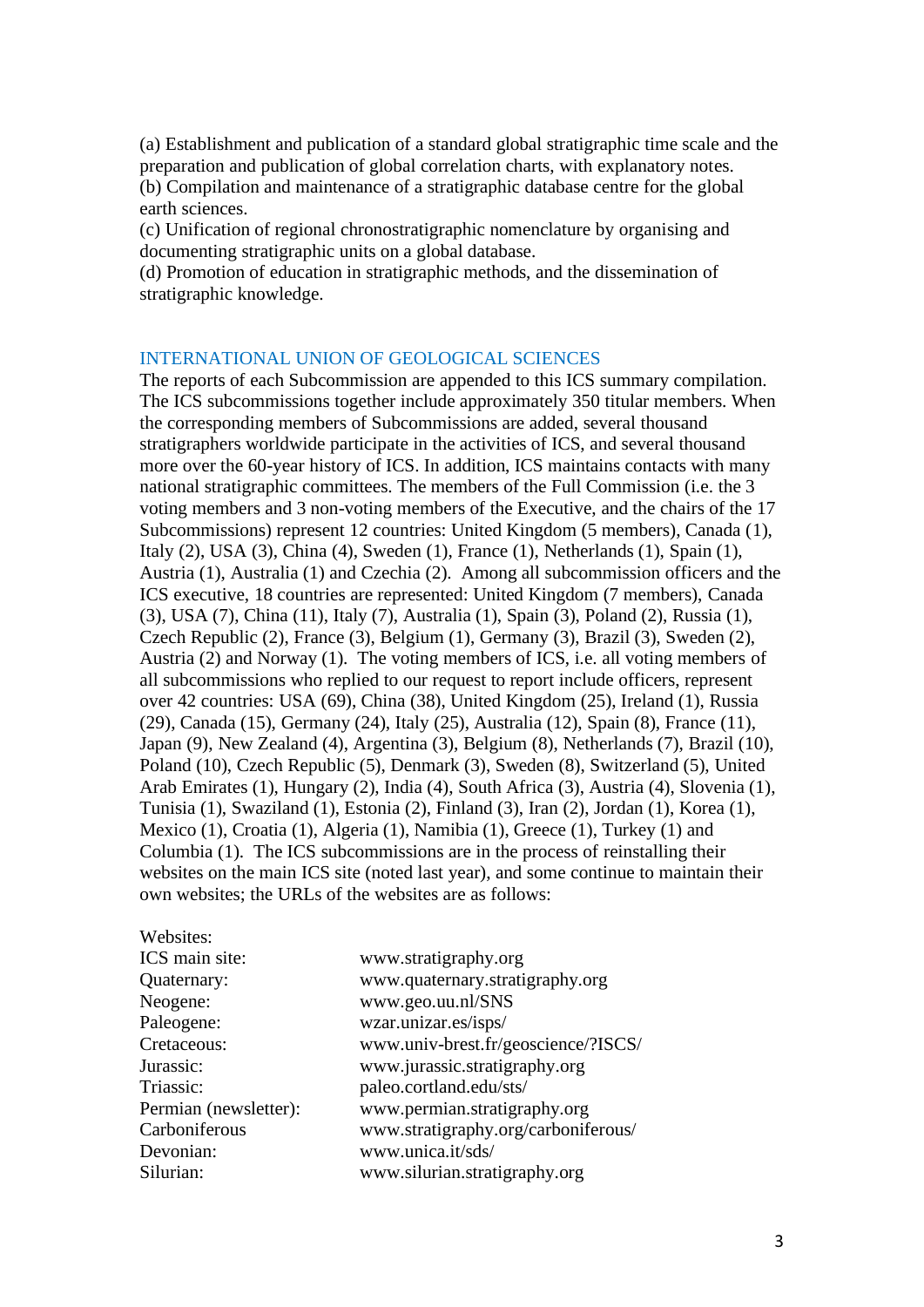| Ordovician:                                     | www.ordovician.stratigraphy.org                 |
|-------------------------------------------------|-------------------------------------------------|
| Cambrian:                                       | www.palaeontology.geo.uu.se/ISCS/ISCS_home.html |
| Ediacaran:                                      | www.paleo.geos.vt.edu/Ediacaran/                |
| Cryogenian:                                     | being established                               |
| Precambrian:                                    | www.precambrian.stratigraphy.org                |
| Stratigraphic Classification: issc.uni-graz.at/ |                                                 |
| Timescale calibration                           | being established                               |

3a. ICS Executive Officers for 2020-2024: Chair: David Harper (Durham, England) Vice-Chair: Shuzhong Shen (Nanjing, China) Secretary General: Philip Gibbard (Cambridge, England)

Non-voting officers:

Information Officer: Nicholas Car (Brisbane, Australia) Graphics Officer: Kim Cohen (Utrecht, Netherlands) Treasurer: Stuart Jones (Durham, England)

#### ICS Subcommission officers:

A full listing of current officers (with addresses) is given at the end of this main ICS report. The individual subcommission reports include a listing of all voting members (typically *c.* 20 in each subcommission).

### 4. EXTENT OF NATIONAL/REGIONAL/GLOBAL SUPPORT FROM SOURCES OTHER THAN IUGS

Few of the subcommissions have formal financial contributions from external sources other than IUGS (through ICS), and they are very limited and listed in the individual reports. Some activities that are associated with ICS goals, such as distributing charts of the Geological Time Scale and placing this information onto public websites, have received some minimal support from private companies and professional organisations. Informally, every officer and member of ICS donates their own time, office space, institutional facilities, and other components to the activities of the organisation. No officer nor executive receives any salary compensation from IUGS or other ICS funds. Indeed, most officers personally contribute towards their own travel and operational expenses.

#### 5. INTERFACES WITH OTHER INTERNATIONAL PROJECTS

Active and highly fruitful interfaces with many international organisations and geoprojects are a standard feature of ICS activities. ICS maintains a strong link with the International Quaternary Association (INQUA) Commission on Stratigraphy regarding the stratigraphy of the Quaternary, and with the Commission for the Geological Map of the World (CGMW) in Paris regarding standardisation of chronostratigraphy and its colour scheme on charts, as well as producing the ICS International Chronostratigraphic Chart. In addition, ICS is collaborating with the IUGS Commission on Geoscience Information (CGI) as it develops GeoSciML as an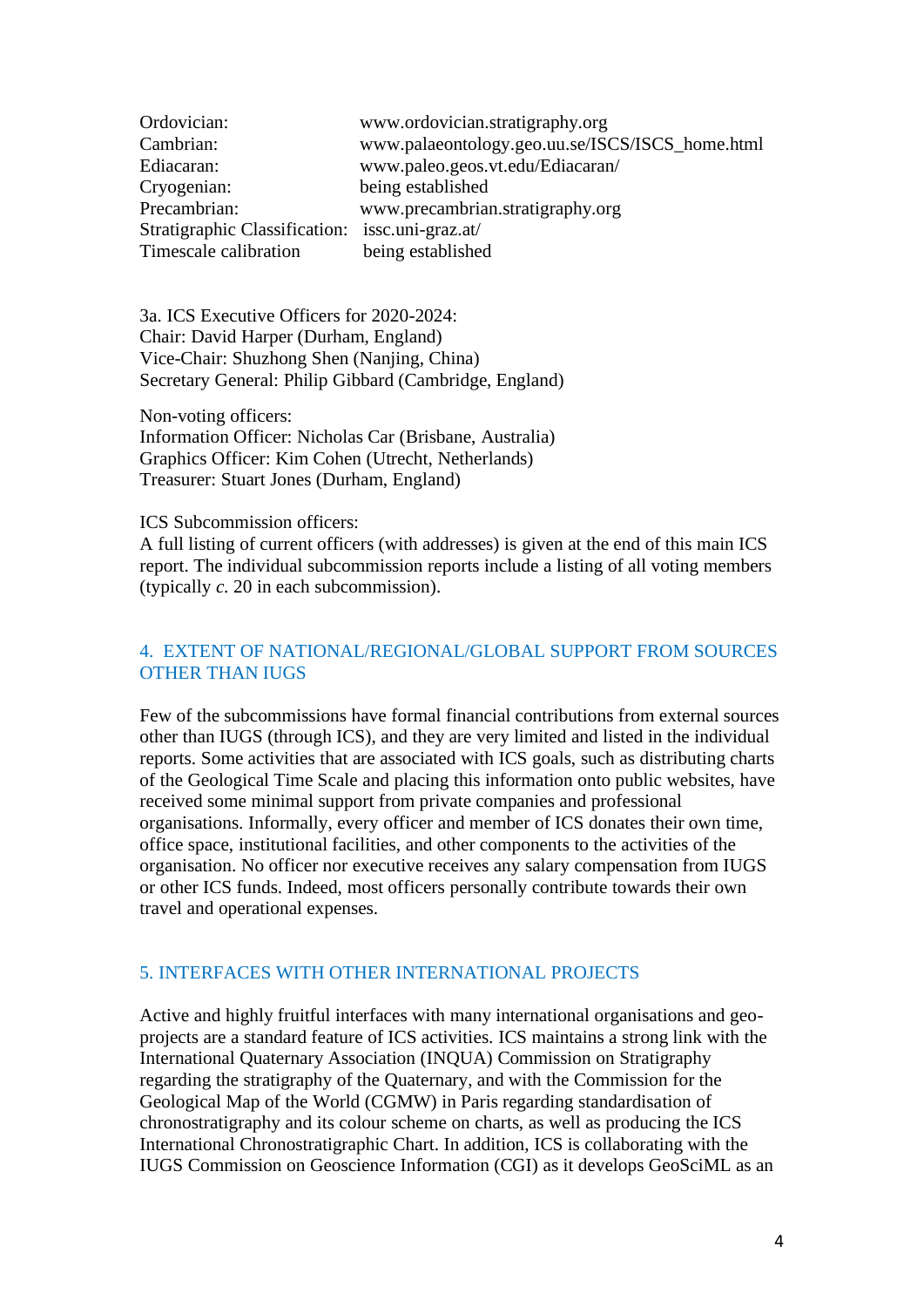interchange format for geoscience data. ICS subcommissions are traditionally affiliated with a considerable number of IUGS and IGCP activities. For example, ICS members lead or participate or have participated in numerous, active IGCP projects and others serve on IGCP national committees and the scientific board. ICS members maintains active links with international research groups, including The Micropalaeontology Society (TMS), the North American Micropaleontology Society (NAMS), International Nannoplankton Association (INA) and the Association of American Stratigraphic Palynologists (AASP), and international palaeontological research groups on Graptolites, Conodonts, Ammonites, Radiolarians (Interrad), Nannofossils, Foraminifers, etc., and many ICS members serve on national stratigraphic commissions and as editors of journals. There are close links between many ICS stratigraphers and the International Ocean Drilling Project (IODP). ODP cores routinely test the global correlation potential of a great number of bio-events since the Jurassic, and this record is vital to develop integrated timescales at several scales of resolution, and global palaeo-climate models. The designation of GSSPs necessitates close interaction with local and international groups concerned with conservation, such as UNESCO (Geoparks Programme), IUGS (Geosites Programme) and ProGEO (Geosites and Geoparks initiatives).

### 6. CHRONOSTRATIGRAPHIC STAGE AND SERIES NAMES AND DEFINITIONS ESTABLISHED IN ICS

Quaternary:

|             | Base Meghalayan Stage (= Base Upper Holocene Subseries)                    |
|-------------|----------------------------------------------------------------------------|
|             | Base Northgrippian Stage (= Base Middle Holocene Subseries)                |
|             | Base Greenlandian Stage (= Base Lower Holocene Subseries)                  |
|             | <b>Base Holocene Series</b>                                                |
|             | Base of Lower and Upper Pleistocene Subseries                              |
|             | Base Chibanian Stage (= base Middle Pleistocene Subseries)                 |
|             | <b>Base Calabrian Stage</b>                                                |
|             | Base Gelasian Stage (= Base Pleistocene Series and Base Quaternary System) |
| Neogene:    |                                                                            |
|             | <b>Base Piacenzian Stage</b>                                               |
|             | Base Zanclean Stage (= Base Pliocene Series)                               |
|             | <b>Base Messinian Stage</b>                                                |
|             | <b>Base Tortonian Stage</b>                                                |
|             | <b>Base Serravallian Stage</b>                                             |
|             | Base Aquitanian Stage (= Base Miocene Series and Base Neogene System)      |
| Paleogene:  |                                                                            |
|             | <b>Base Chattian Stage</b>                                                 |
|             | Base Rupelian Stage (= Base Oligocene Series)                              |
|             | <b>Base Priabonian Stage</b>                                               |
|             | <b>Base Lutetian Stage</b>                                                 |
|             | Base Ypresian Stage (= Base Eocene Series)                                 |
|             | <b>Base Thanetian Stage</b>                                                |
|             | <b>Base Selandian Stage</b>                                                |
|             | Base Danian Stage (= Base Paleocene Series and Base Paleogene System)      |
| Cretaceous: |                                                                            |
|             | <b>Base Maastrichtian Stage</b>                                            |
|             | <b>Base Santonian Stage</b>                                                |
|             | <b>Base Coniacian Stage</b>                                                |
|             |                                                                            |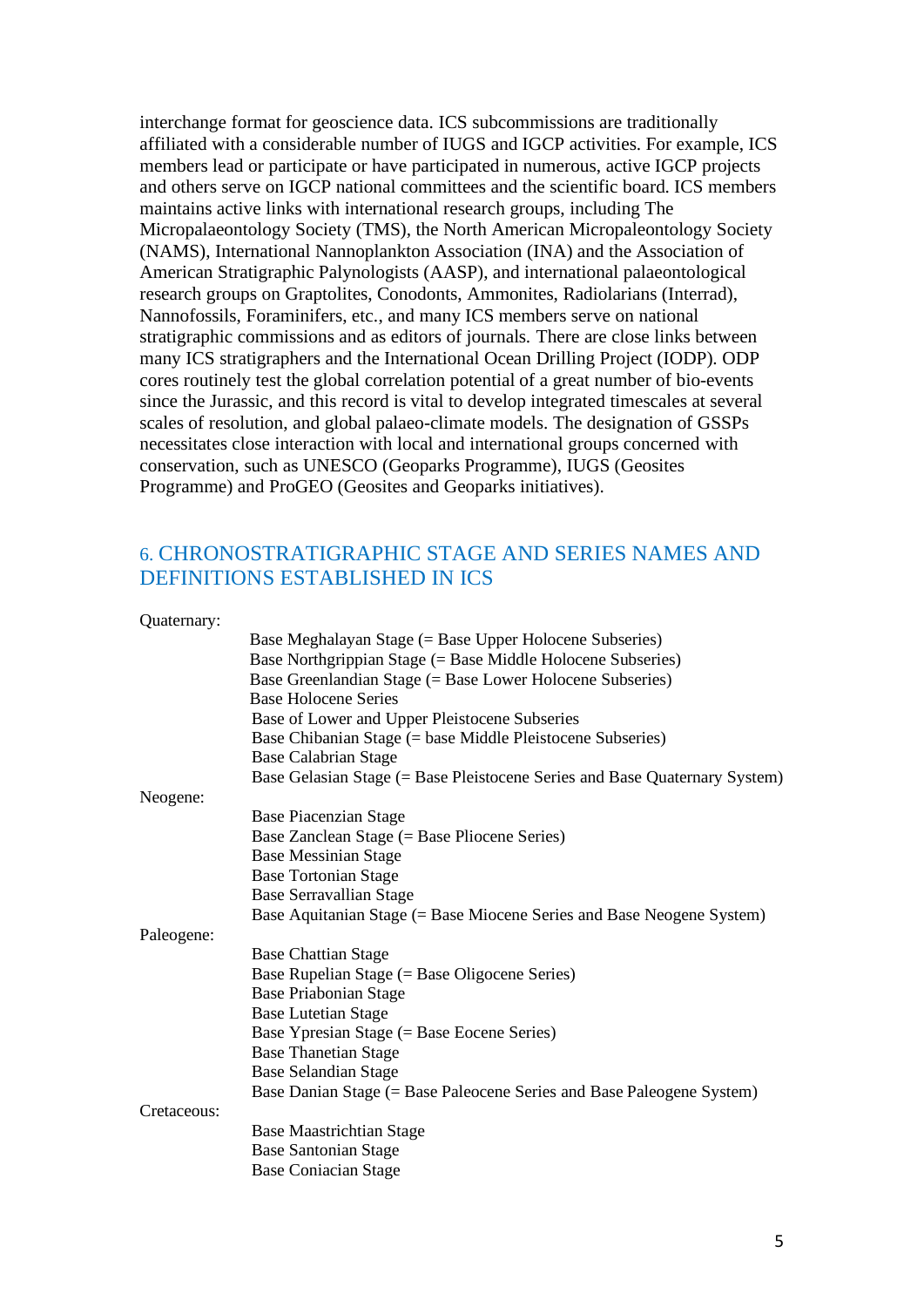|                | <b>Base Turonian Stage</b><br>Base Cenomanian Stage (= Base Upper Cretaceous Series and Base<br>Cretaceous System) |
|----------------|--------------------------------------------------------------------------------------------------------------------|
|                | <b>Base Hauterivian Stage</b>                                                                                      |
| Jurassic:      |                                                                                                                    |
|                | Base Kimmeridgian Stage                                                                                            |
|                | <b>Base Bathonian Stage</b>                                                                                        |
|                | <b>Base Bajocian Stage</b>                                                                                         |
|                | Base Aalenian Stage (= Base of Middle Jurassic Series)                                                             |
|                | <b>Base Toarcian Stage</b>                                                                                         |
|                | <b>Base Pliensbachian Stage</b>                                                                                    |
|                | <b>Base Sinemurian Stage</b><br>Base Hettangian Stage (= Base Lower Jurassic System and Base Jurassic Series)      |
| Triassic:      |                                                                                                                    |
|                | Base Carnian Stage (= Base Upper Triassic System)                                                                  |
|                | <b>Base Ladinian Stage</b>                                                                                         |
|                | Base Induan Stage (= Base Triassic System)                                                                         |
| Permian:       |                                                                                                                    |
|                | Base Changhsingian Stage                                                                                           |
|                | Base Wuchiapingian Stage (= Base Lopingian Series)                                                                 |
|                | <b>Base Capitanian Stage</b>                                                                                       |
|                | <b>Base Wordian Stage</b>                                                                                          |
|                | Base Roadian Stage (= Base Guadalupian Series)                                                                     |
|                | Base Artinskian Stage*                                                                                             |
|                | <b>Base Sakmarian Stage</b>                                                                                        |
|                | Base Asselian Stage (= Base Cisuralian Series and Base Permian System)                                             |
| Carboniferous: |                                                                                                                    |
|                | Base of Bashkirian Stage (= Base Lower Pennsylvanian Series and Base                                               |
|                | Pennsylvanian Subsystem)                                                                                           |
|                | Base Viséan Stage<br>Base Tournaisian Stage (= Base Lower Mississippian Series and Base                            |
|                | Mississippian Subsystem and Base Carboniferous System)                                                             |
| Devonian:      |                                                                                                                    |
|                | <b>Base Famennian Stage</b>                                                                                        |
|                | Base Frasnian Stage (= Base Upper Devonian Series)                                                                 |
|                | <b>Base Givetian Stage</b>                                                                                         |
|                | Base Eifelian Stage (= Base Middle Devonian Series)                                                                |
|                | <b>Base Emsian Stage</b>                                                                                           |
|                | <b>Base Pragian Stage</b>                                                                                          |
|                | Base Lochkovian Stage (= Base Lower Devonian Series and Base Devonian                                              |
|                | System)                                                                                                            |
| Silurian:      |                                                                                                                    |
|                | <b>Base Pridoli Series</b>                                                                                         |
|                | <b>Base Ludfordian Stage</b>                                                                                       |
|                | Base Gorstian Stage (= Base Ludlow Series)                                                                         |
|                | <b>Base Homerian Stage</b>                                                                                         |
|                | Base Sheinwoodian Stage (= Base Wenlock Series)                                                                    |
|                | <b>Base Telychian Stage</b>                                                                                        |
|                | <b>Base Aeronian Stage</b>                                                                                         |
|                | Base Rhuddanian Stage (= Base Llandovery Series and Base Silurian<br>System)                                       |
| Ordovician:    |                                                                                                                    |
|                | <b>Base Hirnantian Stage</b>                                                                                       |
|                | <b>Base Katian Stage</b>                                                                                           |
|                | Base Sandbian Stage (= Base Upper Ordovician Series                                                                |
|                |                                                                                                                    |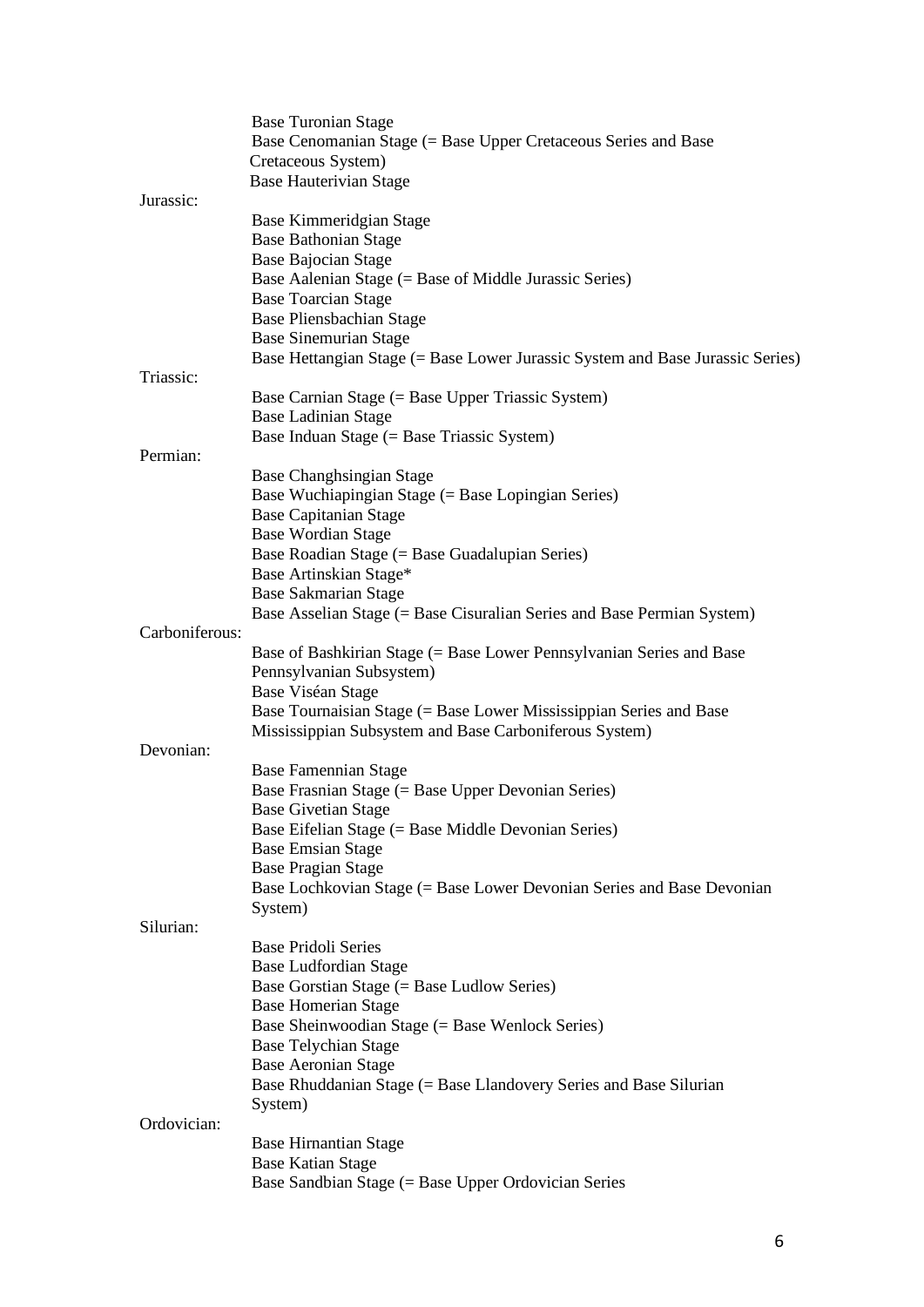|                 | <b>Base Darriwilian Stage</b><br>Base Dapingian Stage (= Base Middle Ordovician Series)<br>Base Floian Stage |
|-----------------|--------------------------------------------------------------------------------------------------------------|
|                 | Base Tremadocian Stage (= Base Lower Ordovician Series and Base                                              |
|                 | Ordovician System)                                                                                           |
| Cambrian:       |                                                                                                              |
|                 | Base Jiangshanian Stage                                                                                      |
|                 | Base Paibian Stage (= Base Furongian Series)                                                                 |
|                 | Base Guzhangian Stage                                                                                        |
|                 | <b>Base Drumian Stage</b>                                                                                    |
|                 | Base Wuliuan Stage (= Base Miaolingian Series)                                                               |
|                 | Name Terreneuvian Series                                                                                     |
|                 | Base Fortunian Stage (= Base Terreneuvian Series and Base Cambrian                                           |
|                 | System)                                                                                                      |
| Neoproterozoic: |                                                                                                              |
|                 |                                                                                                              |

Base Ediacaran System

\* for approval at this of writing.

### 7. CHIEF ACCOMPLISHMENTS IN 2021

#### *Full commission*

- The 2021 version of ICS Chronostratigraphic Chart, which includes revised numerical ages, was posted on the ICS website (there were about 3 versions of the chart in 2021). An interactive chart is also available on the website and the iPhone timescale app was updated.
- Several authors, university teachers and other educators and professional societies were granted permission to use and reproduce the ICS International Chronostratigraphic Chart in their productions.
- The GSSP for the base of the Jurassic Kimmeridgian Stage, and the formal status for subseries/subepoch divisions was approved for inclusion in the stratigraphic guide. Following this subseries/subepoch divisions proposed for the Neogene System/Period (i.e. the Miocene and Pliocene Series/Epochs) were ratified by IUGS. They have been published in *Episodes*.
- The continued impact of the COVID19 Pandemic, many of the potential accomplishments have again been postponed to 2022 at the earliest.

#### *Quaternary Subcommission*.

- Holding of the successful INQUA-SQS GELSTRAT International Symposium, Palazzo Steri, Palermo, Sept 1-2 2021, on Neogene–Quaternary boundary and Gelasian GSSP, followed by a field workshop (originally planned for June, 2020 but postponed due to the COVID pandemic) (see below: SNS report). The workshop inaugurated a multidisciplinary multi-year research programme to constrain more precisely the Gelasian (and Pleistocene/Quaternary) GSSP, using material obtained from the Gelasian stratotype in fieldwork following the Symposium. There was strong media interest.
- Holding of the 'Anthropogenic Markers' meeting, Haus der Kulturen der Welt, Berlin, September 22-24, for presention of the (highly promising) initial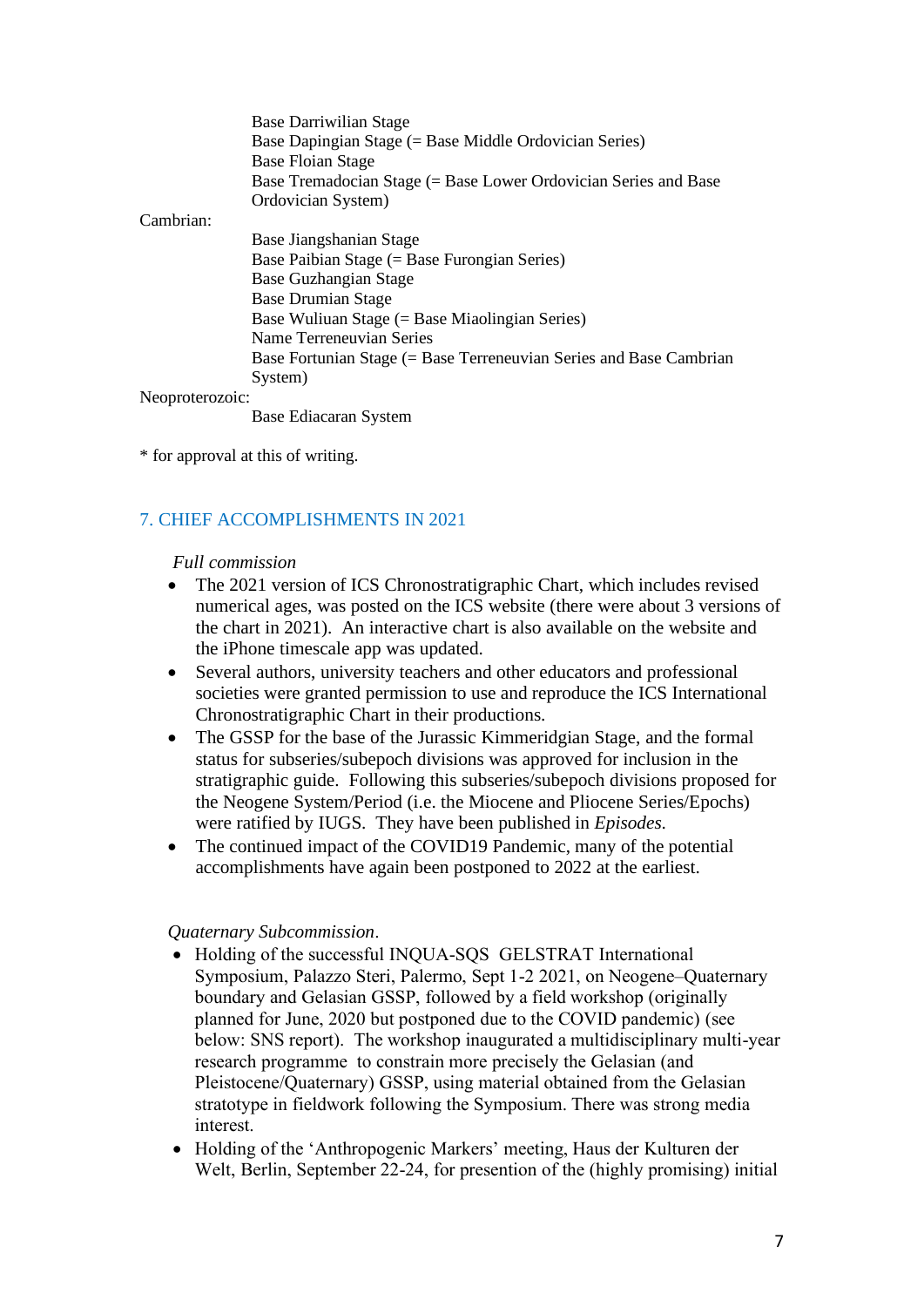analytical results of stratigraphic proxy data for the 12 Anthropocene GSSP candidate stratotypes.

*Neogene Subcommission*

- Formalisation of Neogene Subseries/Subepochs. The International Commission on Stratigraphic Classification (ISSC) voted to recognise the rank of subseries as formal and to be integrated in the International Chronostratigraphic Chart (ICC). The SNS subsequently voted to designate Neogene Subseries as formal chronostratigraphic units. The vote for formal Neogene subseries, initiated on 20 May 2021, followed by a vote in which 81% of the members voted for formalisation. On 13 October 2021, the Executive Committee of the IUGS approved the proposal for formalisation of the Neogene subseries. A paper announcing the results and discussing their implications is submitted to *Episodes* by the entire SNS.
- INOUA-SOS-GELSTRAT Symposium (1–2 September, 2021, Palazzo Steri in Palermo, Italy) followed by a Field Trip (3 September, 2021) to the boundary stratotypes for the Piacenzian and Gelasian stages and the unit stratotype for the Piacenzian and Zanclean stages at Capo Rossello, Sicily. Lively discussions focusing on the Neogene/Quaternary boundary (= base of Gelasian Stage) provided a plan for high-resolution sampling (5 cm) of the Gelasian GSSP section, followed by a one-day field trip for participants and a subsequent 2-day sampling . The Matuyama/Gauss magnetic reversal is located ~1m below the GSSP (Rio *et al*., 1988), sample resolution was 1 m, allowing possible near coincidence (but not coincidence since the GSSP is in a reversed interval) of the GSSP and the reversal. Sampling was proposed to improve the stratigraphic resolution and particularly to resolve the stratigraphic relationship between the magnetic reversal and the GGSP. In the process of sampling, however, one fact became apparent: the outcrops provide a stunning visual record of the sapropel-chalk 'bar codes', but are weathered to greater than 1 m depth into their faces, limiting high resolution sampling and data quality. Drilling of the section will be proposed to resolve this and other challenges posed by the weathering of the outcrops.
- Planned preproposal to the ICDP Caruso, Miller, Hilgen, Herbert and Head are planning to present a preproposal to the International Continental Scientific Drilling Program (ICDP) to drill the boundary stratotypes at Capo Rossello and Gela. As stated above, the moderate to heavy weathering of the outcrops inhibits high-resolution (cm-scale) sampling particularly for palaeomagnetics and stable isotopes.
- GSSP Progress. In 2020 the Langhian and Burdigalian GSSP Working Group (chair: Frits Hilgen) succeeded in finding a consensus on a proposal to place the Langhian GSSP in the La Vedova section in Italy close to the top of C5Cn, the selected guiding criterium to recognize the base of the Langhian (Turco *et al*., 2017). Uncertainty related to the choice of calcareous plankton events associated with the top of C5Cn, and useful for the recognition of the Langhian base at low-latitudes, is still matter of debate. As an example, the taxonomic issues related to the *Praeorbulina* datum (the historical criterium for recognising the base of Langhian) are overt, as well as the low reliability for global correlation of the Last Common Occurrence (LCO) of *Helicosphaera ampliaperta*, an event proposed for the best approximation of the top of C5Cn in the Mediterranean.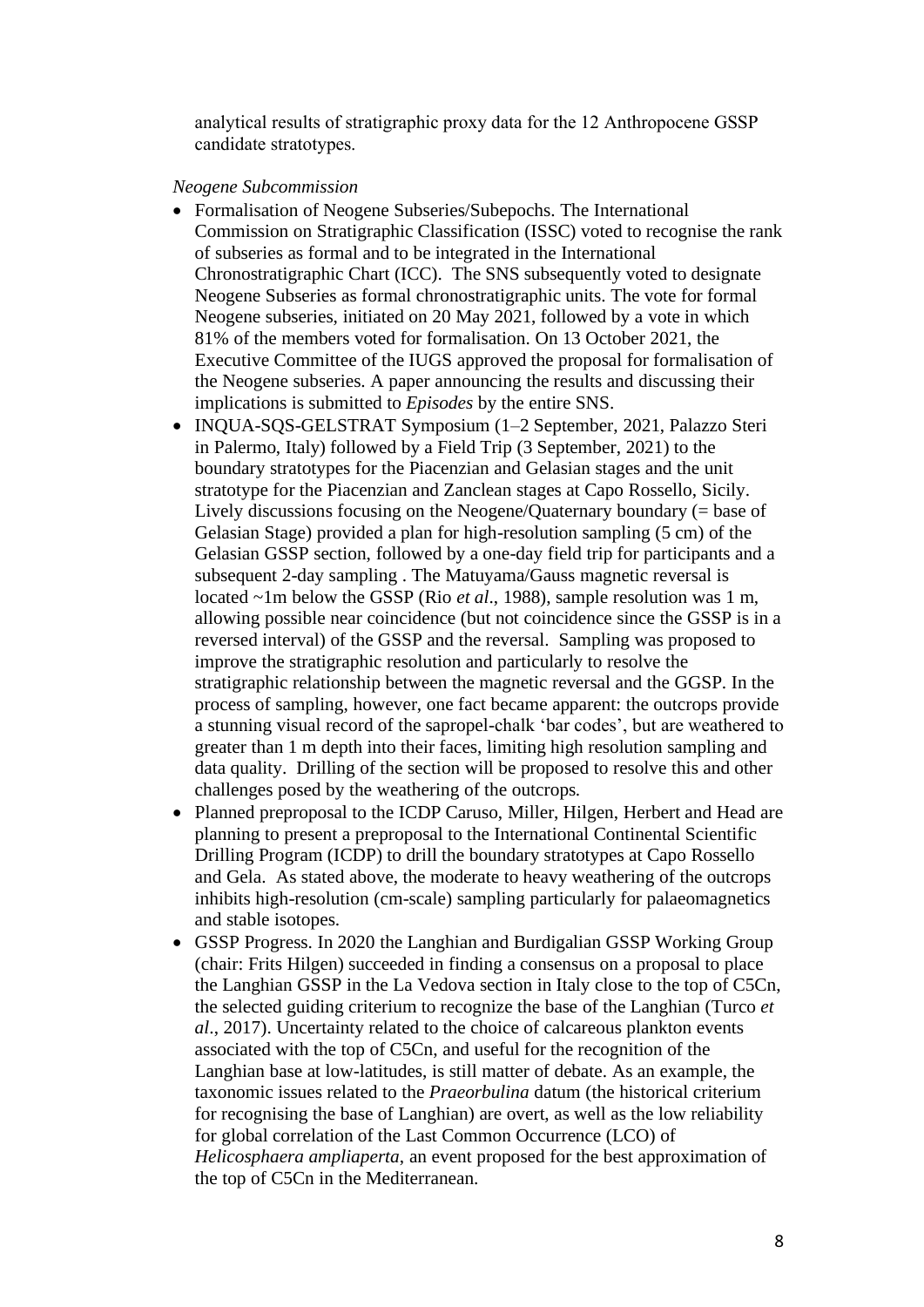• Potential problems in correlation to the pending La Vedova GSSP requires an auxiliary boundary stratotype in a Pacific IODP core, at the equivalent stratigraphic level, providing direct correlation to the open ocean benthic isotope record and low-latitude calcareous plankton events. Site U1337 will be designated as auxiliary open-ocean boundary stratotype, as its continuous succession across the Burdigalian-Langhian boundary provides a good-quality benthic isotope record that has been astronomically tuned (Holbourn et al., 2015). The lack of magnetostratigraphy for Site 1337 can be overcome by through detailed cyclostratigraphic correlations (stable isotopes, CaCO3) to Site U1336 that has a reliable magnetostratigraphy across the boundary interval and is in good agreement with La Vedova section. However, these detailed correlations highlighted a missing 100-kyr cycle in the splice of Site U1337 just above the level that corresponds to the GSSP. The revision of the splice and the age model of Site U1337 has delayed the completion of a GSSP proposal and its formal submission. However, the proposal for the Langhian GSSP will be submitted soon with the purpose of reaching a final decision within the SNS. The discussion on the definition Burdigalian GSSP is still open since until now no good candidate section (astronomically tuned deep marine section, possibly in the Mediterranean, that would guarantee the stratigraphic contiguity with the other GSSP sections) is available.

#### *Paleogene Subcommission*

- The working group (WG) on the Bartonian, the only stage of the Paleogene pending formal definition, submitted to ISPS a proposal for the Bartonian GSSP. The board of ISPS raised some fundamental issues related to the completeness, continuity and exposure of the section, magneto and cyclostratigraphy. The WG decided to proceed with further stratigraphic analyses through the optimal interval of the Bottaccione section, and possibly also that of the Contessa Highway section. Depending on the new data, they will decide if these issues can be overcome and a formal proposal be resubmitted to ISPS. Ongoing studies to find an appropriate section also include those in Navarra (Spain; by Larrasoaña et al.) and the Italian Torrente Caravello section (by Dinarés-Turell and colleagues). A paper with a multidisciplinary analysis and discussion of the base of the Bartonian in the Alum Bay section (Barton area in England) has been published by members of ISPS (Cotton et al., 2021).
- Image and video filming of the GSSPs for the bases of the Selandian and Thanetian (Itzurun Beach, Zumaia) and the Lutetian (Gorrondatxe), to construct 3D models of the outcrops that will be accessible for the scientific community and the general public through the ISPS website.
- Publication of the formal definition for the base of the Priabonian Stage (Agnini et al., 2021). Additionally, numerous studies have been carried out on the Paleogene successions of the Caucasus, Baltic, East and West Russia pointing out the importance of this area for interregional correlation.

#### *Cretaceous Subcommission*

- Memberships have been updated continuously by inviting active scientists who are willing to collaborate to the WG activities.
- Campanian GSSP: The first draft of the GSSP proposal for the base of the Campanian Stage at the magnetic reversal C33r (221.6 m) in the Bottaccione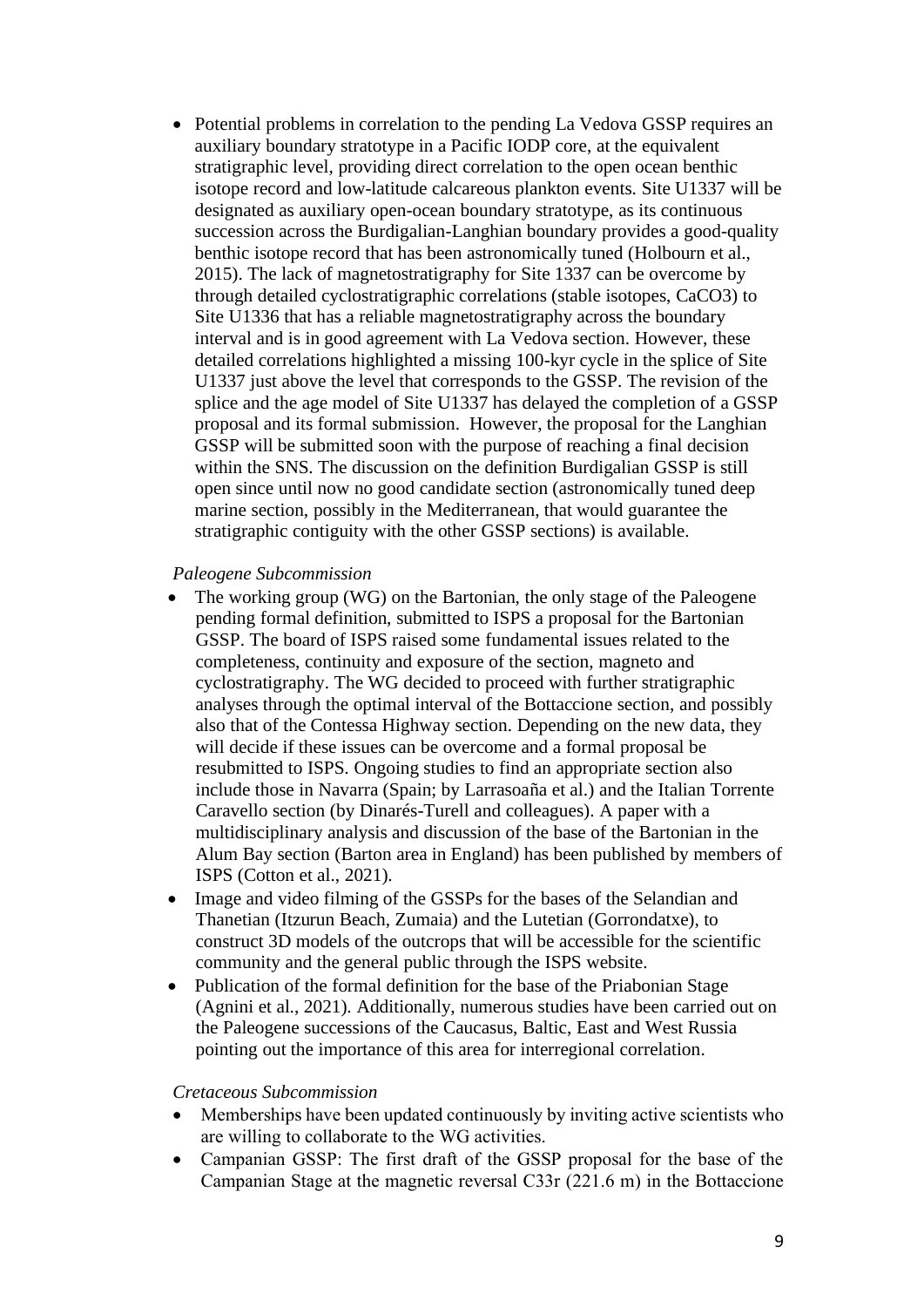section, Gubbio (Italy) circulated among WG members in August 2021. Responses were collected and the proposal is currently (November 2021) under revision prior to further circulation. The auxiliary sections include: 1) Seaford Head, UK (Thibault et al. 2016); 2) Postalm, Austria (Wolfgring et al. 2018); 3) Bocieniec, Poland (Dubicka et al. 2017) and 4) Smoky Hill, Kansas, USA. Correlation with the Tepeyac section in Mexicois also discussed. Restudy of a previously proposed GSSP at Waxahachie (Texas), demonstrates the presence of a major hiatus in the succession.

- Coniacian GSSP: The GSSP proposal for the base of the Coniacian Stage in the Salzgitter-Salder section (Germany) was approved by SCretS and ICS in early 2021, and ratified by IUGS on May 2021. Primary criterion is the appearance of the inoceramid *Cremnoceramus deformis erectus* at the base of bed 46, further information is included in the paper below:
- Albian GSSP: Finalisation of the official steps with the local authorities for the protection and easy accessibility of the GSSP site at Col de Pre-Guittard in the Commune of Arnayon (Départment of Drôme) and planning of the official GSSP ceremony for the placement of the golden spike.
- Aptian GSSP: The WG is evaluating two options: GSSP defined by (1) bio-, magneto- and chemostratigraphy at Gorgo a Cerbara (Italy), or by (2) ammonite stratigraphy and, hopefully, chemo- and magnetostratigraphy (historical stratotype for Bedoulian, Cassis-La Bedoule, and, possibly, a new location in the Vocontian Trough). New preliminary data on magnetostratigraphy (statistical treatment of measurements with unclear pattern) from French ammonite-dated sections by C. Frau suggest that the base of CM0r is just below the base of the *I. giraudi* Zone, and it extends upward into the lower part of the *M. sarasini* Zone. If correct, the Barremian/Aptian boundary shifted into C34n, and the top of the *M. sarasini* zone falls near the negative C-isotope spike. This corresponds to an upward shift of the boundary by around 600 ky. Debatable remains the ammonite stratigraphy of the lowermost Aptian and C-isotope stratigraphy will need complete revision (if the ammonite and magnetostratigraphy turn out to be correct). In a first round of discussions most WG members agreed to choose a physical marker for the definition of the base of the Aptian (e.g. negative C-isotope spike at the base of OAE1a). Few ammonite experts prefer to keep ammonite stratigraphy as primary tool.
- Barremian GSSP: The drafting of the formal proposal of the Río Argos section (Caravaca, SE Spain) as GSSP of the Barremian Stage has been completed. The primary marker discussed and approved by the working group is the first appearance of the ammonite *Taveraidiscus hugii*. The proposal includes data on biostratigraphy (mainly ammonites, calcareous nannofossils and foraminifera), chemostratigraphy (organic matter and stable isotopes) and cyclostratigraphy. Correlations are discussed and a new calibration of the Hauterivian/Barremian boundary against the magnetostratigraphic scale is proposed. The protection of the Río Argos section is ensured by the current urban planning regulations of the municipality of Caravaca, and its recognition at the regional and national level is also being processed. The proposal is currently (November 2021) in the final phase of internal review and will be sent to the members of the WG for discussion by the end of this year.
- Hauterivian GSSP: The GSSP for the base of the Hauterivian Stage at the FO of the ammonite genus *Acanthodiscus* at La Charce (SE France) was ratified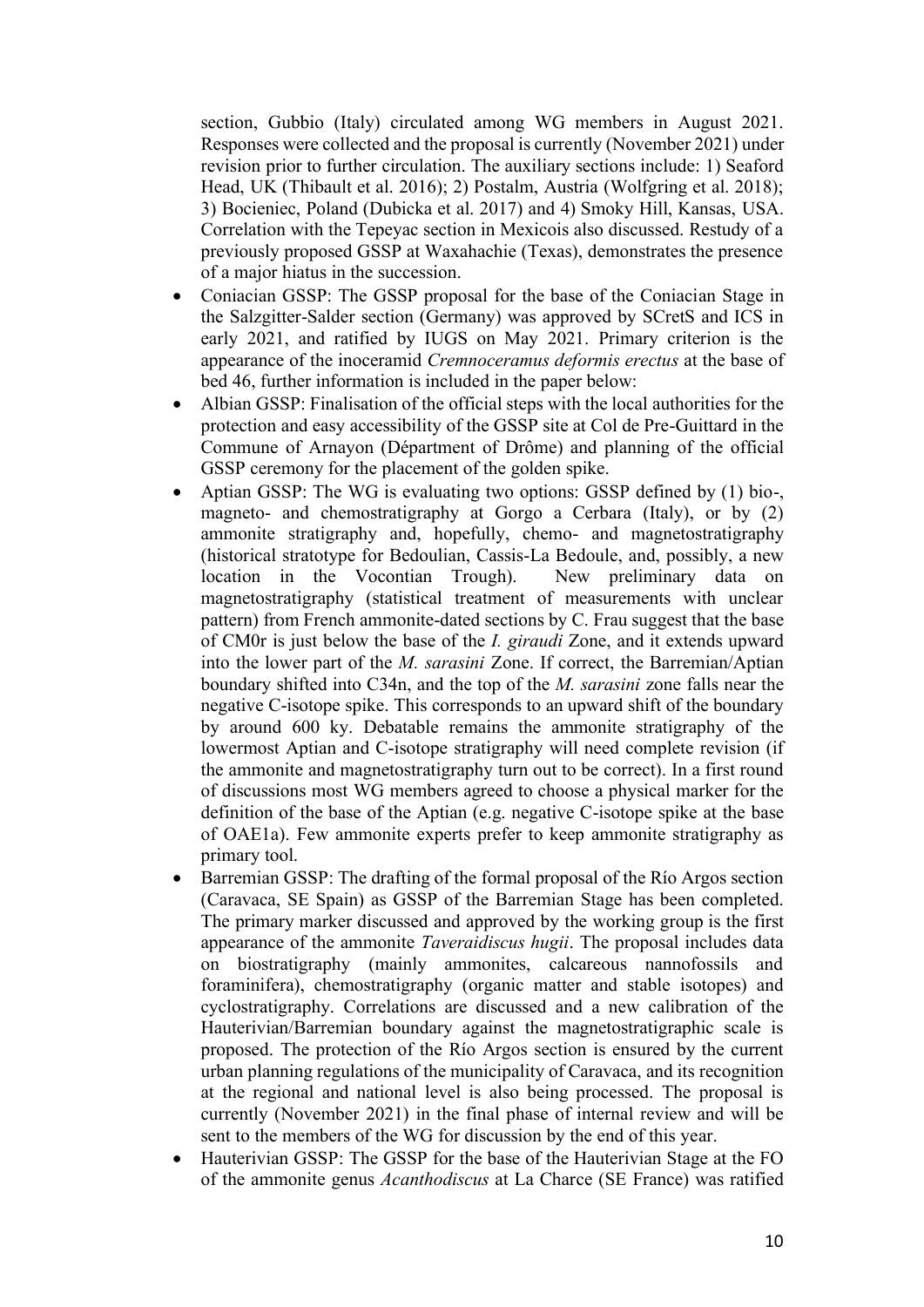by IUGS in December 2019. The department and the municipality of La Charce established an exceptional and world-renowned geological interpretation circuit for the public and planned the official GSSP ceremony.

- Valanginian GSSP: The WG approved the first appearance of the calpionellid *Calpionellites darderi* as the primary marker for the base of the Valanginian. Cañada Luenga (Cehegín, SE Spain) and Vergol (Montbrun-les-Bains, SE France) are considered as possible candidates for the GSSP. Integrated analyses of the Cañada Luenga section with biostratigraphic (ammonites, calpionellids and calcareous nannofossils) and magnetostratigraphic data are published. Preliminary data on the distribution of ammonites and calpionellids were published for the Vergol section. A complete cyclostratigraphic analysis is also available. Calpionellids are currently being studied. An integrated biostratigraphic study (ammonites and calcareous nannofossils) has been published:
- Berriasian (J/K boundary) GSSP: The new Berriasian WG began work in February 2021 focusing on the organization of database and ideas concerning possible definitions and placing the Tithonian/Berriasian boundary, and its palaeoenvironmental context. The WG meets online approximately once a month, usually with two keynote talks and discussion as follows: 1st meeting (11.02.2021), Grabowski J.: in the search of the J/K boundary stratotype: state of art – beginning 2021; Aguirre-Urreta B.: the J/K boundary in the Andes. 2nd meeting (24.03.2021), Petrova S., Rehákova D.: Calpionellid evolution and biostratigraphy during the Late Jurassic – Early Cretaceous; Grabowski J.: My doubts about Tre Maroua section (previous WG proposal). 3rd meeting (27.04.2021), Rogov M.: Boreal J/K boundary; Li G.: Jurassic/Cretaceous boundary in China. The 4th meeting (19.05.2021), Casellato C.E., Erba E.: 1) Reliability of calcareous nannofossil events in the Tithonian – early Berriasian time interval: implications for a revised high-resolution zonation; 2) Jurassic/Cretaceous boundary interval: Palaeooceanography and Palaeoclimatology of the Tethys; Szives O., Fözy I.: New data from the Tithonian/Berriasian interval from Hungarian ammonitico rosso sections: problems and possibilities of ammonite zonations. 5th meeting (22.06.2021), Price G.: Stable isotopes across the Jurassic-Cretaceous boundary; Grabowski J. (& Research Team): Integrated stratigraphy of the Volgian section in the Polish Basin: implications for correlation with Tethys area and NW European basins. 6th meeting (12.10.2021), Deconinck, J.-F.: Clay minerals around the J/K boundary; Grabowski J.: WG after summer season: New activities and concepts. The 7th meeting is scheduled for November 2021. The presentations and short reports of the meetings are archived and accessible only to WG members on a dedicated web page. The WG does not plan to start investigations of new sections, given the huge amount of work performed by the previous WG that logged and established stratigraphic frameworks in many sections, mostly located in SE France, Italy, Spain, Slovakia, Hungary and Ukraine. We aim to re-investigate existing sections by applying new methods, and by using archival samples within a well-established stratigraphic context. Torre de Busi (Lombardy basin, Italy) is regarded as a promising section with complete magneto-, carbon isotope and calcareous nannofossil stratigraphy, but slightly problematic calpionellid stratigraphy. A re-study of calpionellid stratigraphy at Torre de Busi was initiated in September 2021.
- Killian Group. The WG was inactive in 2021.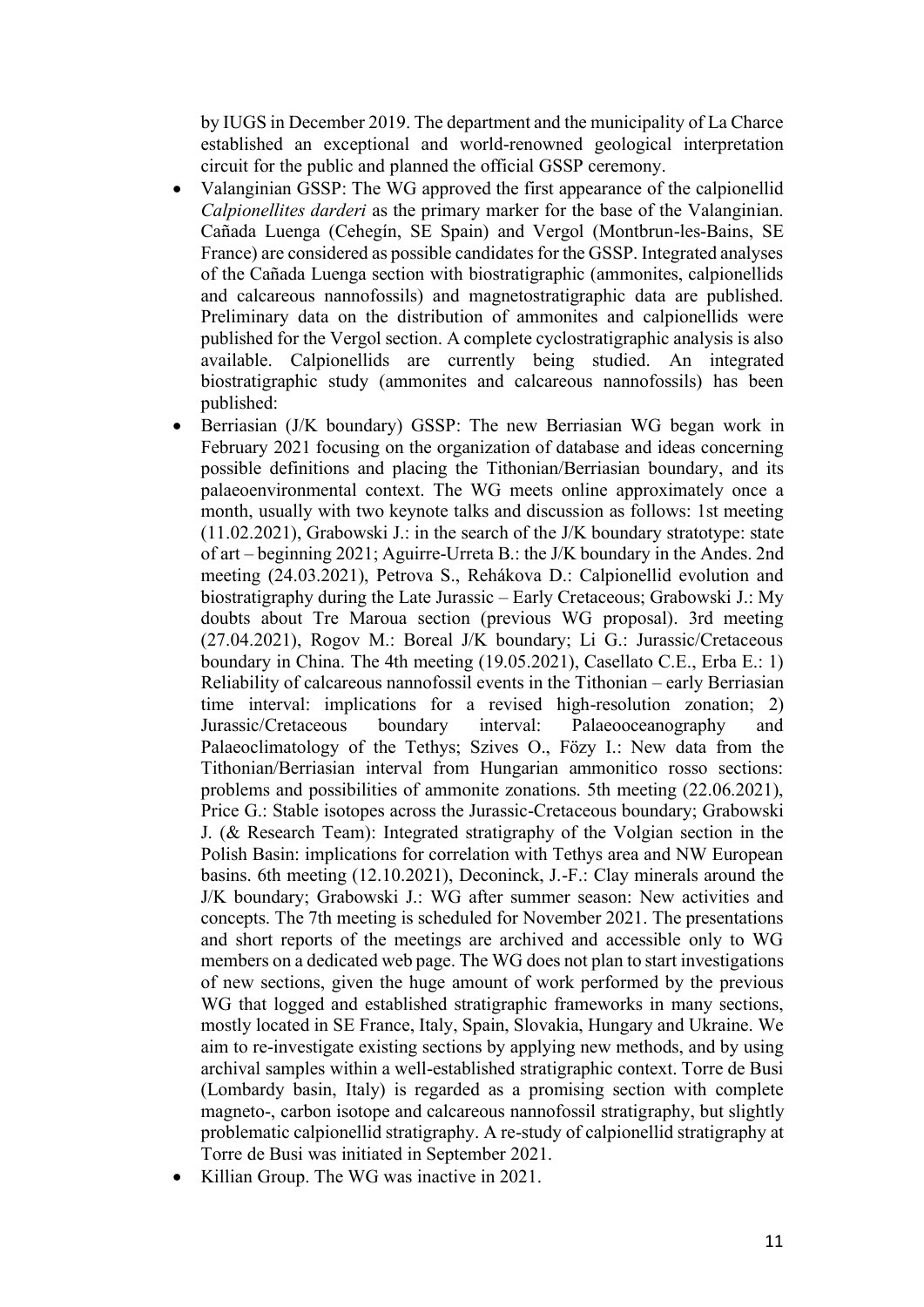• Publication of a *Cretaceous Research* Virtual Special Issue titled "Cretaceous integrated stratigraphy, greenhouse climate change and events" edited by Petrizzo M.R., Wagreich, M., Falzoni F., and Haggart, J. The Special Issue collects papers presented in the Cretaceous Subcommission scientific session held at STRATI 2019 (Milano, Italy, July 2019). The special issue is available at: https://www.sciencedirect.com/journal/cretaceous-research/specialissue/10LTDCL3HZ0 and includes 11 papers published in 2020 and 2021

### *Jurassic Subcommission*

- The ISJS proposal for the Kimmeridgian GSSP was unanimously accepted by ICS on the 23rd January 2021 and by IUGS on the 15th February 2021. This GSSP will be placed in the upper part of Bed 35 of the Staffin Shale Formation,  $1.25 \pm 0.01$  m below the base of Bed 36 in block F6 in the foreshore at Flodigarry, Staffin Bay, Isle of Skye, Scotland. In partnership with Scottish Natural Heritage (https://www.nature.scot/) and other local bodies work has begun on promoting the GSSP to the scientific community and general public.
- Preparations are now well underway for the next Jurassic conference and we are delighted that the Hungarian Jurassic team have kindly agreed to host this in Budapest, Hungary from the 29 August to 2 September 2022.
- The Oxfordian Working Group has been reformed to meet the challenge of selecting a candidate GSSP. The new working group comprises 25 specialists across at least 10 different stratigraphical disciplines. Whilst other candidate sections might be located, the three candidate sites being considered at present are: Redcliff Point, Weymouth, England; Thuoux and Saint-Pierre d'Argençon, Serres, SE France and Dubki, Saratov Region, Russia. The Callovian Working Group have documented correlation of the chosen guide fossil in other faunal provinces and constructed a higher resolution ammonite stratigraphy at several sites. The Tithonian Working Group have also been furthering correlations and interpretation of ammonite stratigraphy. Work has started through the new voting members, to rejuvenate the Tithonian and Callovian working groups and expand the search for candidate GSSPs by considering promising sections outside of Europe.
- The ISJS were the first Subcomission to create webpages on the new ICS website setting the agenda and structure for others to follow. We hope that this website will offer us a stable and easily findable web-platform.
- ISJS Newsletters in stratigraphy: This valuable resource is often requested and referenced so we are delighted that *Volumina Jurassica* agreed to give the scanned versions of these newsletters a permanent and secure online home. We are also particularly grateful to ISJS member Eckhard Mönnig for meticulously digitising the newsletters.
- Research with the International Subcommission on Cretaceous Stratigraphy (Berriasian Working Group): ISJS members Veronica Vennari and Pierre Pellenard have been interacting with members of the Berriasian Working Group to gather new geological and biostratigraphical data on some Upper Jurassic-Lower Cretaceous sections of the Argentinean Andes. The Berriasian working group are meeting regularly and making good progress.

#### *Triassic Subcommission*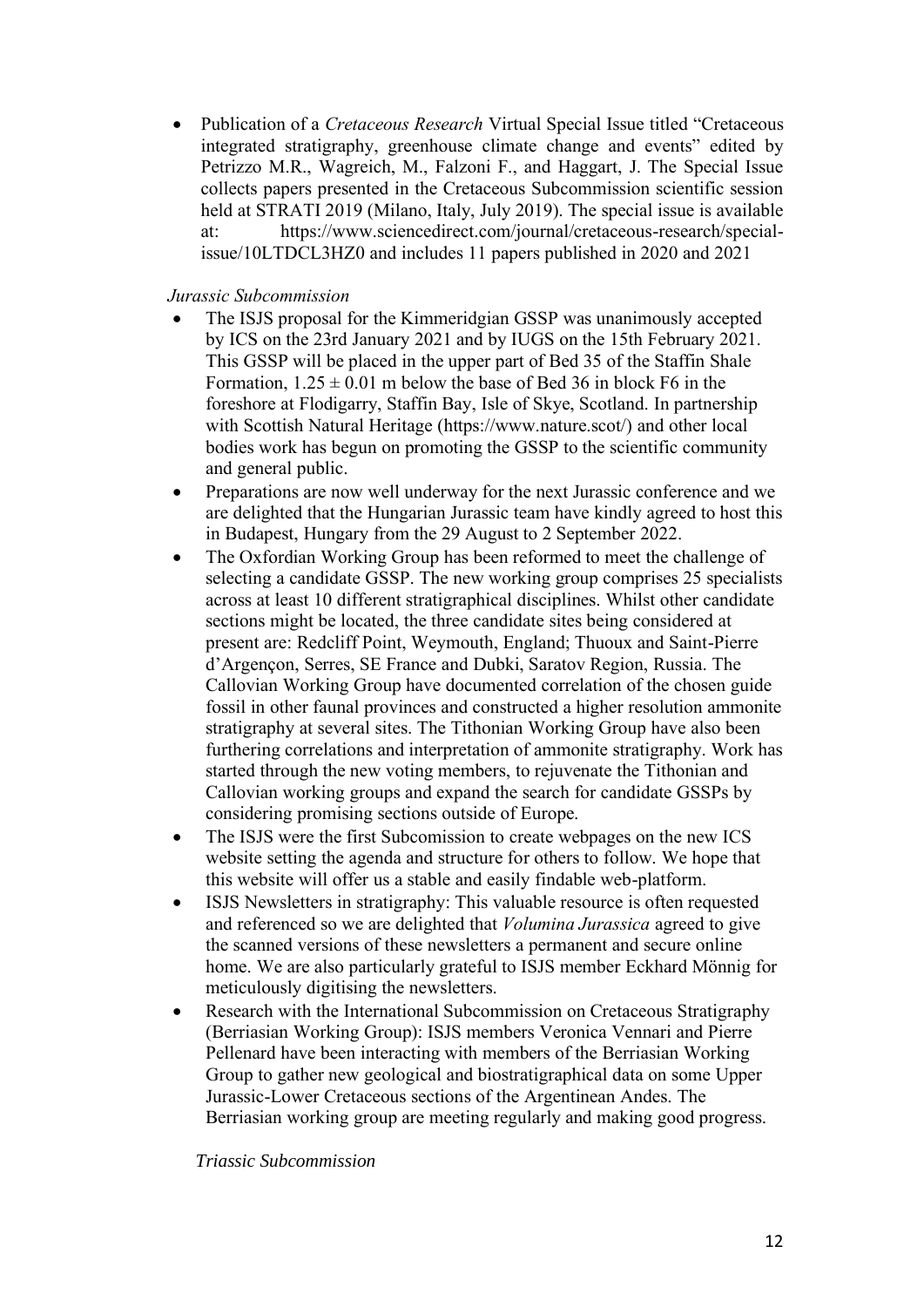- A total of 349 papers that are closely related to stratigraphy and extreme biotic, environmental and climatic events within the Triassic have been published by STS members in 2021. The issue of *Albertiana* (#46) was published, and it is available for download from STS website.
- New achievements in C-N and I-O boundaries: The definition and selection of the GSSP of the Carnian-Norian boundary (CNB) have been hotly debated among STS members through e-mail conversations in 2020-2021. Most advancements of the CNB came from the Black Bear Ridge section of Williston Lake, British Columbia, Canada, which is also one of candidates of GSSP for NCB, and records relatively continuous carbonate successions near the stage boundary. Lei et al. (2021) undertook analysis of δ13Ccarb from the NCB beds, and recognized a pronounced negative δ13Ccarb excursion interval with an anomalously low negative values near the CNB, which is defined by the base of the *Metapolygnathus parvus* Subzone of the *Primatella primitia* conodont Zone, together with the first occurrence of bivalve *Halobia austriaca*. McRoberts (2021) provided emendation of *H. austriaca* from the Black Bear Ridge section. Reappraisal of *H. austriaca* places the lower occurrence of the species in Bed 22, slightly higher than the traditional NCB in the same section. The updated Lower Triassic conodont biostratigraphic studies show that the I-O boundary defined by the first occurrences of conodont *Novispathodus waggeni waggeni* coincides with the upper part of the positive shifting excursion of δ13Ccarb in Kashmir of northern India and the Salt Range of Pakistan, and conodonts are much more poorly preserved around the IOB than the previously reported). In contrast, two substage boundaries within the Induan (Griesbachian-Dienerian boundary) and the Olenekian (Smithian-Spathian boundary) have been much better defined based on conodont and ammonoid biostratigraphy, and chemostratigraphy.
- Primary publications: Stable carbon isotope record of carbonate across the Carnian–Norian boundary at the prospective GSSP section at Black Bear Ridge, British Columbia, Canada. *Albertiana* 46, 1–10. McRoberts, C.A., 2021. *Halobia austriaca* in North America with a reappraisal of its distribution across the Carnian-Norian boundary interval at Black Bear Ridge (northeastern British Columbia, Canada). *Albertiana* 46, 13–46. Lyu, Z., et al., 2021. Lower Triassic conodont biostratigraphy of the Guryul Ravine section, Kashmir. Improved taxonomic definition based on the ontogenetic series of Griesbachian-Dienerian conodonts from the Early Triassic of northwestern Pakistan. Calibrating the late Smithian (Early Triassic) crisis: New insights from the Nanpanjiang Basin, South China. Abundant conodont faunas from the Olenekian (Early Triassic) of subsurface British Columbia, Canada and diversification of the Neogondolellinae around the Smithian-Spathian boundary. Smithian and Spathian (Early Triassic) conodonts from Oman and Croatia and their depth habitat revealed. Smithian (Olenekian, Early Triassic) conodonts from ammonoid-bearing limestone blocks at Crittenden Springs, Elko County, Nevada, USA. Carbon isotope chemostratigraphy and conodont biostratigraphy around the Smithian-Spathian boundary in the Panthalassan carbonate succession (SW Japan).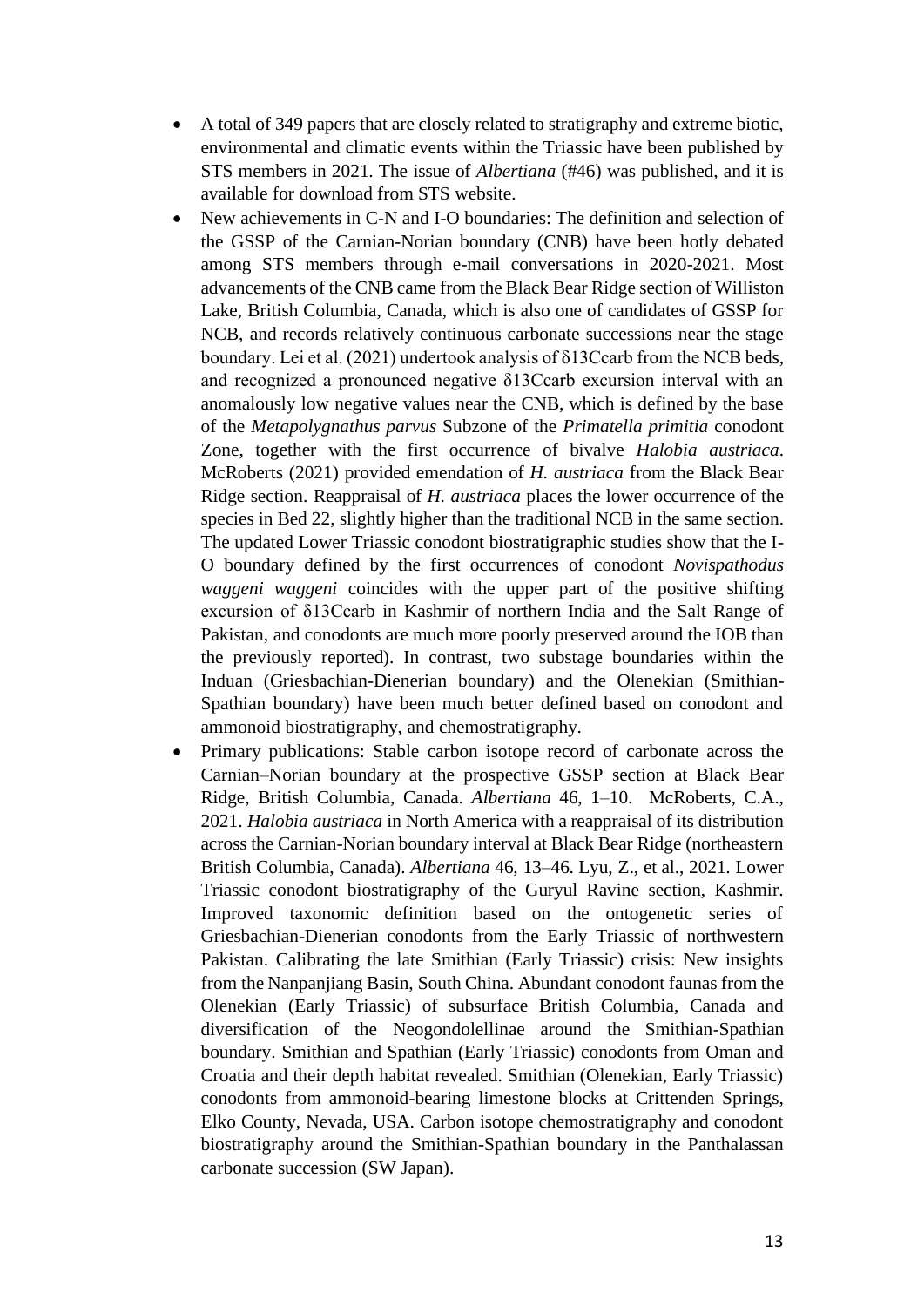- Terrestrial PTB mass extinction: modelling ecosystem collapse and possible causes: Great advancements have been achieved on the modelling of terrestrial ecosystem collapse across the PTB mass extinction and possible causes, including large igneous province volcanism and associated deleterious catastrophe and increase in atmospheric CO2.
- Primary publications: Chu, D.L., et al., 2021. Metal-induced stress in survivor plants following the end-Permian collapse of land ecosystems. *Geology* 49, 657-661. Huang, Y.G., et al., 2021. Ecological dynamics of terrestrial and freshwater ecosystems across three mid-Phanerozoic mass extinctions from northwest China. *Proc. Roy. Soc.* B 288, 20210148. Kaiho, K., et al., 2021. Pulsed volcanic combustion events coincident with the end-Permian terrestrial disturbance and the following global crisis. *Geology* 49, 289-293. Wu, Y.Y., et al., 2021. Six-fold increase of atmospheric pCO2 during the Permian-Triassic mass extinction. *Nat. Comms.* 12, 2137.
- Two field workshops/excursions and one indoor workshop: Covid-19 pandemic makes large international symposium impossible. Thus, STS organized or sponsored partly three events in various regions. 1) STS organised a long field excursion to eastern Tibet, western China from 01 August to 03 September, 2021. A total 21 participants from China University of Geosciences, China Geological Survey (Wuhan Centre), Tibetan local geological survey and two Ph.D. students from Pakistan investigated the Triassic strata in the eastern Tibet Plateau, with emphases on integrated stratigraphy and biotic and environmental changes over the mid-Carnian event and end-Triassic extinction. 2) The 16th International P-Tr Field Workshop in Ardeche, France (10-13 Sept., 2021) organized by the STS members of the European P-Tr Association (Association des Géologues du Permian et du Trias). 3) International Workshop on Microbialites (M-Fed; 13-15 Oct. 2021; Paris) organized by the STS members from the Muséum National d'Histoire Naturelle (MNHN). Workshop reports are attached.

*Permian Subcommission*

- The proposal for the Global Stratotype Section and Point (GSSP) for the base-Artinskian Stage (Lower Permian) has been published in the ISPS Newsletters Permophiles 71 by Chernykh *et al*. (2021). A call to vote on this GSSP was sent to the SPS Voting Members on October 2021. Based on the large majority of positive votes (15 out of 16), the proposal for the GSSP for the base of the Artinskian Stage at the point indicated by the FAD of the conodont *Sweetognathus asymmetricus* at the Dal'ny Tulkas section, Russia was accepted by the Subcommission on Permian Stratigraphy. A formal proposal of the Artinskian-base GSSP will be soon submitted to the International Commission on Stratigraphy.
- A professional video was produced to advertise SPS at https://www.youtube.com/watch?v=s2f1647pCpI and two webinars were organized live online through Zoom: https://www.youtube.com/watch?v=dzkjP84kvfI https://permian.stratigraphy.org/Interests/Giovanni
- A call to fund small projects of young researchers on Permian correlation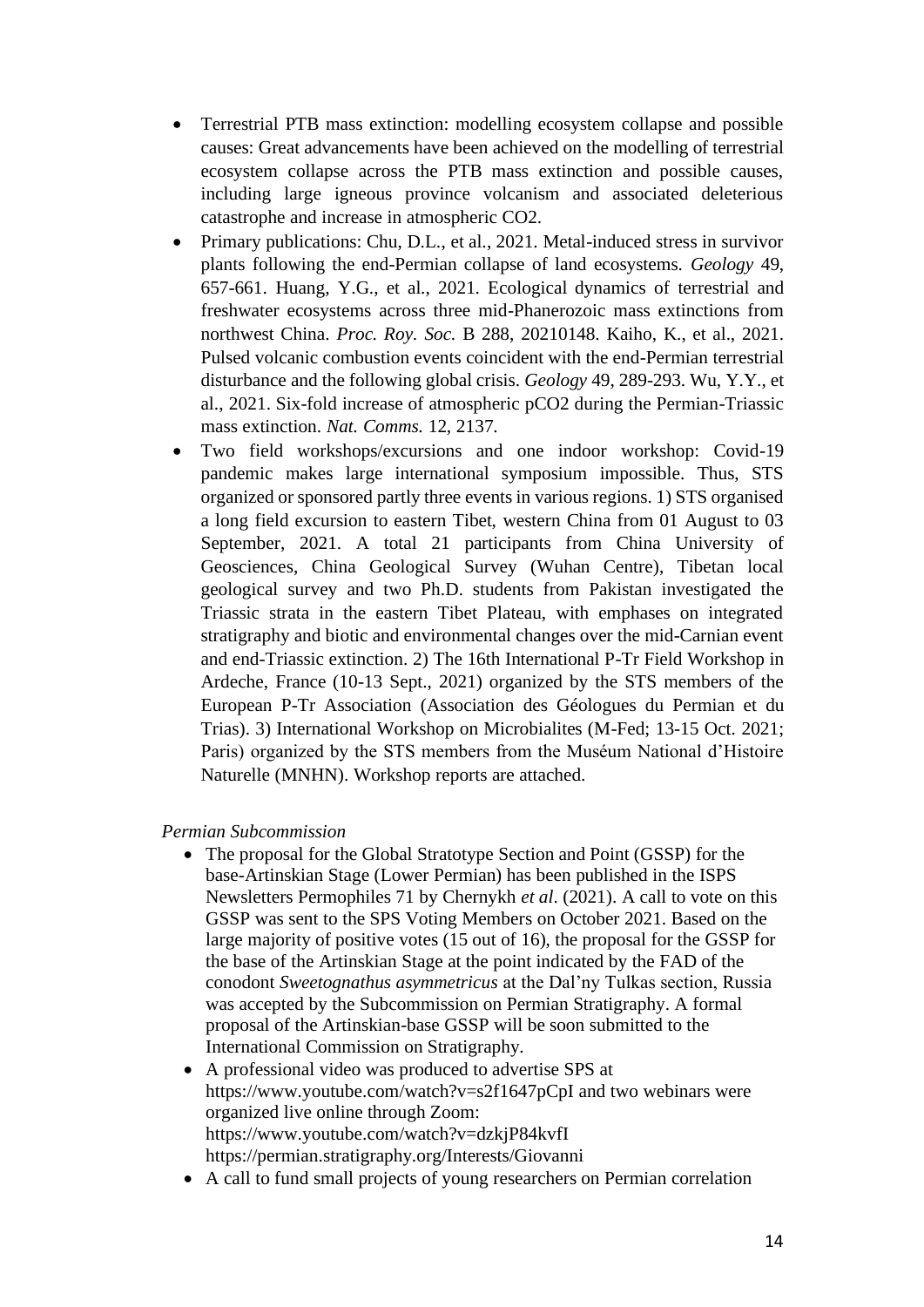was organised and four projects were selected. The Permian Time Scale was updated and two issues of Permophiles were published (SPS Newsletters Permophiles 70 and 71).

#### *Carboniferous Subcommission*

- Activities of the Working group for the revision of the Devonian-Carboniferous boundary have still been impacted by the pandemic crisis and all planned field workshops have been postponed to undefined dates. One of the major this year results has been the publication of the special Issue entitled "*Global review of the Devonian-Carboniferous Boundary*" in Palaeobiodiversity and Palaeoenvironments (volume 101(2): 1-377). This volume, co-edited by the working group leaders M. Aretz and C. Corradini. Overall, fifteen regional synthesis written by 55 experts present not only descriptions of key regions for the stratigraphic subdivision of the Devonian-Carboniferous Boundary Interval, but also give a truly global view on this time interval in various facies realms and on palaeocontinents. The work to establish a global correlation chart has been started with the presentation of a rough draft by the working group leaders during a half-day online discussion in October. The working group maintains the aim to send a formal proposal to the subcommission for the boundary criterion early in 2022.
- The Subcommission on Carboniferous Stratigraphy held a meeting, "The Kasimovian Workshop," on May 24-27, 2021. The meeting was organized by William DiMichele, Spencer Lucas, Xiangdong Wang, and Stanislav Opluštil. The pandemic restrictions made impossible the original plan for an in-person meeting in Albuquerque, New Mexico, USA. Consequently, the meeting was run on a Zoom platform sponsored by the Smithsonian Institution. The meeting brought together about 40 scientists from North America, Europe, Asia, and South America to discuss diverse aspects of the Middle-Late Pennsylvanian transition, much of it focused on the Kasimovian Age of the Late Pennsylvanian. The Geological Society, London, recently approved publication of an edited volume based on the Kasimovian Workshop in their Special Publications series. This volume will be titled "*Ice Ages, Climate Dynamics and Biotic Events: The Late Pennsylvanian World*" and will be edited by Spencer G. Lucas, William A. DiMichele, Joerg W. Schneider, Stanislav Opluštil, and Xiangdong Wang.
- The Carboniferous Timescale. Geological Society, London, Special Publications 512. Much progress has been made during the past three decades by the SCCS in defining a Carboniferous time scale based on marine bioevents. This GSL Special publication 512 is edited by Spencer G. Lucas, Joerg W. Schneider, Svetlana Nikolaeva, and Xiangdong Wang, which is to bring together state-of-the-art reviews of the non-biostratigraphic and biostratigraphic evidence that are used to define and correlate Carboniferous time intervals, including comprehensive analyses of Carboniferous radioisotopic ages, magnetostratigraphy, isotope-based stratigraphy and timescalerelevant marine and non-marine biostratigraphy.
- The volume includes 21 chapters: 1, The Carboniferous chronostratigraphic scale: history, status and prospectus (by Lucas et al.); 2, Russian regional Carboniferous stratigraphy (by Alekseev et al.); 3, Proposed chronostratigraphic units for the Carboniferous and early Permian of the southwestern Gondwana margin (by Gonzalez and Saravia); 4, Carboniferous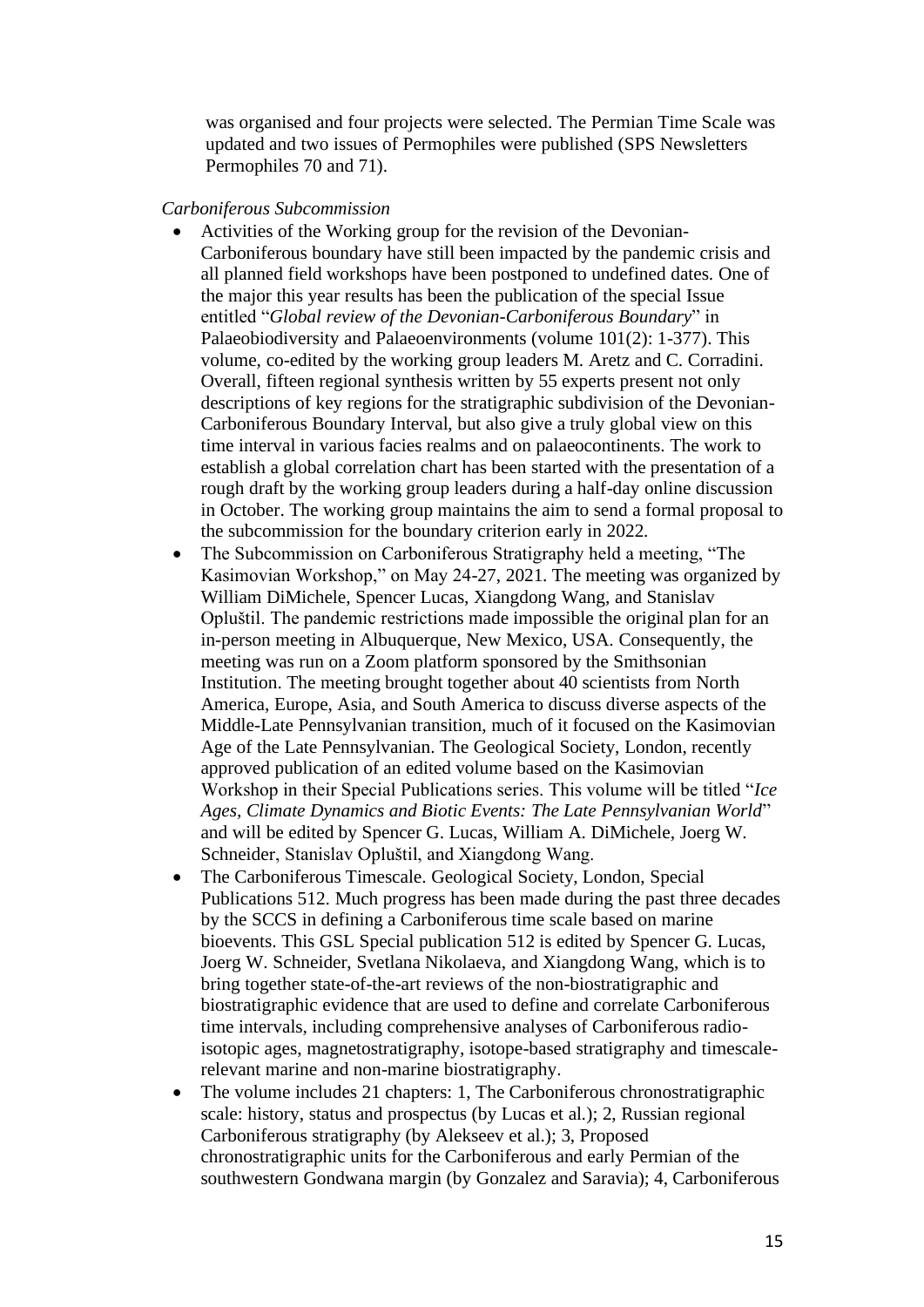numerical timescale (by Ramezani); 5, Carboniferous isotope stratigraphy (by Chen JT et al.); 6, A geomagnetic polarity timescale for the Carboniferous (by Hounslow); 7, Current synthesis of the penultimate icehouse and its imprint on the Upper Devonian through Permian stratigraphic record (by Montanez); 8, Carboniferous smaller Foraminifera: convergences and divergences (by Vachard and Coze); 9, Carboniferous fusulines: taxonomy, regional biostratigraphy, and paleobiogeographic faunal development (by Ueno); 10, Global Carboniferous brachiopod biostratigraphy (by Angiolini et al.); 11, Carboniferous crinoids (by Ausich et al.); 12, Carboniferous biostratigraphy of rugose corals (by Wang XD et al.); 13, A global review of Carboniferous marine and non-marine bivalve biostratigraphy (by Amler and Silantiev); 14, Carboniferous ammonoid genozones (by Nikolaeva); 15, Carboniferous conodont biostratigraphy (by Barrick et al.); 16, The biostratigraphy of Carboniferous chondrichthyans (by Ginter); 17, Appalachian coal bed palynofloras: changes in composition through time and comparison with other areas (by Eble); 18, Carboniferous macrofloral biostratigraphy: an overview (by Oplustil); 19, Improved blattoid insect and conchostracan zonation for the late Carboniferous, Pennsylvanian, of Euramerica (by Schneider et al.); 20, Carboniferous tetrapod footprint biostratigraphy, biochronology and evolutionary events (by Lucas et al.); 21, Carboniferous tetrapod biostratigraphy, biochronology and evolutionary events (by Lucas).

#### *Devonian Subcommission*

- SDS meeting took place via the Zoom platform in October 19, we were able to inform directly about current situation in the Devonian community, ongoing Devonian projects (accumulation of data in the Eifel Mountains, the Rhenish Moutains, the Carnic Alps and the Prague Synform, special ICS project for Pyrenees), publications and future meetings, We had 35 participants from all over the globe (18 countries). The meeting was successful, we recruited six new Corresponding members from Czechia, Germany and China.
- Launching of the new SDS webpage housed on the ICS webpages (stratigraphy.org).
- Publications: Two announced important Devonian-related volumes have appeared: A special volume of *Palaeobiodiversity and Palaeoenvironments*  "*Global Review of the Devonian-Carboniferous Boundar*y" (Guest-editors: M. Aretz & C. Corradini) with 15 contributions on 370 pages, and a special volume of the Scientific Journal of the Hassan II Academy of Science and Technology "*Devonian to Lower Carboniferous stratigraphy and facies of the Western Moroccan Meseta: implications for palaeogeography and structural interpretation*" (Guest-editors: R.T. Becker, A. El Hassani & Z.S. Aboussalam) of 194 pages.

#### *Silurian Subcommission*

• Silurian Times No 28 was edited by the secretary, David Ray, and distributed in April, 2021, posted on the web site for the ISSS, and circulated as an email attachment to all titular, corresponding and interested members of the Subcommission. It contained the reports on previous meetings, announcements of planned meetings, the latest news and recent publications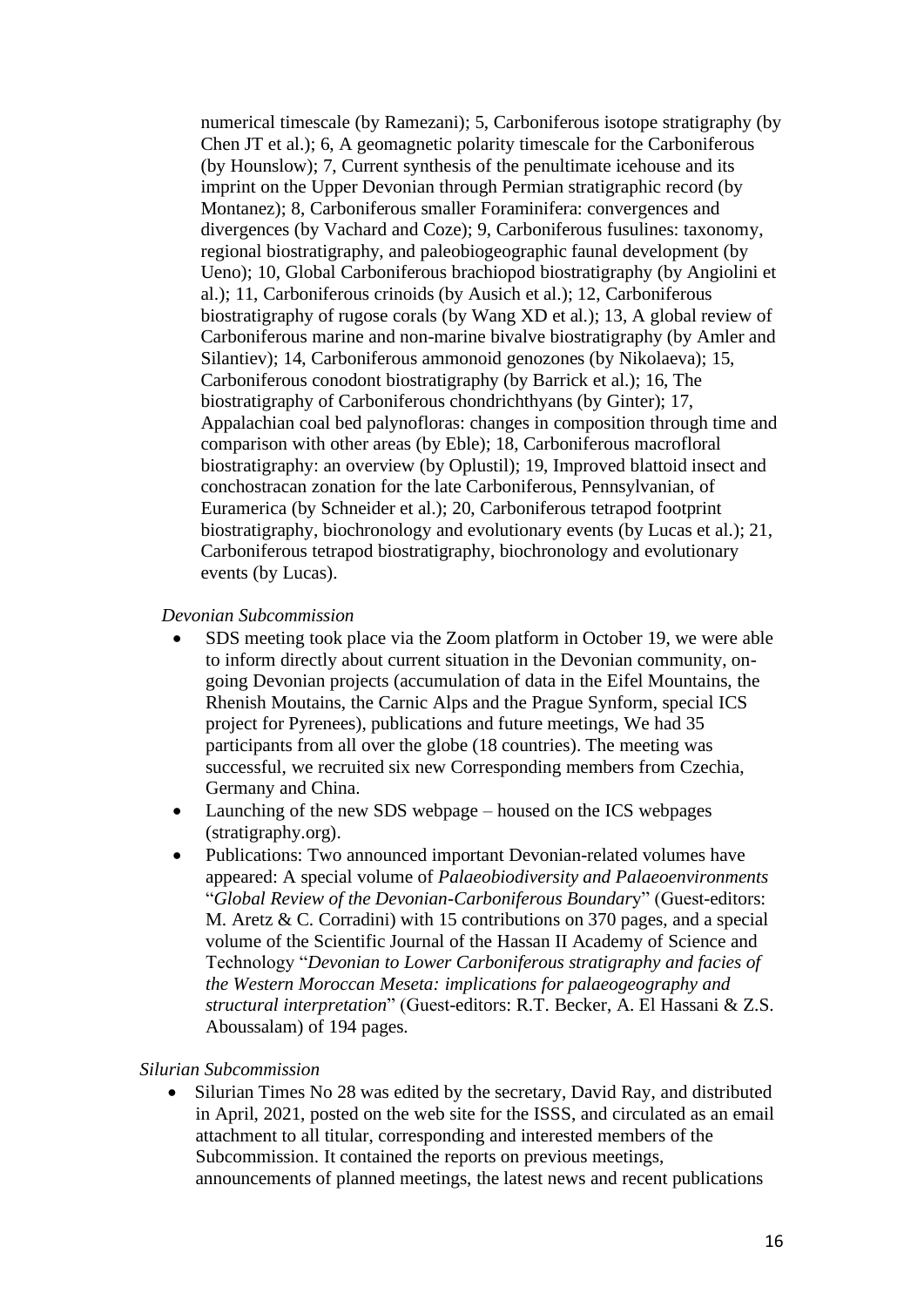on Silurian research.

- The restudy of the Rheidol Gorge section has not yet been submitted for publication due to delays in geochemical analyses. Submission of the paper by Melchin et al. (in prep) presenting the proposal of Rheidol Gorge as a candidate section for the base of the Aeronian Stage was planned for 2021.
- Chinese working group documented a new borehole situated near the proposed base Aeronian GSSP candidate section at Yuxian and collected samples for both biostratigraphy and chemostratigraphy purpose.
- Melchin, M.J., Davies, J.R., Boom, A.R.A., Zalasiewicz, J.A., De Weirdt, J., Vandenbroucke, T.R.A., Russell, C.T., McIntyre, A.J., Morgan, G., Phillips, S. (in prep.). Integrated stratigraphic study of the Rhuddanian-Aeronian (Llandovery, Silurian) boundary succession at Rheidol Gorge, Wales: A proposed GSSP candidate for the Base of the Aeronian Stage.

### *Ordovician Subcommission*

- Due to the Covid-19 pandemics, the initial plans for activities in 2021 could not be respected, similar to 2020. The 36th International Geological Congress, originally scheduled in 2020 and postponed, was finally cancelled, together with the official meeting of the ICS and the take-over of the new subcommission and its officers (no SOS budget spent in 2021)
- The official inauguration of the second Auxiliary Boundary Stratigraphic Section and Point (ASSP) for the base of the Ordovician System in the Dayangcha section (Northern China), originally scheduled for May 2020, was postponed to May 2021, and is currently postponed again to a later date, possibly in 2022 (no SOS budget spent in 2021).
- In accordance with ICS Rules, the Voting Members of SOS were replaced in 2020, and the Voting Membership voted to select a new Executive and Voting Members for the term 2020-2024. The Voting Membership was increased to 20. An online meeting organized in March 2021 allowed all (for the first time in the history of the SOS) 20 voting members to join for a business meeting.
- The Subcommission decided to co-opt an Internet Officer as an additional member of the Executive. For the first time in the history of the SOS, a female voting member joined the Executive in 2021.
- The final meeting of the International Geoscience Programme (IGCP) 653 '*The onset of the Great Ordovician Biodiversification Event*' took finally place as a successful videoconference congress, September 13th-16th 2021, with about 300 participants, with the Ordovician subcommission being a coorganising body. The excursions (Belgium and France; Wales and Welsh Borderland) have been cancelled (and are postponed to be held as a regional field meeting of IGCP 735). The Lille online meeting was the largest meeting of Ordovician workers ever organised, including a wide attendance by the Voting Members of the SOS.
- Ordovician News 38 (for 2020) was published in April 2021 and is available from the SOS webpage (http://ordovician.stratigraphy.org/).
- The SOS webpage changed its host, and is now managed as a separate page of the webpage of the ICS (http://stratigraphy.org/).

#### *Cambrian Subcommission*

• A vote on whether the Furongian Series/Epoch should be subdivided into four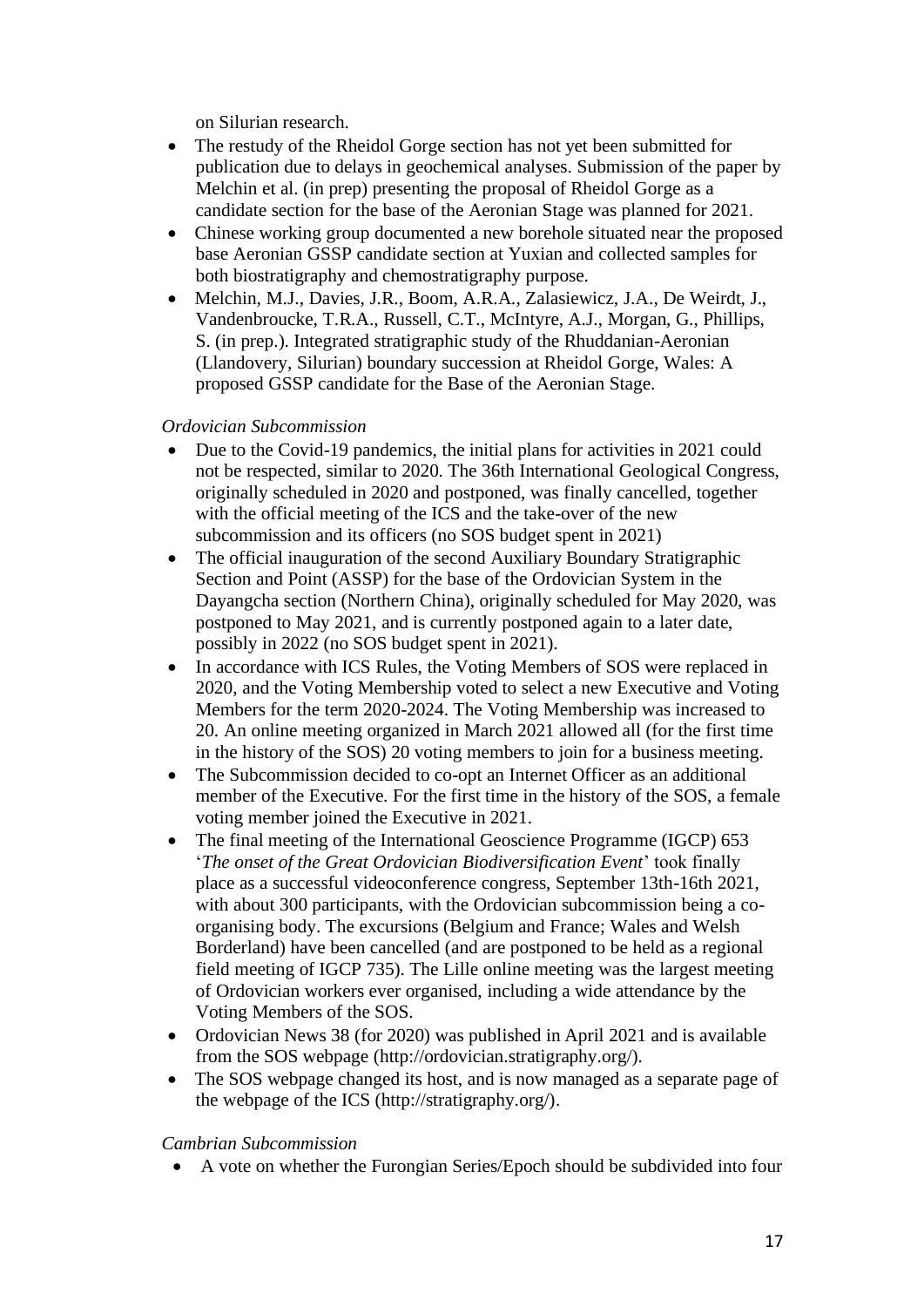rather than three stages/ages (with provisional stages/ages 10 and 11 in addition to the already ratified Paibian and Jiangshanian stages/ages) was conducted in April–May 2021. 59% of those who voted were in favour of a threefold subdivision of the Furongian (the Paibian and Jiangshanian stages/ages + provisional Stage/Age 10). The Subcommission will therefore continue to subdivide the Furongian Series/Epoch into three stages/ages.

- Two options are being considered for defining the base of Stage 10: 1) at the lowest occurrence (LO or evolutionary appearance, FAD) of *Lotagnostus americanus*, or 2) at the LO (or FAD) of *Eoconodontus notchpeakensis* just below the onset of the HERB/TOCE excursion. The two options have been extensively discussed during three periods in 2021. The results of a balloting among the voting members conducted in June–July 2021 were inconclusive. 55% voted for *L. americanus* as the primary marker and 45% preferred that we should proceed with two candidates for the level. For approval all decisions require 60% of the delivered votes.
- Officers of the Subcommission (Zhu et al. 2021) and Landing et al. (2021) attempted to clarify the carbon isotope stratigraphy in the uppermost Cambrian and the concept of the TOCE and HERB excursions in two separate papers published in *Geological Magazine*, albeit with different views (see https://doi.org/10.1017/S0016756820001120 and https:// doi.org/10.1017/S001675682100090X).

#### *Ediacaran Subcommission*

- The Subcommission is working to offer a field workshop to examine Ediacaran successions in Brazil and Argentina in July 2022. All logistical work is completed.
- New website: As part of the Executive transition, we wished to transfer the website to new ownership. We also solicited our colleague Dr. Tara Selly to act as web-developer.
- Two virtual meetings were scheduled and highly attended by the voting members.
- A database of known late-Ediacaran sections is currently being constructed, with input from all voting members. Construction of a database of all known end-Ediacaran sections worldwide. This includes fact-finding searches concerning the geology, geochemistry, and palaeontology of each section. This is currently underway and will continue into the new year.
- Two of our corresponding members (Drs. Dunn and Kenchington) held an important virtual and in-person meeting in October 2021 at Oxford University to discuss issues of Ediacaran Taxonomy. Given the difficulties of assigning proper biostratigraphic tools in the Ediacaran, these kinds of meetings are extremely important. Several voting members were present.

### *Cryogenian Subcommission*

• In June a key paper was published in the *Journal of the Geological Society*. A template for an improved rock-based subdivision of the pre-Cryogenian timescale. This paper shows the consensus understanding of many Precambrian stratigraphers who make up the ICS working group on pre-Cryogenian subdivision, chaired by Graham Shields (voting member). The working group involves ~35 Precambrian researchers globally who worked out how the first 85% of Earth history can best be subdivided so that the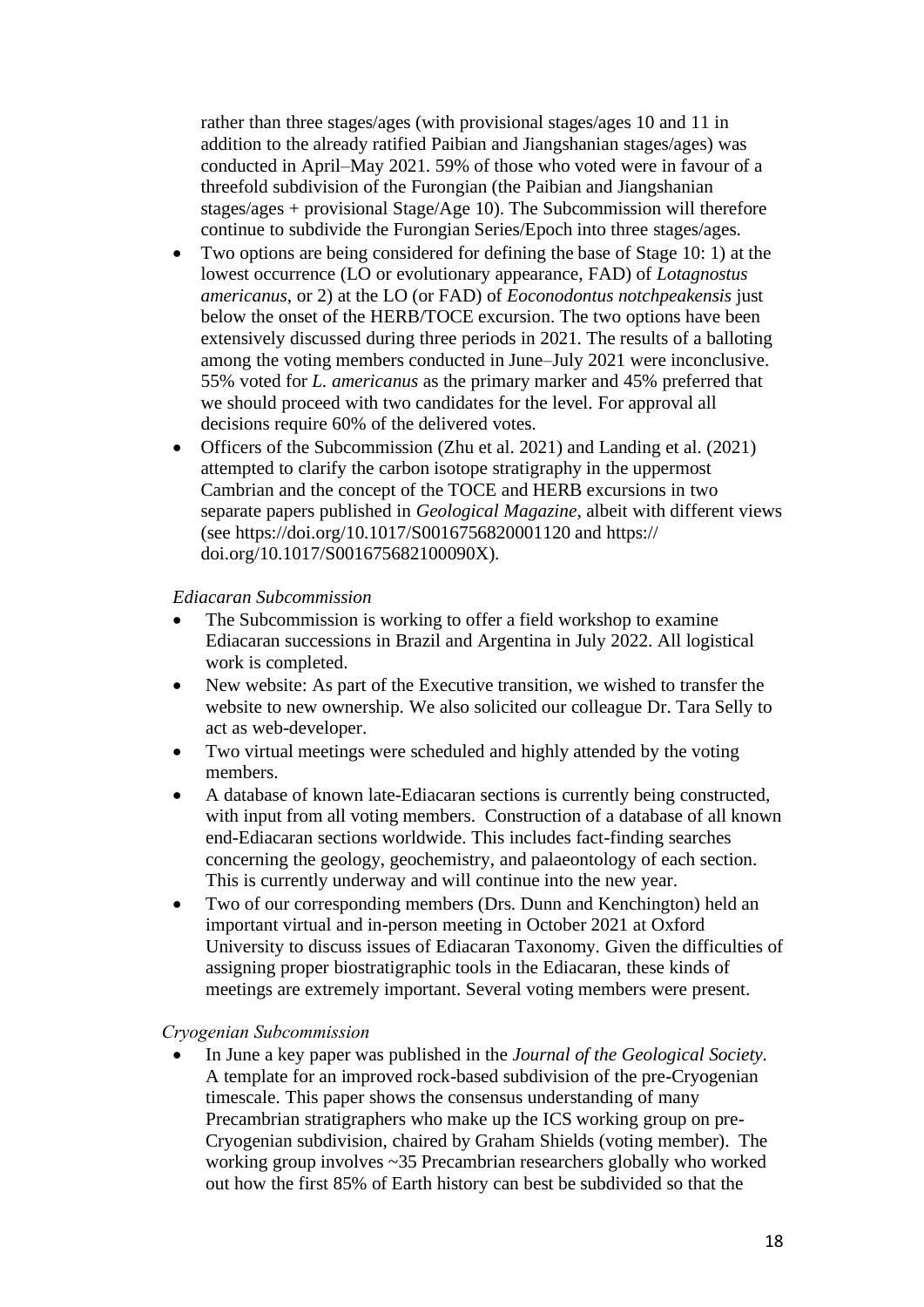names and ages of periods, eras and eons match known tectonic, environmental and palaeobiological events recorded in the rock record. The hope is that this will allow more intuitive appreciation of our planet's formative years for future scientists, students and the general public. A global debate ensued that resulted in surprising consensus. The figure shows the proposed timescale, along with some explanation, which forms the basis of a white paper that the working group will submit formally to the International Commission on Stratigraphy for their consideration.

- During May a two-day virtual conference was held via Zoom: Cryogenian glaciation: the extraordinary Port Askaig record, followed by a voting member meeting. 26-27th May, more than 7 hours in total, 13 research talks showcased the research results based on decades of study on the 1100 m thick Port Askaig Formation in Northwest Scotland. The conference was organised by Tony Spencer and Ian Fairchild (voting member), and it has attracted over 150 participants worldwide. Now the recordings or all four sessions are on the Cryogenian subcommission website for the interested to watch.
- The meeting was followed by a voting members' meeting on the 28th May, during which a working plan for a criteria working groups were drafted.
- Cryogenian Webinar Series. As planned last year, this year in total three webinars were presented by experts from or outside of the Cryogenian subcommission, the topics covers Tonian/Cryogenian transition and Cryogenian records of the Tambien Group in Ethiopia and of the Flinders Ranges in South Australia. The information of the webinars and the speakers are on the Cryogenian subcommission website.
- The first draft of the criteria to define the base of the Cryogenian System. During this summer and autumn, at least three working groups on different criteria have come up with a document. These documents will be discussed and voted early 2022.
- Greater internet visibility and community building. The Cryogenian twitter account @cryogenian has been used to promote the events of the Cryogenian/Tonian research community. The twitter account is managed by Ying Zhou.

#### *Precryogenian Subcommission*

- The Subcommission discussed the Hadean/Archean boundary and potential candidates to receive the GSSP. Guided by new data, the members attended virtual meetings in course of 2021, to address their considerations and to build a concise document that will serve as base for the voting process in 2021. The discussion has produced surprising new approaches. The Subcommission has presented results at the Annual Meeting of the Geological Society of America, Portland, USA 2021. One manuscript is in preparation. Collaboration with colleagues outsides of ICS, who work on Hadean and Archean Earth questions, was fruitful.
- The Subcommission has discussed various ways to subdivide the Hadean. Based on recently published data, the discussions concerned about the subdivision numbers, possible names (following the subdivision names of other eons) and ages. The Subcommission revisited also the existing subdivisions for the Archean. This discussion is summarised in a report and will serve as base for the voting process to be held in 2021.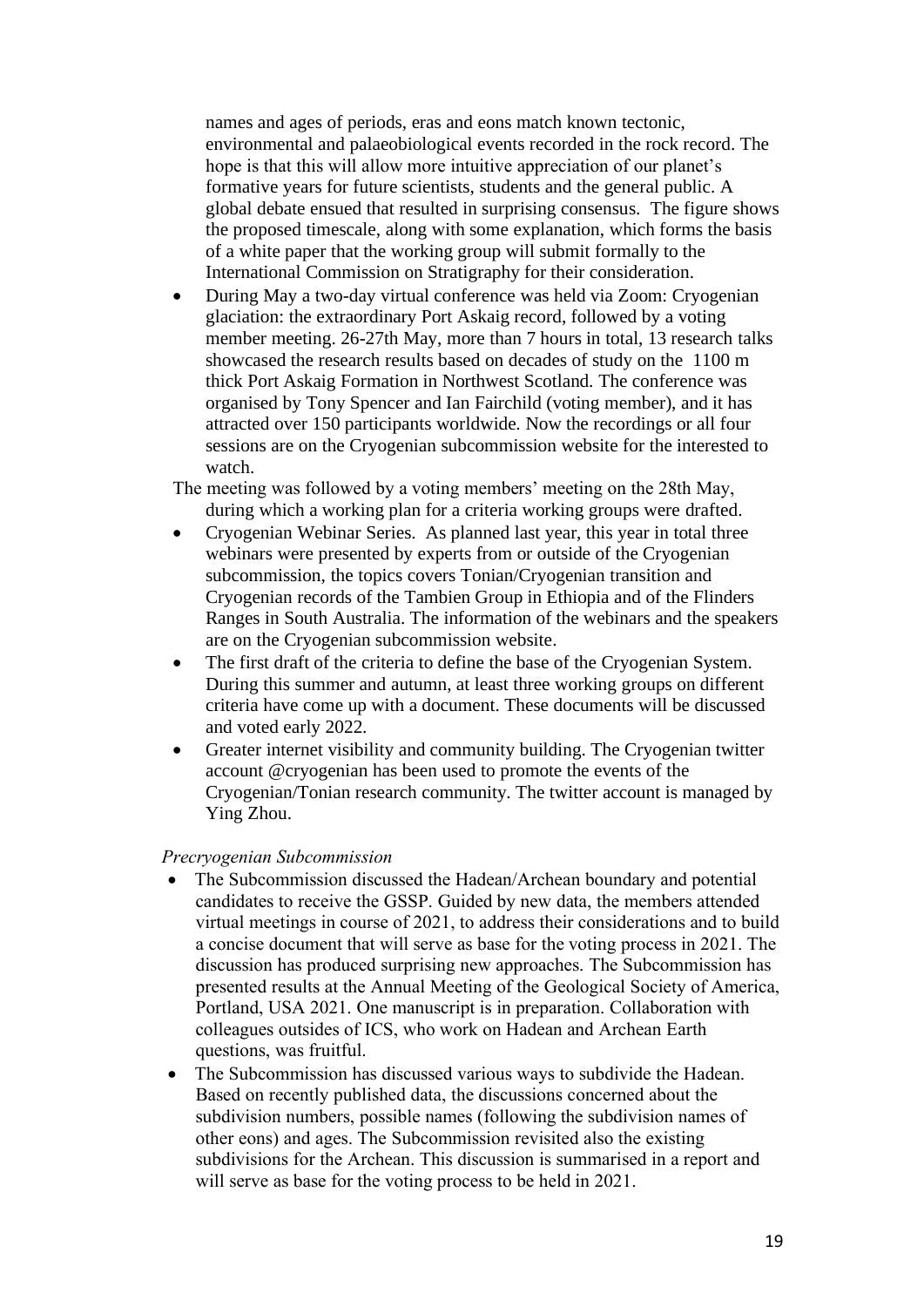- The Acting Chair presented the current discussion of the Subcommission at the Annual Meeting of the Geological Society. The abstract and the presentation were composed in collaboration with all members of the Subcommssion.
- Chief problems encountered in 2021. Due to the continuation of Covid 19 crisis into 2021, no field workshop could be conducted as originally planned.

### *Stratigraphic Classification Subcommission*

- Subseries/subepoch project. On 19 January 2021 ISSC submitted a proposal to the ICS for Subseries/Subepochs to be accorded the status of formal chronostratigraphic units in a new/revised version of the International Stratigraphic Guide. The voting result on 23 March 2021 was: 17 yes, 2 no, 1 abstention (20 votes) representing a supermajority with 89.47% (with abstention) and 85% yes. On 1 May 2021 the IUGS Executive Committee ratified this proposal and Subseries can now be defined as chronostratigraphic units in a formal rank intermediate between stage and series. Following this ratification, Aubry and Piller revised the online version of the "*International Stratigraphic Guide – an abridged version*" (https://stratigraphy.org/guide/; online: 17 November 2021). This outcome was also the starting point for ISNS to discuss and vote positively on this topic.
- Auxiliary boundary stratotype project. A small working group (Leader: M. Head; M.-P Aubry, W. E. Piller, M.J.C. Walker) deals with the topic of Auxiliary Boundary Stratoypes. More and more auxiliary stratotypes are currently published to support GSSPs but representing different approaches. To standardise auxiliary stratotypes the authors work on a proposal to introduce Standard Auxiliary Boundary Stratotypes to support GSSPs with reference sections which represent, e.g., different facies or palaeogeographic context. The manuscript will be finished early 2022 and submitted to *Episodes*.
- New developments in stratigraphic classification project. The final goal of ISSC is to update, upgrade and implement the *International Stratigraphic Guide* (Hedberg, 1976 [1st edition]; Salvador, 1994 [2nd edition]; Murphy and Salvador, 1999 [abridged edition]). The ISG is a most important official document with a large distribution, which requires revisiting because of the fundamental advances of stratigraphy in the last 30 years. A project was developed by ISSC under the Chairmanship of Maria Bianca Cita following a workshop organised during the 32nd IGC in Florence, entitled "*Post-Hedberg Developments in Stratigraphic Classification*". Background and motivation of this ambitious project "*New Developments on Stratigraphic Classification*" are clearly expressed in the introductory article (Cita, 2007) printed in *Newsletters on Stratigraphy* where the various review articles are being published. After all the various review articles in the coordinated series are published, the reprinting of the various articles in a textbook is foreseen, after passing the prescribed check points for approval in order to obtain the permission to use the ICS and IUGS logos.
- Lithostratigraphy. The working group is making good progress. It is expected, that the manuscript will be submitted in spring 2022.
- Biostratigraphy. In 2021 new working group members have been approached and invited to work on this topic. As the concepts and approaches of biostratigraphy vary between fossil groups and stratigraphic systems, this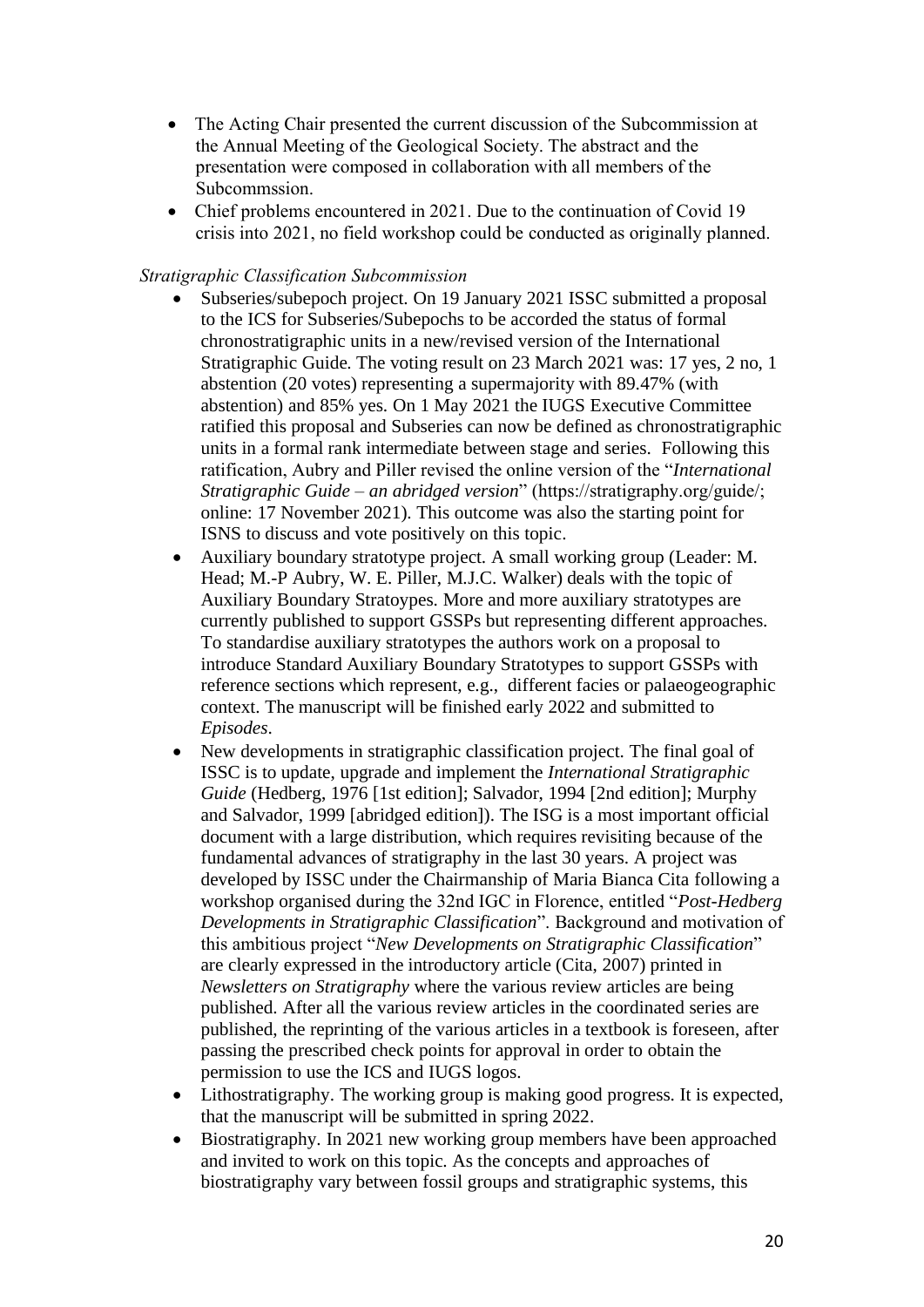turns out to be rather difficult. The core team of authors will held a videoconference to define a thematic skeleton of the manuscript. The manuscript, however, will not be finalised before end of 2022.

- Chronostratigraphy. A new working group has been established. The manuscript should be finalised in summer/spring 2022.
- A business meeting was planned to be held during EGU (Vienna, Austria) or/and GSA Annual Meeting (Portland, Oregon). Due to the COVID 19 pandemic no meeting took place in person. We plan a meeting for EGU 2022 (Vienna).
- North American Commission on Stratigraphic Nomenclature (NACSN). The chair of ISSC, Werner Piller, was again invited and attended the 76th annual meeting of the NACSN on 5 October 2021 which has been a digital meeting in conjunction with the GSA Annual Meeting in Portland (Oregon, USA). The major general topics of this meeting were: Subseries have been formalised in the North American Stratigraphic Code as already published by
- Aubry, M.-P., Fluegeman, R., Edwards, L., Pratt, B.R., and Carlton E. Brett, 2020: *North American Commission on Stratigraphic Nomenclature Report* 14 – Revision of Articles 73, 81, 82 and Table 2 of the North American Stratigraphic Code to Formalise Subseries and Subepochs. *Stratigraphy*, 17 (4), 315-316. A proposal on formalisation of chemostratigraphy has again been discussed. Although it is still in a very immature state some proponents urge for submitting the proposal to the NACSN. It is, however, still unclear how formal chemostratigraphic units could be defined. Some members of the NACSN want also that Chemostratigraphy will formally be included in the upcoming new version of *International Stratigraphic Guide*. In this respect many questions have to addressed before.
- The session SSP2.3 "Integrated Stratigraphy Recent advances in stratigraphic systems and geochronology"was digitally held at the EGU General Assembly 2021 (EGU 2021), 19-30 April 2021, Vienna, Austria.

### *Timescale Calibration*

- Due to the inability to travel due to COVID, our subcommission put out a call for proposals among the membership for novel application of available funds. This was highly successful and the finances were used to support the creation of teaching materials for the Cyclostratigraphy Intercomparison Project (CIP).
- Presentation given to the Subcommission on Permian Stratigraphy and work begun with them to identify challenges and opportunities for timescale calibration of the Permian System.
- Used our 2021 funds to continue support for the Cyclostratigraphy Intercomparison Project (CIP) in their creation of online learning resources and tools for researchers and teachers of cyclostratigraphy.

### *Graphics Officer (Cohen) and Web Officer (Car) contributions*

• The ICS Chronostratigraphic Chart, which included newly ratified GSSPs and subseries division and revised numerical ages, was kept actual on www.stratigraphy.org (versions released: 2021/05, 2021/07, 2021/10), as was a changelog.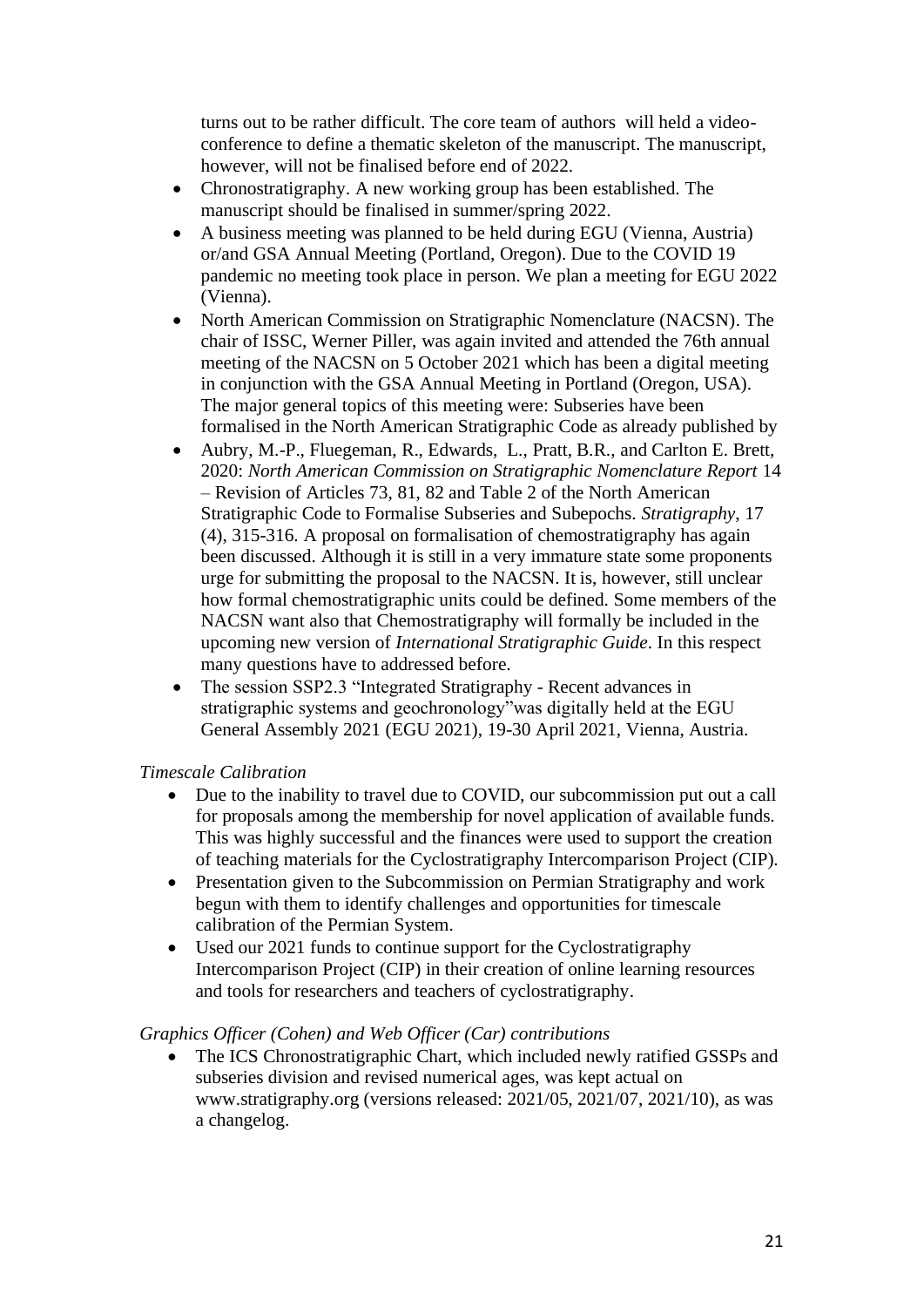- The ICS website since 2020 also features digitally generated web chart representations, based on its Semantic Web representation, which was kept up to date to the 2020 chart.
- Eight out of seventeen Subcommissions are operating their own websites within the new website system: Precryogenian; Cambrian; Ordovician; Devonian; Permian; Jurassic; Cretaceous; Neogene. The status of Subcommissions' website standardisations can be seen online.
- The Stratigraphic Guide online (https://stratigraphy.org/guide/) has been updated with changes from the Stratigraphic Classification subcommission (Piller & Aubry, Eds.).
- The following translated versions of the ICS chart were updated to the 2021 versions:
- Iberian Portuguese; Catalan; Spanish; American Spanish; Chinese; Japanese; Finnish; Hungarian; French; Belgium Dutch; Netherlands Dutch; Norwegian. A Slovak version was newly translated in 2021. Archived chart translations established in earlier years, have been imported as layers in a single master file, now allowing to release updated versions faster.
- As in earlier years, several authors, university professors and other educators, and professional societies were granted permission to use and reproduce the ICS International Chronostratigraphic Chart (and translations) in their productions (9 instances).
- The chart colour legend, which follows that of the Commission of the Geological Map of the World (CCGM/CGMW), has been updated for the Late Pleistocene and Holocene stages (cf. Table 2 in Head et al. (2020, Episodes) and for the Pennsylvanian, in coordination with CCGM/CGMW. Since 2021 files containing the colour coding are for download on the website.
- Keeping the ICS chart up to date with GSSP status and numeric age developments. This may include a formal cross-check between GTS-2020 and the ICS Chart. This was last formally performed against the GTS-2012 (in 2012 and 2013) and it has since been left to ICS Subcommission chairs to call updates to numeric ages on the ICS chart.
- Keeping the ICS website up to date with chart status and downloads, ICS activities and news items, ICS output, ICS subcommission activities and content, stratigraphic guide text and downloads, statutes and annual report archives, and so on.
- Further integrating the workflows that follow each IUGS ratification, ICS Executive and ICS subcommission chair approved requests to change chart content, namely cross-check if with a new GSSP also the numeric age is wished to be amended the updating of the chart PDF/JPEG (editing and exports from graphics software) the updating of the chart in Semantic Web representation (pushing edits on GitHub) the uploading of the chart on the websites (emailing and web-admin) updating the interactive chart connection to the latest GitHub-stored version.
- Release of updated translations of the ICS chart.
- Improved digital representation (structuring and accessibility of the chart
- Data remodelling work on the Semantic Web representation of the Chart (http://resource.geosciml.org/vocabulary/timescale/gts2020) to better represent stratigraphic and temporal typologies has commenced with a new Knowledge Graph of Chart and related information being built at https://github.com/i-c-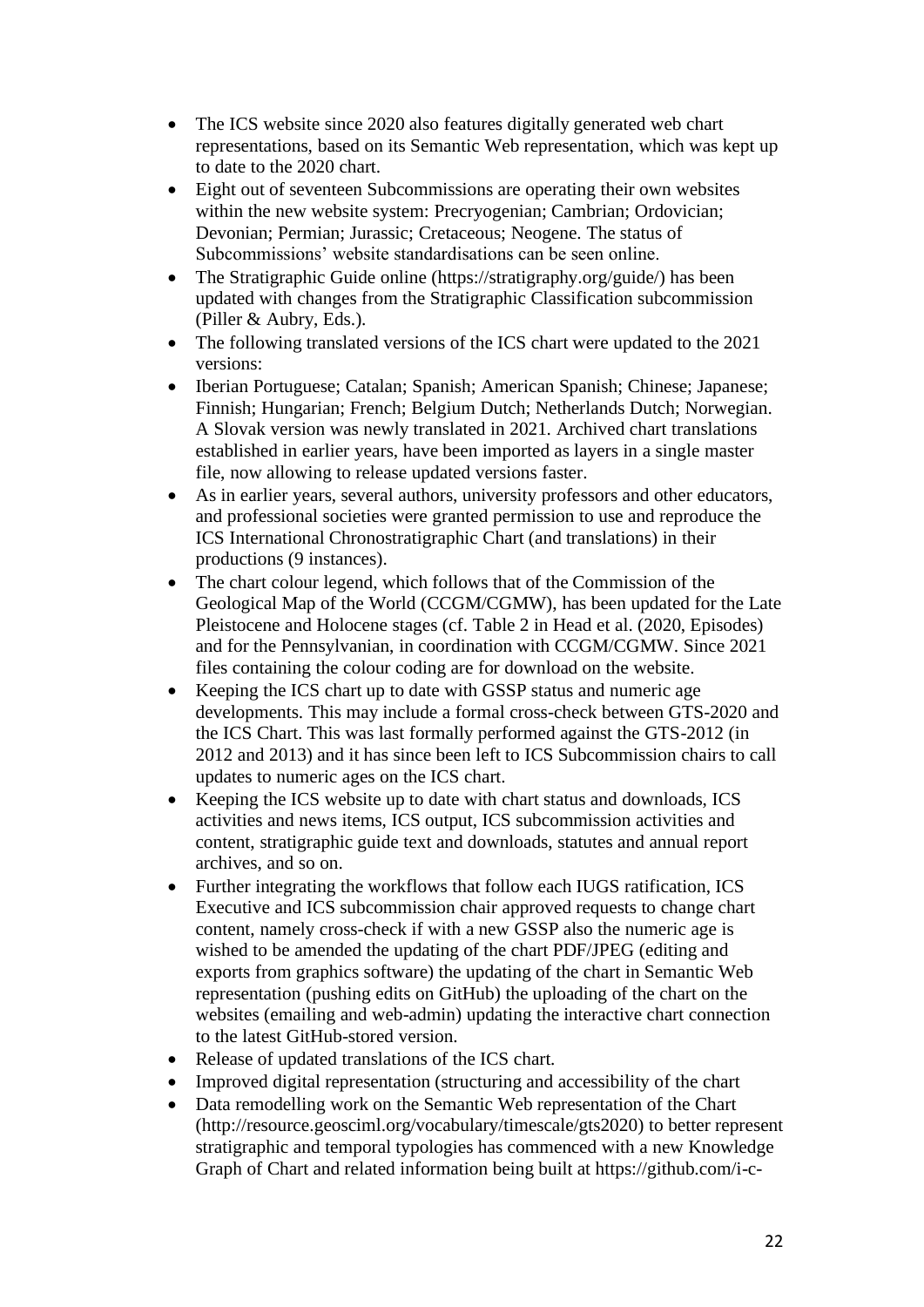stratigraphy/geologic-timescale-kg. Co-authoring this remodelling with Nicholas Car is Steve Richard, one of the two main contributors of the Semantic Web form of the Chart.

- Remodelling work is expected to be complete by Q1, 2022; Data display will occur after remodelling (Q2, 2022); after data display (e.g. interactive chart on the ICS website), we will attempt to generate a like-for-like version of the PDF chart from the Semantic Web form of the Chart (Q3+, 2022).
- *Episodes* paper on developments on the ICS chart last 10 years, to succeed the 2013 paper (i.e. a paper at meta-level: formal administrative, distributiontechnical, digital-era representation-diversity and diversity-of-usage orientated).

### 8. SUMMARY OF EXPENDITURE IN 2021:

The IUGS Executive Committee awarded ICS a budget of \$40,000 for 2018 (a reduction on previous years, limiting significantly the requests of the 16 subcommissions and the ICS Executive. Thus, \$40,000 was available for ICS activities in 2018. Expenditure is detailed in the appended financial spreadsheet (Expenditure\_Budgets).

#### 9. SUMMARY OF INCOME IN 2021:

The IUGS Executive Committee awarded ICS a budget of \$40,000 for 2020, reducing significantly the requests of the subcommissions and the ICS Executive. No additional income to the ICS is declared.

#### 10. BUDGET PROPOSALS FROM ICS IN 2021

These have been itemised in detail in the attached spreadsheet ((Expenditure\_Budgets).

### 10. WORK PLAN, CRITICAL MILESTONES, ANTICIPATED RESULTS AND COMMUNICATIONS TO BE ACHIEVED NEXT YEAR:

#### *Quaternary Subcommission*

- The priority for SOS is the selection of a GSSP for the Upper Pleistocene Subseries and its corresponding stage. Two potential candidates have already been identified (Fronte Section, Taranto, Italy; and an ice core in Antarctica). The aim is to have proposals developed for these potential candidates during the coming year. The Upper Pleistocene Working Group is being reformed under the co-convenership of Martin Head.
- A field workshop on the Neogene–Quaternary boundary and Gelasian GSSP, originally meant be held in Palermo in June, 2020. This workshop will inaugurate a multidisciplinary multi-year research programme to re-investigate the Gelasian stratotype section.
- The SQS website is being updated under the direction of Martin Head as Vice-Chair with explicit responsibility for this task.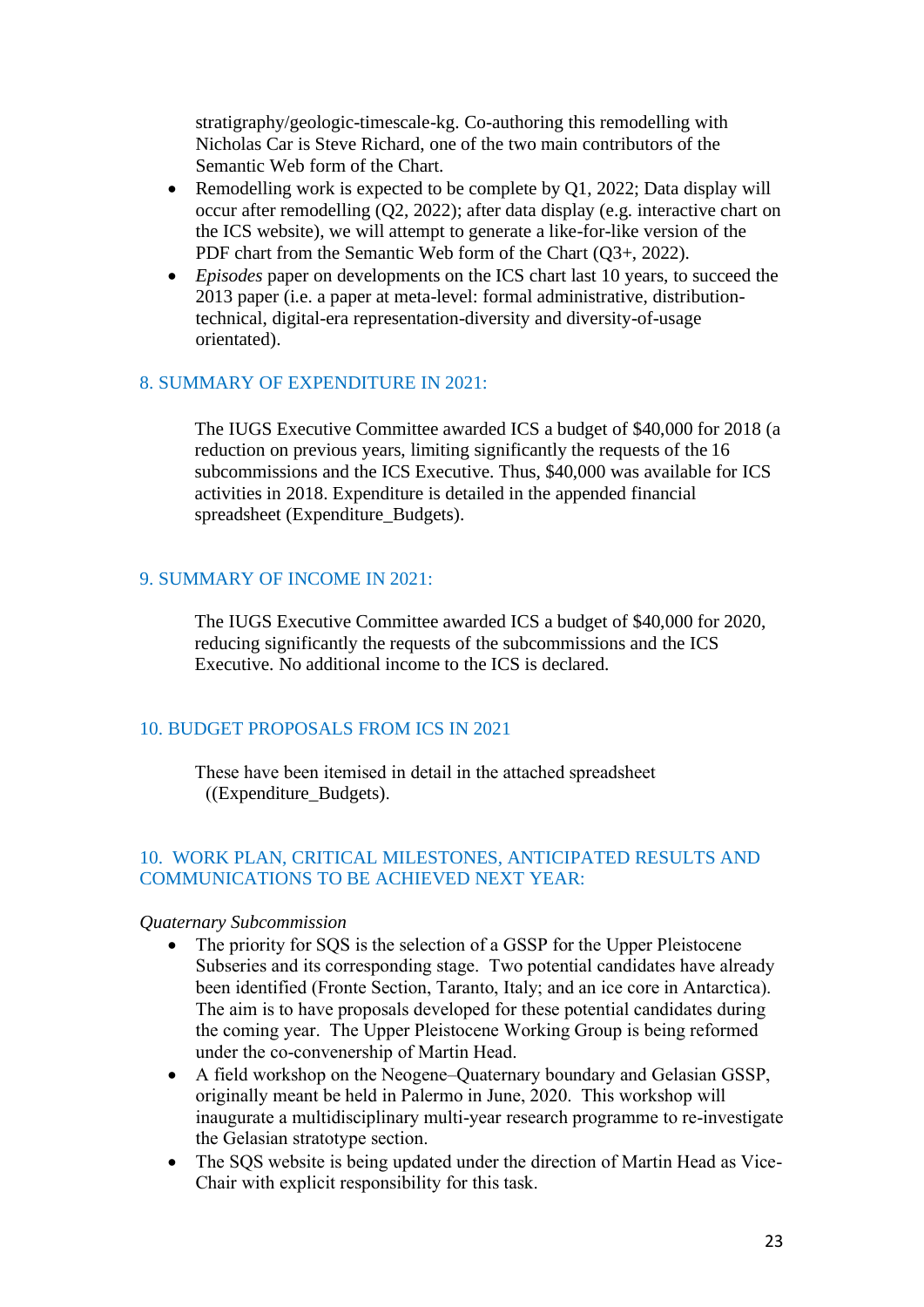### *Neogene Subcommission*

• The major plan is to present to ICS the official proposal for the Langhian GSSP, that is on a reliable/reproducible guiding criterium, complemented by additional criteria useful for correlation, and reach a decision on the GSSP section and auxiliary deep-sea core.

### *Paleogene Subcommission*

- Full support will be given to studies related to the Bartonian GSSP, the last stage pending definition. Fieldwork is planned in several Italian and Spanish sections, and on-going studies of the Bartonian WG will probably lead to the resubmission of an improved proposal in 2022.
- A variety of sections from different palaeogeographical areas and depositional settings will be assessed for the proposal of auxiliary sections for the base of the Ypresian (Paleocene/Eocene boundary), and a publication will be submitted to *Episodes*.
- Contribute to a new edition of the international meeting on 'Climatic and Biotic Events of the Paleogene' (CBEP 2022, cancelled in 2020 and 2021), which will be held in Bremen (Germany). This is the main meeting event for the Paleogene community, and is celebrated every 4 years.
- Potential funding sources external to IUGS: most of the research that is currently being undertaken by the ISPS members is financially supported by their home countries´ research grants.

### *Cretaceous Subcommission*

- Campanian GSSP: The WG will complete the review of the proposal for the Campanian GSSP by the end of 2021 and submit the revised proposal to SCS for voting in early 2022. Providing the Campanian GSSP is approved and ratified by IUGS, the WG will produce an article for *Episodes* in 2022.
- Aptian GSSP: The discussion on the upward shift of the *M. sarasini* ammonite zone by around 600 kyr will continue. Other stratigraphies calibrated with ammonite stratigraphy will need revision, if they were correlated with magneostratigraphically dated sections with the top of the M. sarasini zone corresponding to base of M0r.
- Barremian GSSP: The discussion and voting of the GSSP proposal by the members of the WG will take place during the first months of 2022. If approved, the proposal will be sent to SCS. If the proposal is ratified by IUGS, a publication will be prepared with the most relevant data concerning the Hauterivian/Barremian boundary and the Río Argos section. Official contacts with the local authorities will also continue to increase protection and facilitate accessibility of the GSSP site.
- Valanginian GSSP: The WG is currently studying the stratigraphic distribution of the calpionellids and the magnetostratigraphy of the Vergol section; the fieldwork was delayed due to the covid-19 crisis. This work should be finished during 2022 and results available by the end of the year. Pending studies will be completed by the end of 2022 with the proposal ready for circulation to the members of the WG. Once the decision has been made within the working group, the final proposal will be sent to SCS.
- Berriasian (J/K boundary) GSSP: The WG attempts to decide which level (not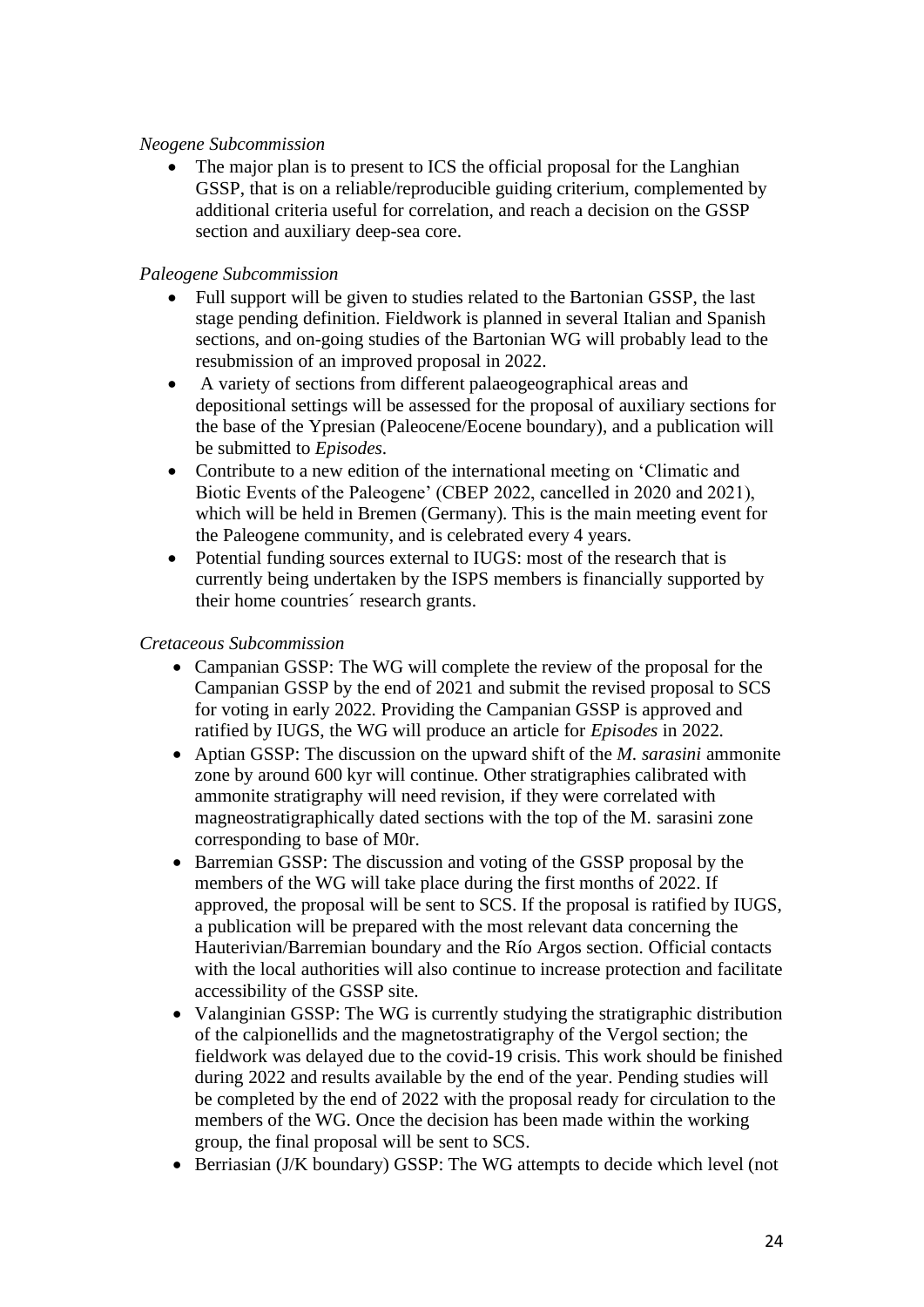yet the primary marker) will be the best choice for the J/K boundary definition. The base of the *Calpionella alpina* Subzone proposed as primary marker by the previous WG is very consistent and well documented in the pelagic and hemipelagic successions of the Tethys, but it may hardly be identified elsewhere. Thus, an effort should be made to seek for alternative stratigraphic levels more easily transferred to Boreal basins (NW Europe, Russia and Siberia) and South America. Our field of interest covers the interval from the lower part of the upper Tithonian (upper part of M20n) to the upper part of the lower Berriasian (base M17r).

- A detailed integrated stratigraphic framework based on calpionellid and magnetostratigraphy in multiple sections with significant implementation of calcareous nannofossil stratigraphy is available from the base of the upper Tithonian to the Berriasian/Valanginian boundary of the western Tethys area. The WG will integrate these data with chemostratigraphy, climatostratigraphy (arid/humid cycles), eurybathic sea-level changes, astrochronology and radiometric dating. Preliminary data indicate that humid/arid cycles documented in the NW European basins with palynology, clay minerals and chemostratigraphy might be correlated with the excellent chronostratigraphic calibration of Tethyan sequences. However, palaeoclimatic variations in the Tethyan sequences are not as well studied, owing to the deep marine paleoenvironment. Our plan is to supply more palaeoenvironmental evidence from the Tethyan sections and to date more precisely the NW European sections. The recently discovered δ13Corg excursion (VOICE event) in the upper part of the lower Tithonian (middle Volgian) in some Boreal sections (the South American sections – under study) seems promising. Astrochronological and radiometric studies, quite advanced in the South American sections (Neuquen basin) are planned in the Tethyan successions. A special project application to ICS devoted to these topics will be considered after pilot investigations.
- Kilian Group: The upper Aptian, lower-middle Albian zonal schemes will be in focus at the forthcoming Kilian meeting.

#### *Jurassic Subcommission*

- The 11th Jurassic congress in Hungary: The organisation and running of a successful blended face-to-face and online conference enabling researchers to present their results, network and build new collaborations through the conference fieldrips and sessions will be a primary focus of ISJS this coming year.
- Oxfordian, Callovian and Tithonian GSSPs: The Oxfordian Working Group will focus on establishing the primary taxa for correlation, and agreeing terminology and interpretation of taxa as this has been an issue in prevous discussions because of different philosophies. The group will also continue with their preparation of proposals and the aim is to vote on these in 2022. Revitalisation of the Callovian and Tithonian working groups and discussions at the 11th Jurassic congress should enable more rapid progress and a broader perspective on these remaining GSSPs.
- Kimmeridgian GSSP: With the lifting of C-19 restrictions we aim to celebrate and promote the Kimmeridgian GSSP on the Isle of Skye, Scotland.
- Jurassic/Cretaceous boundary and the Berrasian GSSP: The 11th Jurassic Congress and the 11th Cretaceous Symposium have been planned to run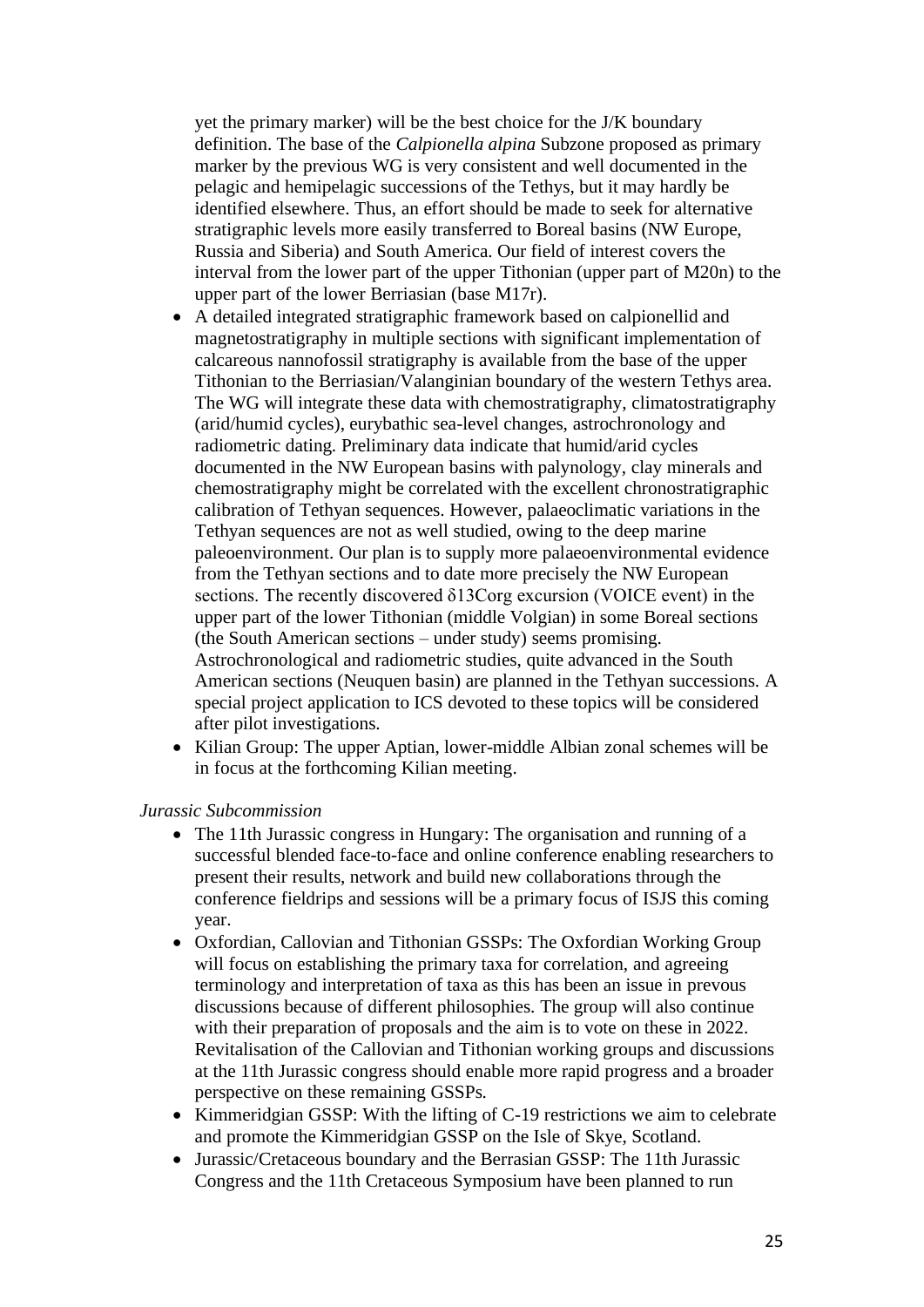consecutively in Poland and Hungary to facilitate discussions on the placement of the Berrriasian GSSP which has proved to be particularly challenging. Three of the ISJS voting members (including the chair of the Berrasian Working Group, Jacek Grabowski) aim to make significant contributions to formulating a proposal for this GSSP and hence the top of the Jurassic.

### *Triassic Subcommission*

- Organising the International Symposium on Triassic Integrated Stratigraphy and Bio-Environmental Events in Wuhan on 03-07 November, 2022, in which STS business meeting is held, progresses on GSSPs for Olenekian, Anisian, and Norian are reported.
- GSSPs: The plan is to move towards a vote on the boundary marker and section for Norian GSSP in late 2022 or early 2023. Both Anisian and Olenekian GSSPs move towards preparing a discussion document among the working group members at the Wuhan meeting in 2022, as a prelude to moving towards a vote on the candidate markers and sections.
- Launching serial books "*Triassic of the World*": the Covid-19 pandemic has significantly prevented international travels and field activities. To attract more members to be involved in the STS activities, TST hopes invite Triassic workers from around the world to join us to complete comprehensive summaries on the Triassic stratigraphy of the World. A total of six volumes are planned to summarise integrated stratigraphy, palaeontology, as well as environmental and biotic evolutions and global correlations, and this book series covers Europe (except for Russia), Russia, China, Asia (outside China), northern high-latitude region, Oceania-Africa-Antarctic, North America, and Middle-South America.

### *Permian Subcommission*

- We plan to have the base Artinskian GSSP ratified and start to work on the base Kungurian GSSP.
- We plan to organise several webinars.
- We plan to start a new working group on Gondwana Correlation.

### *Carboniferous Subcommission*

- A special volume entitled '*The Carboniferous Timescale*' will be officially published in Geological Society, London, Special Publication in 2021.
- Due to the COVID-19 pandemic, many events have been deleted or postponed to new dates. In 2021, the SCCS executive committee plan to organise several online workshops about the progresses of the Carboniferous studies around the world.
- Task group leaders for the establishments of four Boundaries will be reappointed and related works will be carried out to facilitate the definitions of the bases of the Serpukhovian, Moscovian, Kasimovian and Gzhelian.
- A detailed proposal for the GSSP defining the base of the Moscovian and Gzhelian stages needs to be prepared and voted by the task groups and SCCS in the next year, and the result should be submitted to the ICS.

### *Devonian Subcommission*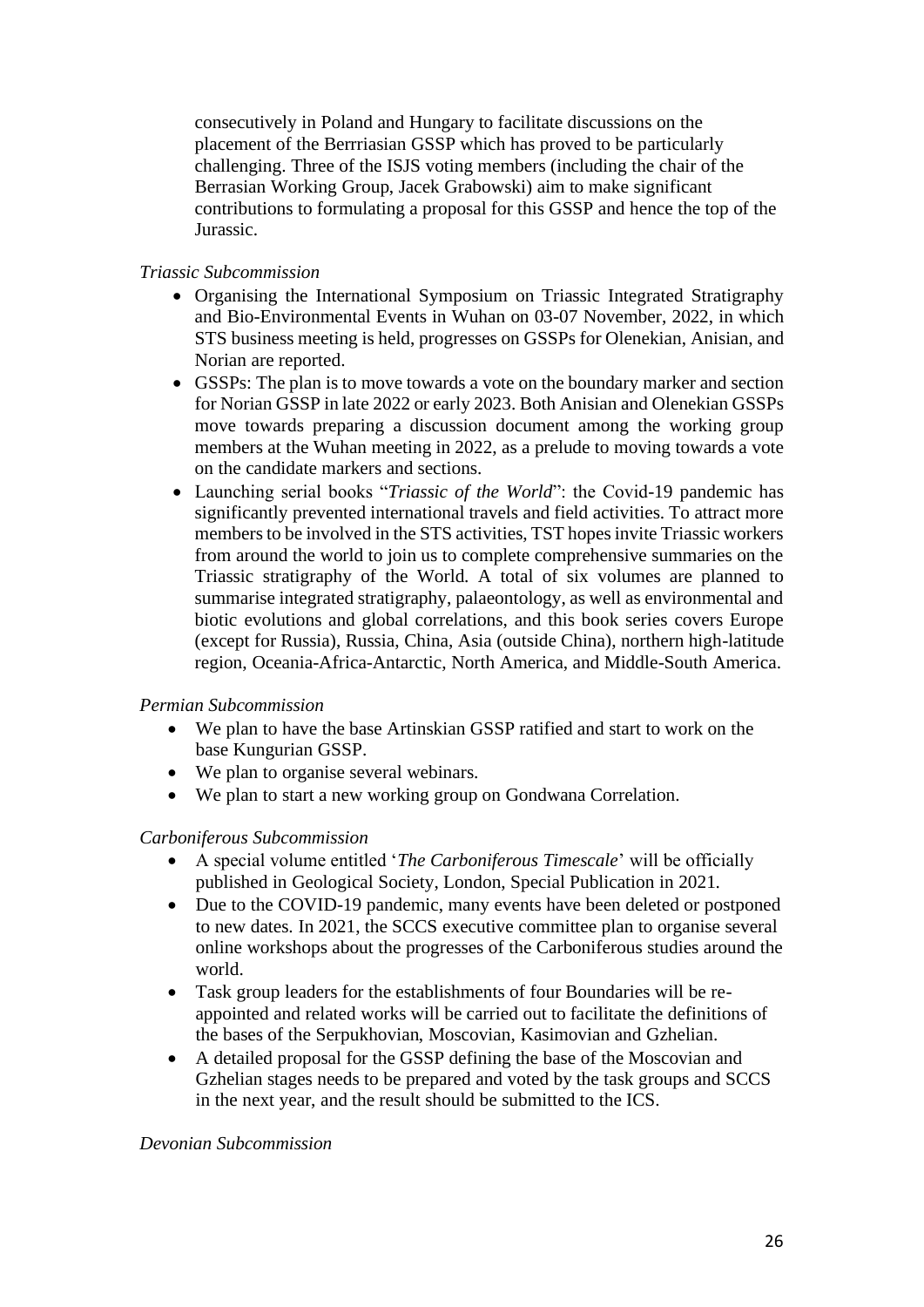- Work on formal proposals or progress reports submitted for the revision of the basal Emsian Stage GSSP from several areas.
- Continuation of Devonian subprojects aimed at GSSP redefinition.
- Revision of the D/C boundary with the D/C Boundary Task Group in close collaboration with the Carboniferous Subcommission. Progress towards selection of candidate stratotypes.
- Real or virtual SDS business meeting and Devonian symposia.

### *Silurian Subcommission*

- Two ISSS groups working on restudy of the base of the Aeronian GSSP and base of the Telychian GSSP will be hopefully able to complete their work by submission of the formal proposals of the candidate sections (Štorch et al., Hlasna Treban, Czech Republic and Melchin *et al*., Rheidol Gorge, UK for Aeronian GSSP and David Loydell *et al*., El Pintado Reservoir, Spain, for Telychian GSSP).
- ISSS online discussion and formal voting on the Aeronian and Telychian GSSP replacement candidate sections.
- Update of the website for Silurian Subcommission by webmaster Huang Bing. We gratefully acknowledge this work and the support provided by the Nanjing Institute of Geology and Palaeontology, Chinese Academy of Sciences.

### *Ordovician Subcommission*

- Support of the Annual Meeting of IGCP 735 to be held in Marrakech, Morocco (19-25 October, 2022), including field excursions to the Ordovician of the Anti-Atlas.
- Support of the Seminar on Regional Stratigraphic Classification Standard in China in Baishan, Jilin Province, in summer 2022 (organised by the Chinese Commission on Stratigraphy), to include an inspection and unveiling ceremony for the Xiaoyangqiao ASSP section (originally planned to be organised in May 2020 and postponed to early 2021).
- Further work is needed to compile an updated summary on Ordovician regional stratigraphy and geology: A Global Synthesis of the Ordovician System. A meeting of editors and contributors is planned (probably in Lille, or Lyon, in early 2022).
- Data will be gathered for Ordovician News 39 (to be published in March 2022).

### *Cambrian Subcommission*

- In 2022 the Cambrian Subcommission will continue work toward defining GSSPs for its remaining provisional stages.
- Arrival at a decision on how to define Stage 10 in 2022; then to arrive at decisions on stages 2, 3, and 4 in subsequent years.
- Continue examining issues surrounding definition of the Cambrian GSSP.

### *Ediacaran Subcommission*

• Field workshop to examine Ediacaran successions in Brazil and Argentina. This trip will hopefully be run in the summer of 2022 (Previously 2020). Focus will be on the Corumba and Bambui groups in Brazil, and the La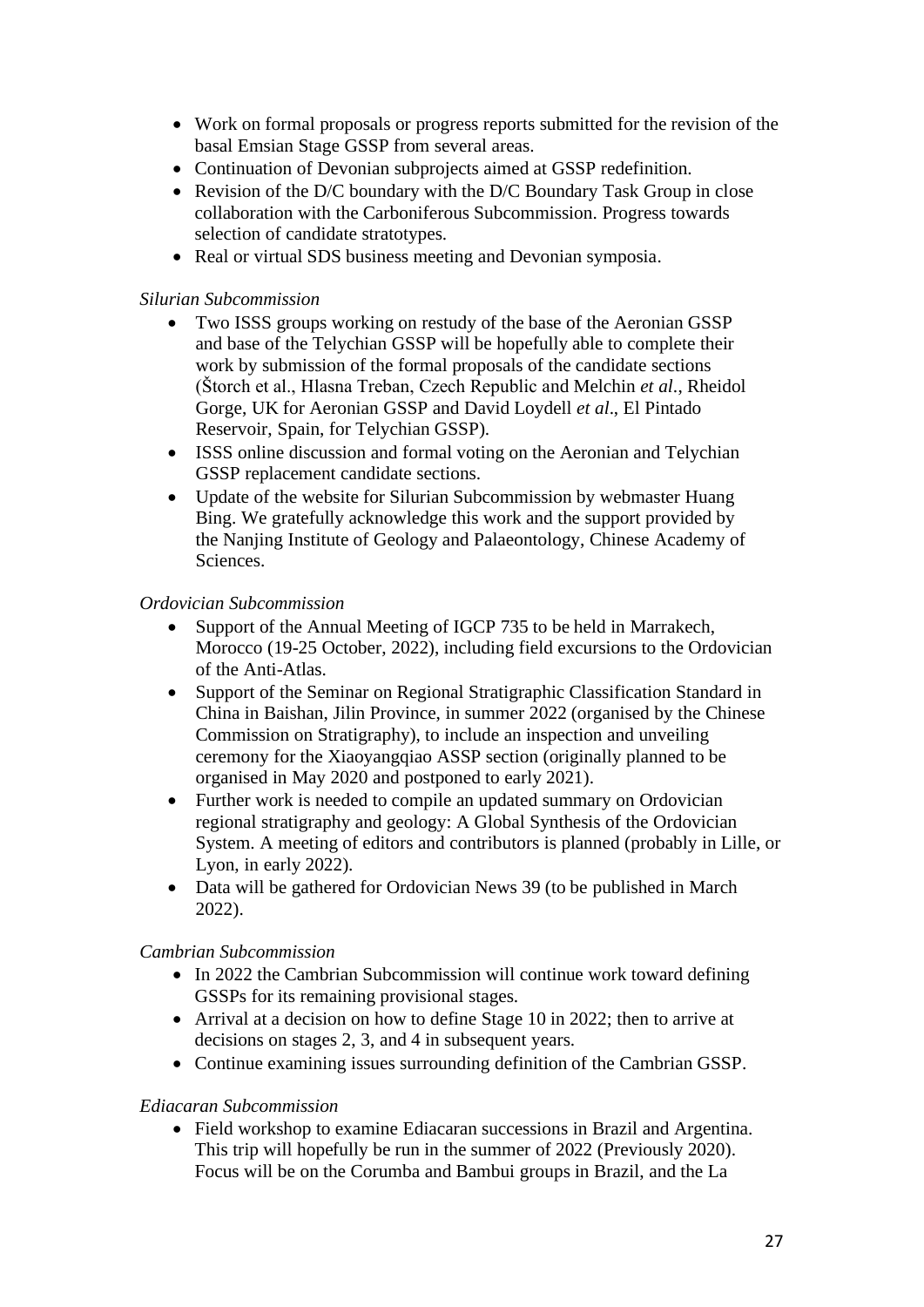Providencia Group in Argentina. The Corumba and Bambui groups contain Cloudina and other tubular fossils that are being considered as key biostratigraphic criteria to define the terminal Ediacaran stage (TES), and thus they are highly relevant to the missions of the Subcommission. The field workshop will be organised and led by Subcommission Secretary Lucas Warren and his colleagues in Brazil and Argentina.

- Developing and managing a special issue (most likely in *Episodes*) that brings our membership up to speed on the progress made over the past 5 years (since Xiao et al., 2016. Towards an Ediacaran time scale: problems, protocols, and prospects. *Episodes*, 39, 540-555). This special issue will also summarize regional Ediacaran stratigraphy and potential criteria for the definition of the terminal Ediacaran stage (TES). Each manuscript will be formatted identically and designed as a facts-only short format where all proposed defining characters of the Series and Stages are identified and compared across sections. Importantly, recent recalibration and dating of the global Shuram negative excursion (Rooney *et al*., 2020, Calibrating the coevolution of Ediacaran life and environment. *Proceedings of the National Academy of Sciences.* 2020;117, 16824-30) may finally provide a strong correlative character for the base of the Series and Stage. We believe we are close to a final vote and wish to have all the facts in one place before voting. With the change in leadership, we also require a change in our subcommittees. These committees will be tasked with setting realistic boundaries within both proposed Series.
- Improved Subcommission Exposure and Branding: In order to reach out to our members and to breathe new life into the subcommission, we are rebranding with a new logo and new website. We also hope to purchase and distribute "swag" (such as coffee mugs, USB sticks, lapel pins) amongst voting and corresponding members, and distribute at conferences. We (Schiffbauer and Laflamme) have used similar approaches with other committees (Geobiology and Geomicrobiology division of the Geological Society of America), and have seen a direct increase in attendance and participation (especially by junior/student members) at international meetings.
- Construction of a database of all known end-Ediacaran sections worldwide. This includes fact-finding searches concerning the geology, geochemistry, and palaeontology of each section. This is currently underway.

#### *Cryogenian Subcommission*

- Cryogenian Webinar Series. The webinar series are proven to be a great way to introduce the up-to-date research of the Tonian/Cryogenian records worldwide, and offer good opportunities for discussion among researchers. Each time, we have up to 50 attendees. The subcommission has decided to carry on the webinar series, and aim to cover another 3-4 key Cryogenian groups. The webinar series will be organised by Ying Zhou.
- Voting for criteria to define the base of the Cryogenian System before February 2022.
- Field Trips and meetings. Three field trips/meetings will be organized if the pandemic situation permits, including (1) Scotland field trip, followed the virtual meeting in May 2021, the field trip, led by Tony Spencer, is aim to look at some key transitions on Garbh Eileach in person by at least some of the voting members of the subcommission, aim for discussion on Port Askaig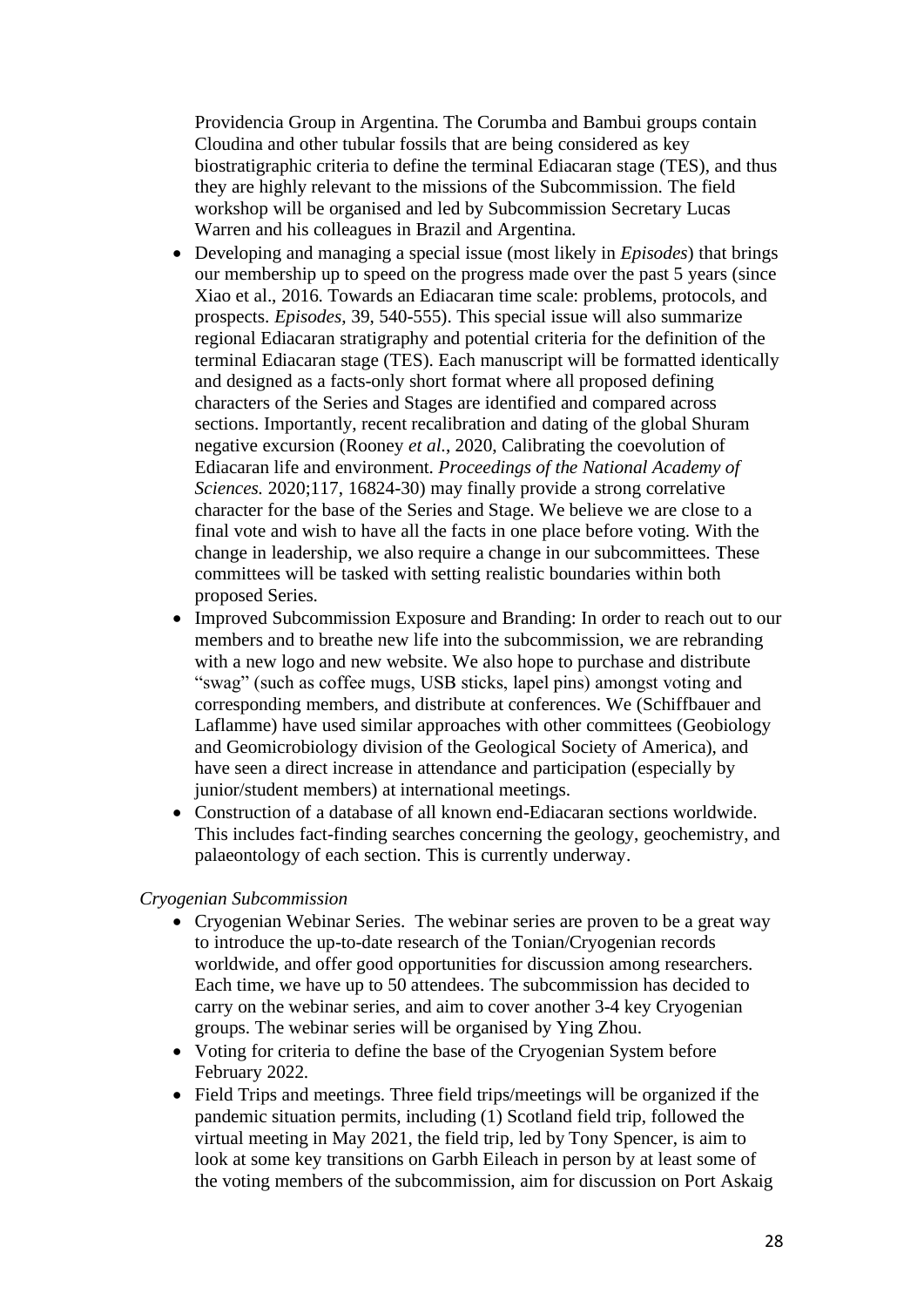Formation as a GSSP candidate; (2) Utavi, Namibia field trip, mid-July, 2022, organised by Karl-Heinz Hoffman and Galen Halverson. The field trip is planned as a 5-day physical trip in case the Covid-19 situation eases. (3) Uralian field trip, later 2022 or early 2023, led by Anton Kuznetsov, this trip is planned as a 7-8 days physical trip.

### *Precryogenian Subcommission*

- Proceed with the ICS vote on the Archean and Hadean subdivisions, as well as the major boundary of the Haden and Archean.
- Establish candidate sections for GSSPs, where warranted.
- Defining a representative major geological conference for the next update of the Subcommission's activity to continue community involvement.
- Finalising a manuscript on the problematic and possible resolution on Hadean and Archean stratigraphy.
- Continuing the expansion of the Subcommission membership to include currently underrepresented areas, especially east and south Asia.
- Organising the workshop on Archean sites in South Africa or Australia. The workshop was planned for last years, however, it was postponed due to the global Covid-19 health crisis. The current omicron variety of SARS-CoV-2 is prevalent in South Africa. The development is not
- foreseeable at this point in time. Dependent on future international travel regulations the workshop will take place either in the Barberton Greenstone Belt, South Africa (visit planned for March 2022), or in the Pilbara, West Australia (visit planned for June/July 2022). Permits are in hand and travel logistics organised.

### *Stratigraphic classification*

- For the chapter Biostratigraphy new members of the workgroup have been invited but not fully established. The old concepts have still to re-evaluated and/or new concepts have to be developed. A video conference will be organised early in 2022.
- The session SSP2.3 "*Integrated Stratigraphy - Recent advances in stratigraphic systems and geochronology*" will be held at the EGU General Assembly 2021 (EGU 2021), 3-8 April 2022, Vienna, Austria.
- The Subcommission does not envisage being able, as an organisation, to obtain significant funding from outside IUGS/ICS sources. Some financial support could be obtained by individual members from their host institutions and/or their personal research funds. There is, however, a considerable amount of in-kind funds supporting the activities of all ISSC members.

#### *Timescale Calibration*

- Second session of the ISTC to be organised at GSA.
- Planning and organisation for the first ISTC subcommission meeting to be held online in 2022.
- Acquisition of funding at the national/international level to support community building globally for the ISTC.

### 11. OBJECTIVES AND WORK PLAN FOR NEXT 4 YEARS (2020-2024)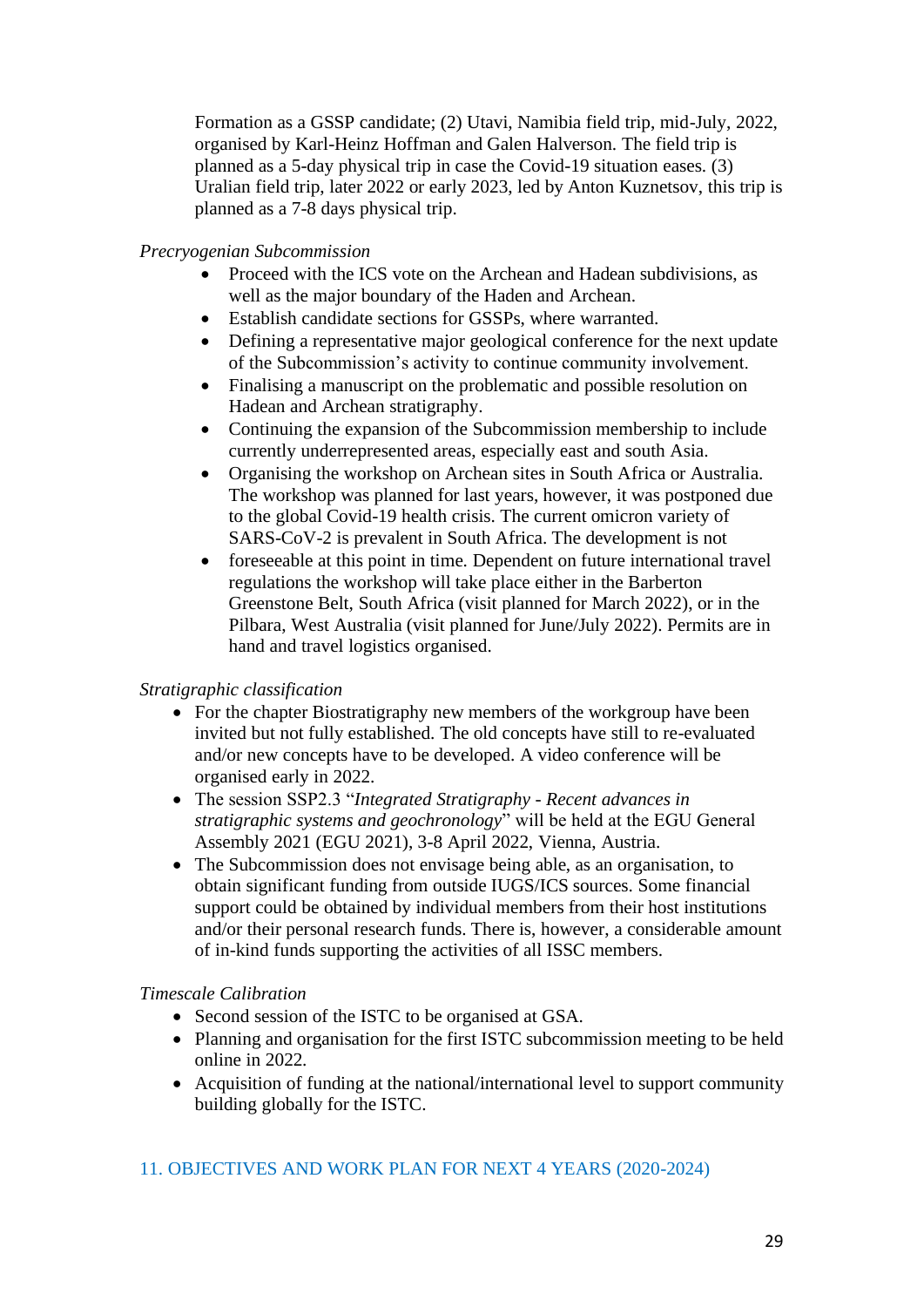The following is a summary of objectives of the ICS Executive Commission and a selection of key goals noted in the detailed reports of each subcommission.

### *ICS Executive*

- Define a substantial number of GSSPs, particularly for stages in the Carboniferous, Triassic, Jurassic, Cretaceous, and Cambrian systems; reevaluate GSSPs for the several Silurian stages and the Devonian-Carboniferous boundary, and of the Cambrian System (Paleozoic Erathem, Phanerozoic Eonothem), and select GSSP-defined subdivisions of the Precambrian.
- Maintain website (and the ICS App) and its formal, permanent archive of the global geostandards - GSSPs and the ICS International Chronostratigraphic Chart.
- Continue coordinating websites and the information they contain among all subcommissions and the Commission in order that they become the primary global web-based entry point to information on the activities and accomplishments of the subcommissions and ICS.
- Encourage subcommissions to re-assess regularly GSSPs and to develop new initiatives and projects that utilise the refined International Stratigraphic Chart.
- Encourage the recruitment by subcommissions of members from underrepresented countries/regions and of those at early career stages.
- Promote the preservation of GSSPs by local communities and national stratigraphic commissions and dedication ceremonies, including the placement of permanent markers, at all ratified GSSPs.
- Produce a new edition of the *International Stratigraphic Guide* with its joint publication by IUGS and the Geological Society of America
- Continue development of a strong link between ICS and the Geobiodiversity DataBase (GBDB) at the Nanjing Institute of Geology & Palaeontology
- Maintain close collaboration with all national stratigraphic commissions.
- Cooperate with One-Geology and the Commission on the Geologic Map of the World to ensure that these projects continually incorporate the latest revisions to the International Stratigraphic Chart.
- Serve as the primary international body setting global standards and illustrating best practices in stratigraphy.
- To continue to integrate fully the new Subcommission on Timescale Calibration (ISTC) under the leadership of Dr Brad Cramer (cf. below) into the ICS structure.

### *Quaternary Subcommission*

- Develop and submit a GSSP proposal for definition of the Upper/ Late Pleistocene and its respective Stage/Age.
- Analyse candidate GSSPs for the Anthropocene, and submit a proposal for formalisation to the SQS
- Re-investigate the GSSP for the Gelasian Stage (and Lower Pleistocene) Subseries, Pleistocene Series, Quaternary System) at Monte San Nicola, Sicily.
- Explore the possibility of a second stage for the Middle Pleistocene, based around the increasingly well-recognised Mid-Brunhes Transition.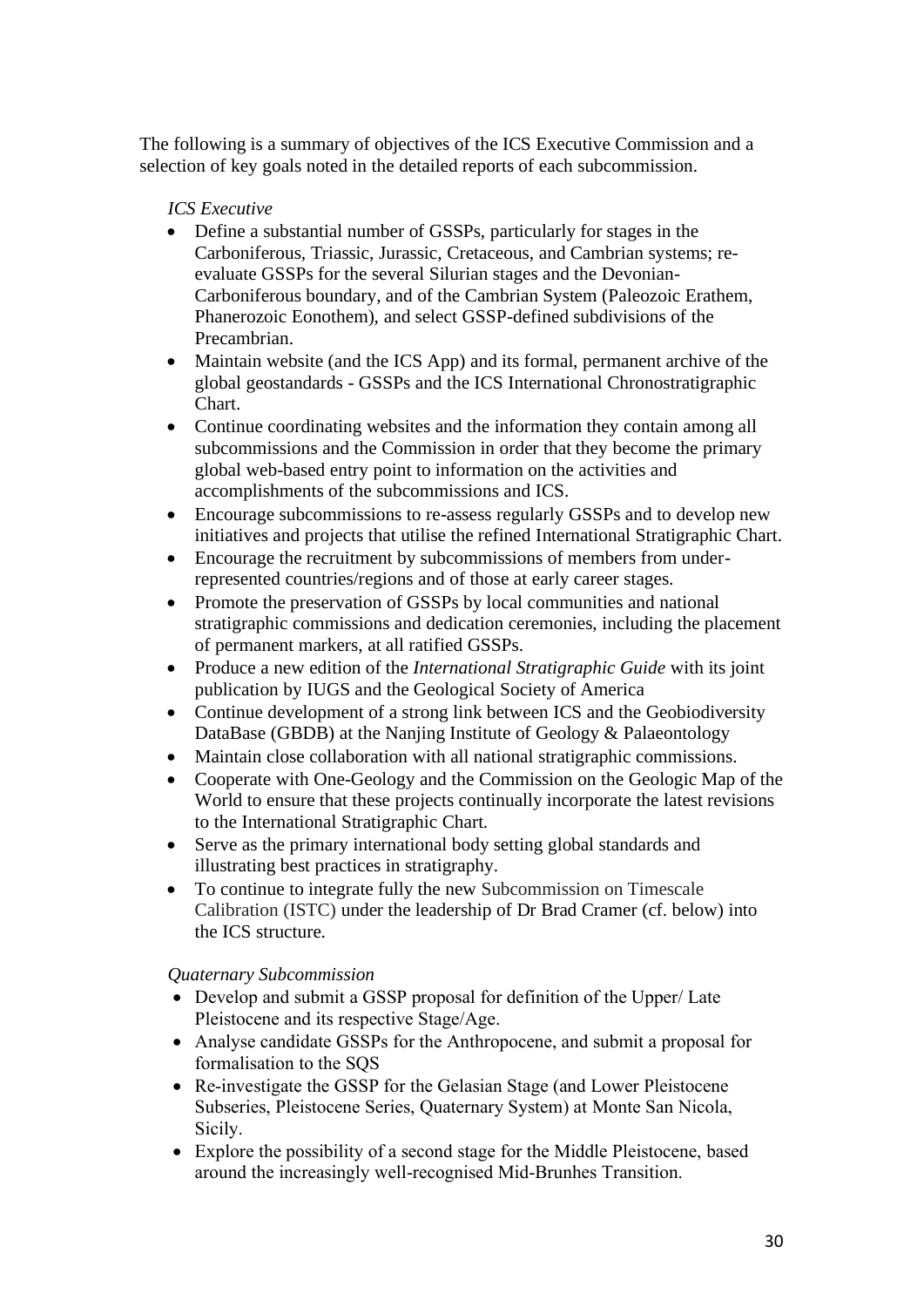- Continue to examine the fine-scale subdivision of the Quaternary.
- Continue to develop/update detailed correlation charts for the Quaternary (Cohen & Gibbard, 2019, *Quaternary International*, is the latest version).

### *Neogene Subcommission*

- We will hold a virtual meeting with members in spring 2022 and a tentative field trip to La Vedova section Conero Riviera, Italy after Sept. 2022. As noted above, we have three action items to:
- submit the final proposal for La Vedova as the Langhian boundary stratotype and to subsequently vet and vote on the proposal;
- evaluate possible boundary stratotypes and criteria for the definition of the base of the Burdigalian Stage;
- submit a preproposal to ICDP to drill the Gelasian, Piacenzian, and Zanclean stages in Sicily.

### *Paleogene Subcommission*

- To advance the definition criteria for identifying the base of Bartonian Stage, choose a type section and submit a GSSP proposal to the Paleogene Subcommission voting members.
- To prepare the report on the Bartonian GSSP proposal to be submitted to the ICS and the IUGS.
- To celebrate the official ceremony to place the Golden Spike at the GSSP for the base of the Priabonian in Alano di Piave section, Italy.
- To produce an updated version of an integrated Paleogene Time Scale.
- Preparation of standardised regional correlation charts and paleogeographic maps by the regional Committees.
- To support studies for the completion of the Paleogene astronomical time scale. This will contribute to filling the so-called "middle Eocene astronomical timescale gap" and will help to connect existing floating calibrations with the astronomically tuned standard Neogene time scale.
- Update the status of Paleogene working groups, creating new working groups as necessary and closing those which have completed their task and/or are inactive.
- Revisit existing GSSPs and, if necessary, define new GSSPs and/or ASSPs in order to characterise better the following boundaries:

-Thanetian/Ypresian (P/E) boundary (i.e., Alamedilla, Caravaca and Zumaia sections in Spain; Forada and Contessa Highway sections in Italy; Polecat Bench in Wyoming);

-Danian/Selandian boundary: Contessa and Bottaccione sections in Italy; Caravaca and Sopelana sections in Spain;

-Selandian/Thanetian boundary: Contessa, Italy

-Base of the Rupelian (E/O boundary): Monte Cagnero and Monte Vaccaro sections in Italy.

### *Cretaceous Subcommission*

- Spring 2022: official ceremonies for the inauguration and placement of the golden spikes of the Albian and Hauterivian GSSPs.
- 2022: Finalisation of the GSSP proposals for the base Barremian and base Campanian and vote within the WG.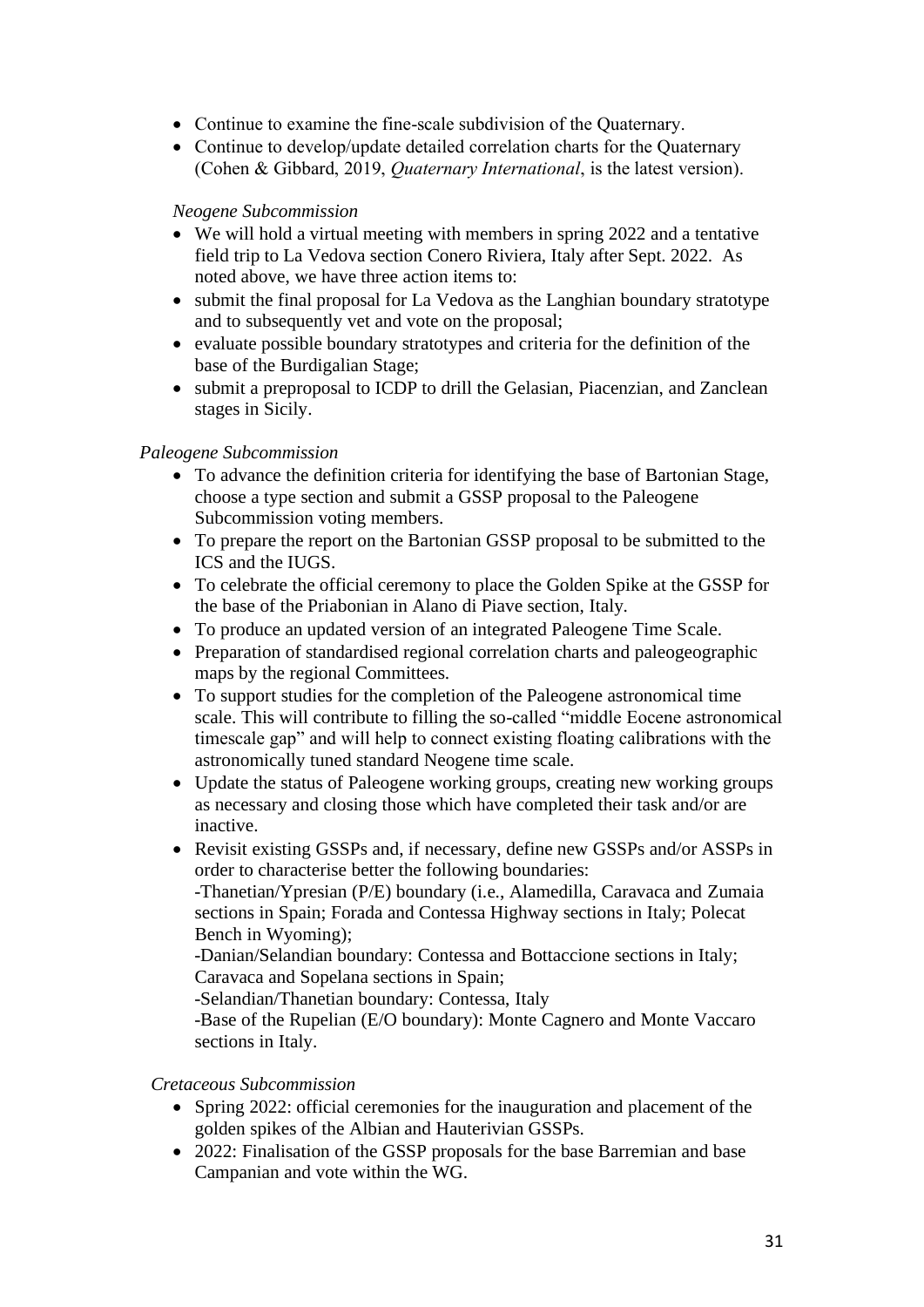- 2023: Finalisation of the GSSP proposals for the base Valanginian and base Aptian and vote within the WG.
- 2022–2024: Research activities toward the preparation of the GSSP proposal for the base of the Berriasian Stage by the new Berriasian WG.
- 2022-2024: Continue preparation of proposals for the definition of substages for discussions at the forthcoming meeting:11th International Symposium on the Cretaceous (Poland, 2022).
- 2022-2023. Vote by the SCS of the Barremian and Campanian GSSPs.
- 2023-2024. Finalisation of the GSSP proposal for the base Berriasian and vote within the WG.
- 2023-2024. Vote by the SCS of the Valanginian and Aptian GSSPs.

### *Jurassic Subcommission*

- Achieve ratification of the Kimmeridgian GSSP.
- Complete or significantly advance the defining of the remaining Jurassic GSSPs (Callovian, Oxfordian, and Tithonian) through revitalizing the working groups and facilitating progress by encouraging constructive collaboration and raising funds.
- Increase diversity and facilitate research aspirations at all career stages by championing representation through the new official positions, providing a diversity of opportunities, role models and subject specialist champions.
- Facilitate communication on the Jurassic for both specialist and non-specialist audiences. including promoting the Jurassic GSSPs. This will be achieved through meetings, workshops, *Volumina Jurassica*, outreach activities and maintaining an up-to-date and informative subcommission website.
- Facilitate a successful and inclusive Jurassic congress in Budapest, Hungary in 2022.
- Improve resolution and correlation of the integrated stratigraphy for the Jurassic.
- Further our understanding of the Earth system during the Jurassic especially palaeoclimate change.
- •Provide support to IGCP 655 (Toarcian) and future IGCP projects related to the Jurassic.
- Work with the Cretaceous Subcommission to help them define the base of the Berriasian and the Jurassic/Cretaceous boundary.
- Work with national and international bodies to protect Jurassic geological sites, asses and promote their natural capital.

### *Triassic Subcommission*

- A total of two international symposia, 2-3 STS sessions, 1-2 thematic issues, significant progresses on 4 GSSPs (2 of them can be ratified) are anticipated to be achieved:
- Organisation of the International Symposium on Triassic Integrated Stratigraphy and Bio-Environmental Events in Wuhan, China on 03-07 November, 2022.
- Organisation of the International Symposium and Field Workshop on Triassic Stratigraphy and Bioevents in Alberquerque, New Mexico, USA in June-August, 2024.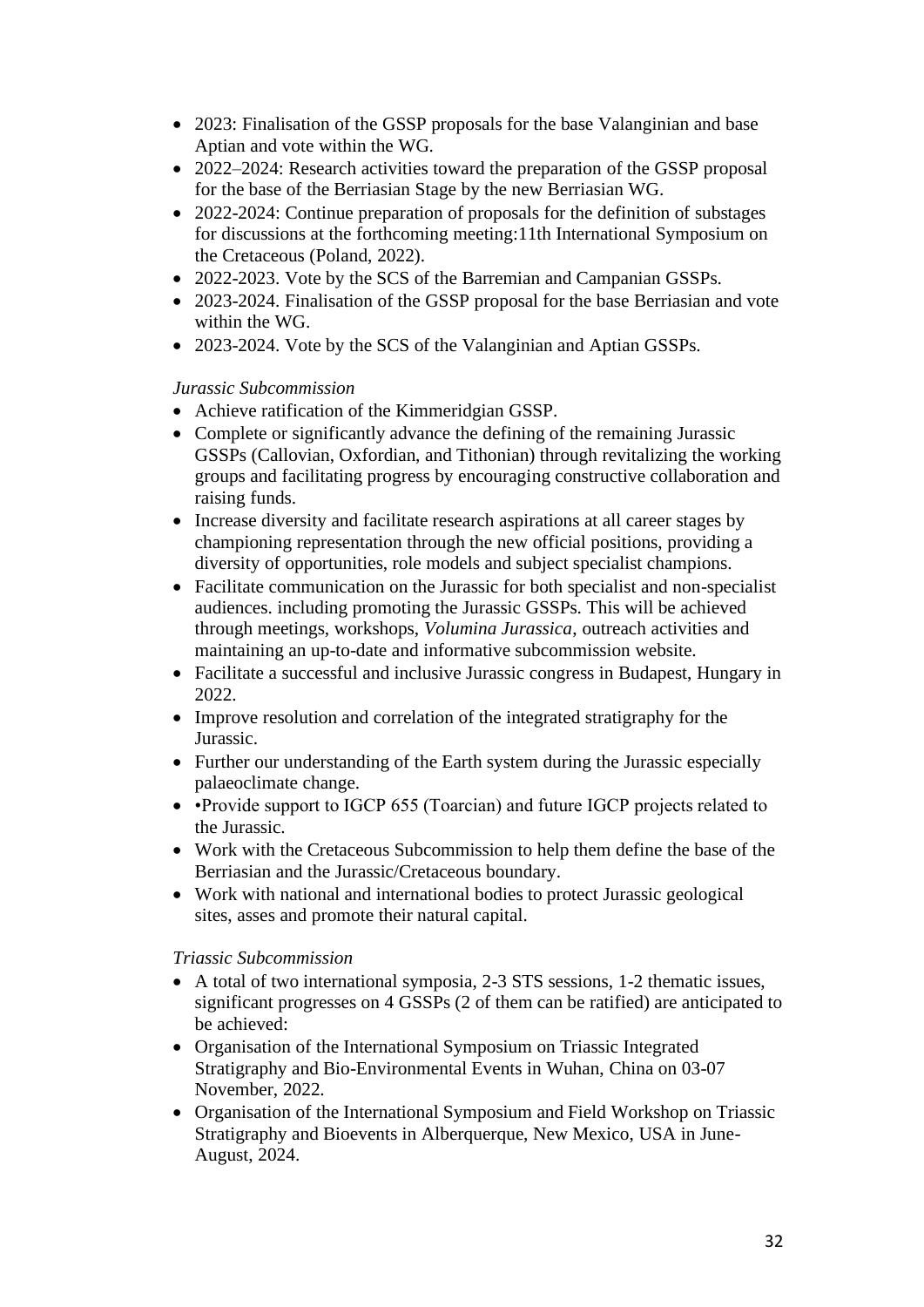- Launching global Triassic book series: *Triassic of the World*, and inviting the Triassic workers from around the world to write various volumes and chapters in 2022-2024.
- Organisation of the STS sessions in major conferences, and journal special issues in 2022-24.
- Norian GSSP: This GSSP is anticipated to move towards a vote in late 2022.
- Olenekian GSSP: Completing the GSSP proposal and submitting to STS for ratification in 2023.
- Anisian GSSP: The GSSP of OAB is to be voted in 2023-2024.
- Rhaetian GSSP: A long-time stasis in this group has seen no significant prospects of change. If this continues into early 2022, a new chair of this working group will be sought to move forward at a faster pace.

### *Permian Subcommission*

- Establish the Artinskian (currently under consideration for approval by ICS) and Kungurian GSSPs.
- Revise the Permian timescale where it needs to be improved (Guadalupian stages, replacement GSSP section of the base-Lopingian).
- Establish a robust palaeogeographic frameworks for the Permian and focus on N-S correlations.
- Propose DDE-sponsored informatics support for biostratigraphic data management and palaeogeographic reconstructions.
- Organise webinars to increase the size, diversity and international coverage of the Permian Community
- Publish at least two *Permophiles* issues each year

### *Carboniferous Subcommission*

- Within the next 4 years, it will be possible to select the defining events for all of the stage boundaries and progress toward selecting candidate sections for the GSSPs. We intend to use high-resolution biostratigraphy and combine it with a multi-discipline approach (use of sedimentology, geochemistry, and geological events) to establish as many of the remaining GSSPs as possible. The realistic objective is to have two remaining GSSPs ratified in the next four years and redefine the Devonian-Carboniferous boundary.
- We will encourage and pay more attention to finding volcanic ash beds for radiometric dating, in order to establish a more precise Carboniferous time scale and facilitate the correlation of important Carboniferous events at global scale.
- Using multi-discipline methods including palynological studies, U-Pb dating and stable isotope studies, we will further promote marine and non-marine correlation.
- We are going to organise at least one academic activity each year, either a workshop (maybe combined with conferences) or joint workshop/field excursion. However, this plan might be delayed or cancelled due to the COVID-19 situation, and we will probably have more video meetings and try to make progresses through internet.
- To establish working groups on dividing the Tournaisian and Viséan stages because both of them represent too long time interval.
- To strengthen and to vivify the SCCS website, with membership lists revised,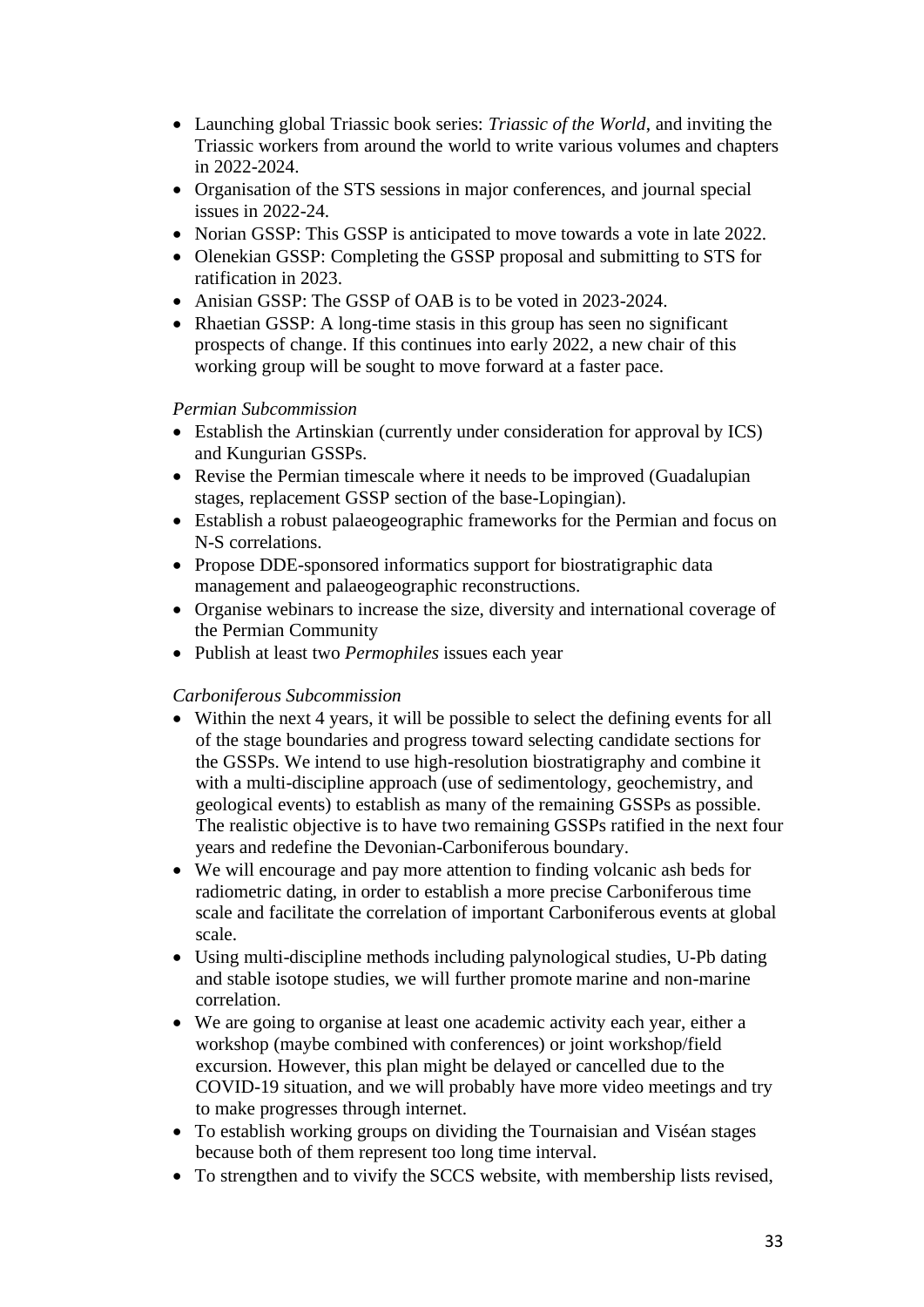tasks and newsletters updated in time, making it a genuine platform to bring Carboniferous specialists together for collaboration and exchange of new ideas and results.

• Integrate the Carboniferous databases from the entire world, combining the Geobiodiversity Database (GBDB, a large compilation of data about sections) at Nanjing Institute of Geology and Palaeontology, the Palaeobiology Database (a large compilation of data about fossils) at the University of Wisconsin-Madison, DDE (Deep Time Digital Earth) and other major databases, to facilitate the studies on Carboniferous biota and stratigraphy.

#### *Devonian Subcommission*

- Redefine the base of the Emsian Stage.
- Redefinition of the Devonian/Carboniferous Boundary with the joint Task Group.
- Annual meetings.

#### *Silurian Subcommission*

- Principal work will be devoted to GSSP-related research activities restudy of some previously ratified but currently inadequate basal stratotypes. Delayed formal proposals of the Aeronian and Telychian GSSP replacement candidates will be completed in 2021 and new stratotypes will be chosen. We aimed to vote on these candidate sections in 2019 in Milano, but the deadline had to be postponed due to delayed work on some of the candidate sections and subsequent Covid-related restrictions.
- Homerian working group will be established and restudy of the Homerian GSSP will join the programme, together with never ending search for potential sections suitable for new GSSP of the Wenlock Series.
- Application of astronomically tuned cyclostratigraphy integrated with radiometric data and high-resolution biostratigraphy in conjunction with IGCP no 652 "Reading geological time in Palaeozoic sedimentary rocks".
- We will take part in further development of databases that would bring together and make available information from all sources associated with the Silurian researchers. One such database, operated by the Nanjing Institute of Geology and Palaeontology (Geobiodiversity Database, GBDB) is the official database of the ICS.
- ISSS bi-annual field-meeting and business meeting organised in Sofia, Bulgaria in August 2021 in collaboration with Geological Institute of Bulgarian Academy of Sciences may be postponed until the end of international travel restrictions, most likely until 2022.

#### *Ordovician Subcommission*

• For further advancement and increased precision in correlation we need to focus on regional stratigraphy, regional scales and regional chronostratigraphic schemes. We recognise that many biotic, chemical and physical changes are not always synchronous, and that local and regional signals may vary from trends evident in global compilations. This is especially true for the Ordovician, where strong provincialism can mask biostratigraphic-based correlation. Ordovician regional stratigraphy and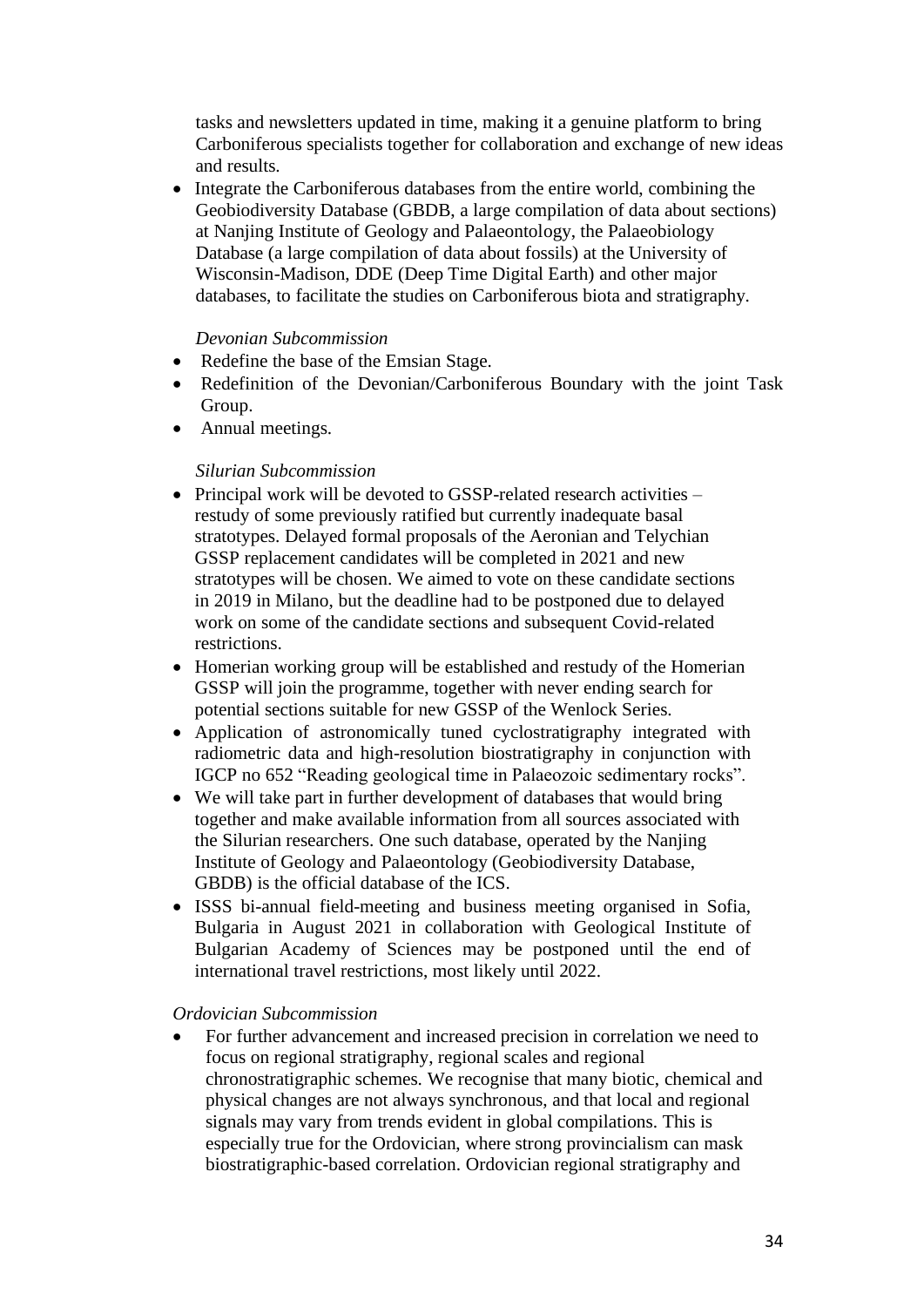geology will therefore be the main goal for the period 2020-2024.

- To compile and publish an updated summary on Ordovician regional stratigraphy and geology: A Global Synthesis of the Ordovician System. Special attention is going to be paid to precise correlation of the Ordovician depositional sequences and sea level curves as well as stable isotope and regional biodiversity curves. Though work has been proceeding on this aim, regrettably it is at a glacial pace.
- To better correlate Ordovician depositional sequences throughout the World.
- To design and execute a program of radiogenic dating of key Ordovician horizons (using Pb-Pb isotopes and CA-IDTIMS dating of zircons).
- The Ordovician website will be updated including development of a database for GSSPs and ASSPs.

### *Cambrian Subcommission*

- The principal objective of the Subcommission is to narrow possibilities for horizons and GSSP stratotypes for the remaining undefined stages, which are provisionally identified as stages 2, 3, 4, and 10. The ISCS has developed a prioritised plan for formalising definition of the remaining undefined GSSPs. The plan is:
- Provisional Stage 10 is expected to be defined next, and a decision on a GSSP will likely be made in 2021.
- Following a decision on Stage 10, provisional stages 2, 3, and 4, are expected to be defined in rapid succession. A decision on the preferred GSSP horizon of any one of the three stages will restrict choices for the remaining two stages, so the ISCS is approaching work toward definition of the three stages as closely linked.
- A more long-term objective is re-examination of the Cambrian GSSP (Terreneuvian Series, Fortunian Stage). Imprecision in correlating the lower boundary of the Cambrian System has been encountered on all palaeocontinents, and the ISCS is now engaged in seeking a practical solution to remedy the problem (Babcock, L.E. *et al*. 2014: Proposed reassessment of the Cambrian GSSP. *J. of African Earth Sci*. 98, 3–10). A decision on how to proceed with the Cambrian GSSP is expected to be made following ratification of GSSPs for stages 2, 3, and 4.

### *Ediacaran Subcommission*

- Subcommission annual newsletter will be distributed in December 2021 or January 2022. Secretary Dr. Lucas Warren will be leading the effort to compile and edit the newsletter.
- Building on several previous trips in Brazil sponsored by members of the Ediacaran Subcommission, the Subcommission will sponsor an extended field trip to examine Ediacaran successions in Brazil and Argentina. The field trip will be led by TES-WG voting member Dr. Lucas Warren and his colleagues, and it is tentatively scheduled on June or July 2022.
- A field workshop is being planned to visit and examine Ediacaran successions in Siberia.
- A vote will be called to decide what criterion or criteria will be the most useful in dividing the Ediacaran System into series and stages (particularly the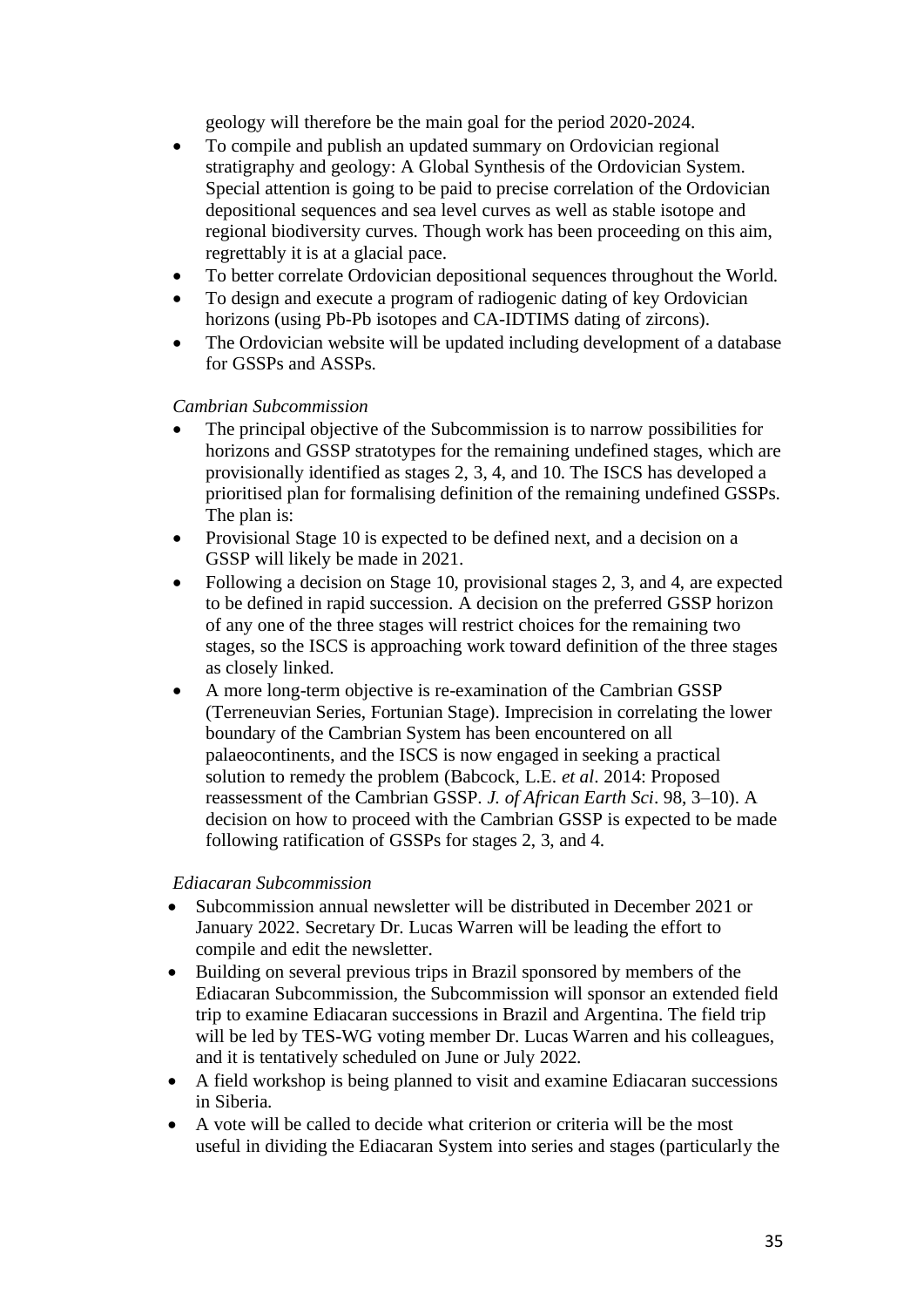second and terminal stages of the Ediacaran System). Our goal is to finalise the discussion on TES by 2022 (previously 2020).

### *Cryogenian Subcommission*

- Voting for criteria to define the base of the Cryogenian System (2021)
- Call for proposals for basal Cryogenian GSSP candidates (2022).
- Voting and ratification of basal Cryogenian GSSP (2023).
- Establishment of working groups on Cryogenian subdivision (2022)
- Voting and ratification of Cryogenian series (2023-2024).
- Interface with other international projects / groups.
- Field trips planned: (1) Utavi, Namibia field trip, mid-July, 2021 (organised by Karl-Henz Hoffman and Galen Halverson); Scotland field trip, May 2021 (virtual and already in planning, organised by Ian Fairchild and Tony Spencer); Tonian Urals field trip, 2022 (organised by Anton Kuznetsov); South China field trip, 2023 (organised by Maoyan Zhu).

### *Precryogenian Subcommission*

• The Subcommission has made significant progress in evaluating the possible venues of subdividing the Hadean and Archean stratigraphy. The subcommission is finalising a manuscript that will discuss the problematic and present possible solutions. Submission is geared towards the beginning of 2022. The commission will submit also a proposal to fund a virtual field trip programme to a major funding agency in the USA and in Brazil. After final voting on the Hadean and Archean on the ICS level, the Subcommission will re-organise to focus specifically onto the Mesoproterozoic. Several colleagues, including Linda Kah, University of Tennessee, have expressed interest in leadership roles.

### *Stratigraphic Classification*

- All the remaining review papers on the various branches of Stratigraphy will be published in 2021.
- The series of papers may form the core of a textbook. Publication details, including arrangements with Nägele & Obermiller, Stuttgart (the publishers of *Newsletters on Stratigraphy*) remain to be worked out.
- The subcommission will take the initiative to encourage special sessions and symposia at conferences that advance stratigraphic principles, in collaboration with other ICS subcommissions.
- The subcommission will continue to participate in GSSP discussions with ICS subcommissions.
- The subcommission continues to interface with national stratigraphic commissions although only in an advisory capacity.
- The ultimate goal is the publication of a new, multi-authored, really multinational International Stratigraphic Guide - a guide not a code, simple, clear, concise, user-friendly, for worldwide distribution and acceptance (post-2021).

### *Timescale Calibration*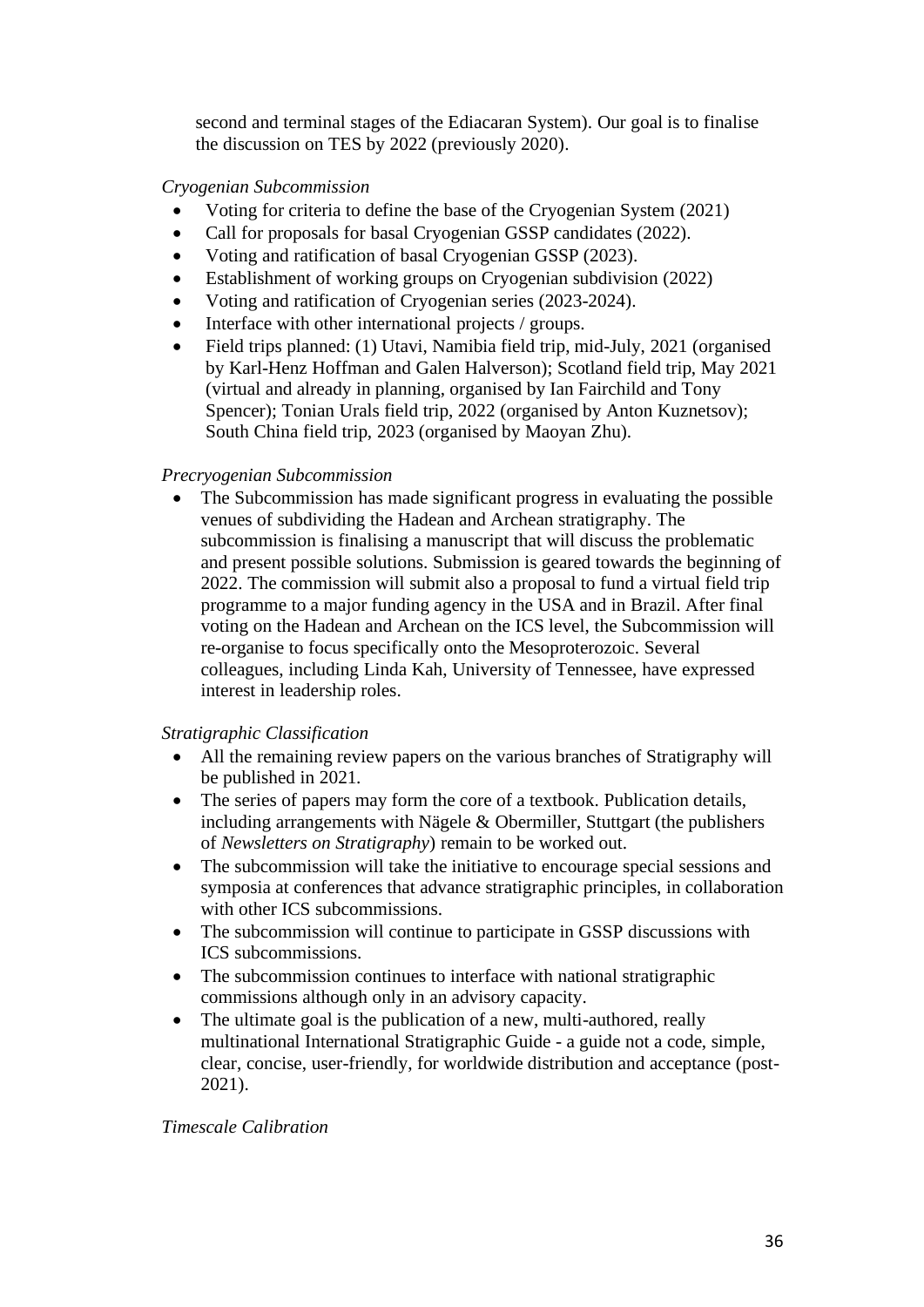- Create the full subcommission with both voting members and corresponding members. We have completed the list of voting members and are now in the process of filling out the list of corresponding members.
- Organising the first subcommission meeting to physically bring the ISTC together for the first time
- Organising a major position volume to be focused on current best practices in timescale calibration as well as where we see the future of timescale calibration. This is to be a printed volume following on from the first subcommission meeting.
- Integrate the ISTC with other international as well as national and regional organizations. For example EARTHTIME, EARTHTIME EU, EARTHTIME China, Geochronology Division of the GSA, SEPM, The Palaeontological Association, The Paleontological Society, etc.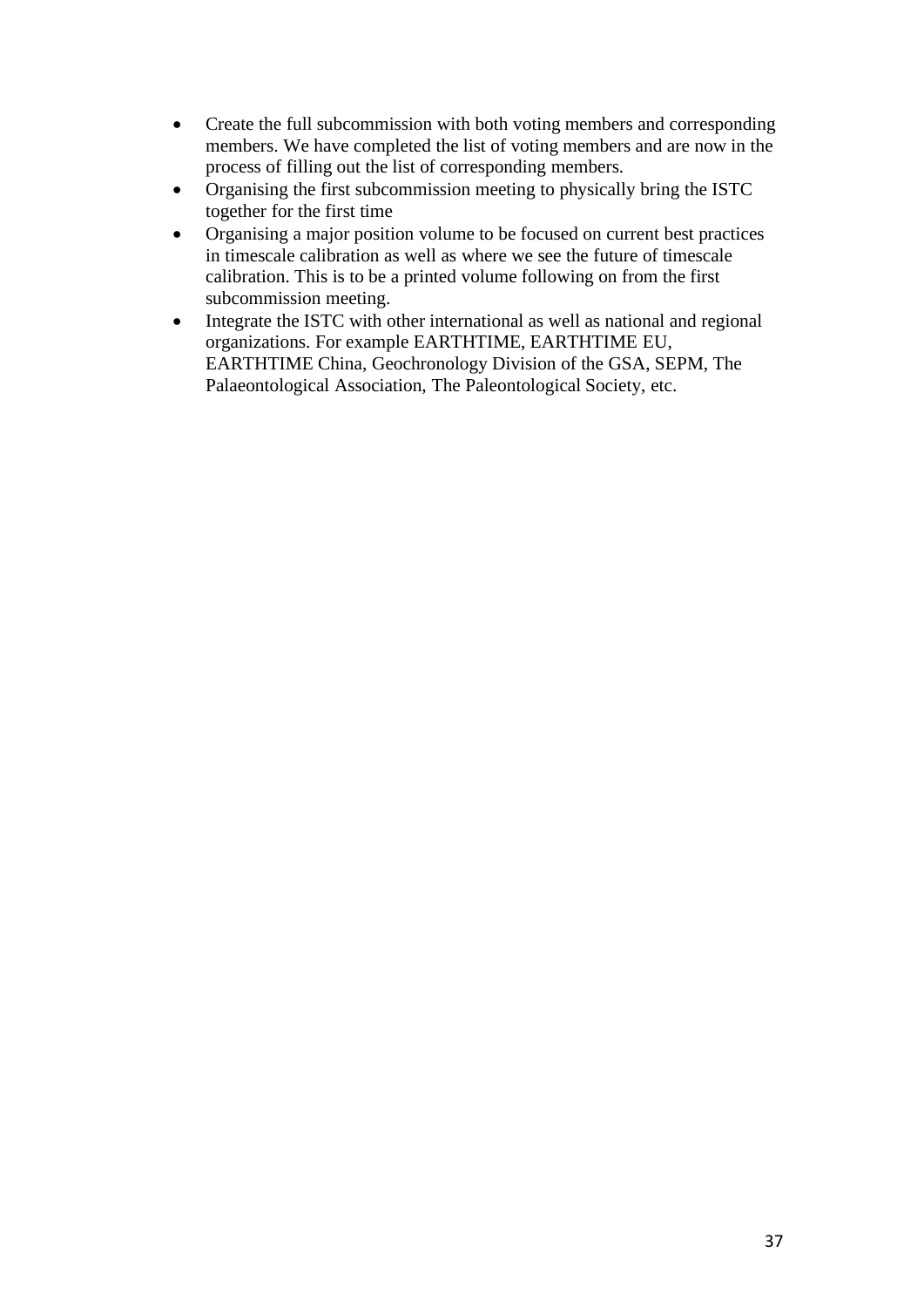### **APPENDIX 1: ICS DIRECTORY OF OFFICERS 2020- 2024**

### **COMMISSION EXECUTIVE**

- **Chair**: Prof David Harper, Department of Earth Sciences, Principal Van Mildert College, University of Durham, Durham DH1 3LE, UK. Tel. +44 191 3347143; E-mail david.harper@durham.ac.uk
- **Vice Chair**: Prof Shuzhong Shen, School of Earth Sciences and Engineering Nanjing University, 163 Xianlin Avenue, Nanjing 210023, China. E-mail: szshen@nju.edu.cn
- **Secretary General**: Prof Philip Gibbard, Scott Polar Research Institute, University of Cambridge, Lensfield Road, Cambridge CB2 1ER, UK. Tel: +44 (0)1223 333924; E-mail: [plg1@cam.ac.uk](mailto:plg1@cam.ac.uk)

#### **Non-voting members**

- **Treasurer:** Dr Stuart Jones, Associate Professor in Sedimentology Department of Earth Sciences Durham University Durham, DH1 3LE, UK. Tel: +44 (0)1913 342319 E-mail: stuart.jones@durham.ac.uk
- **Webmaster:** Dr Nicholas Car, Data Systems Architect SURROUND Australia pty Ltd 20 Oxford Pl, Shorncliffe Brisbane, Queensland, 4017, Australia. Tel: +614 77 560 177 E-mail: nicholas.car@surroundaustralia.com
- **Graphics Officer:** Dr Kim Cohen, Department of Physical Geography, Utrecht University P.O.Box 80, 115, 3508 TC Utrecht,The Netherlands. Tel. +31 30 253 5774 E-mail: k.m.cohen@uu.nl

### **SUBCOMMISSION ON QUATERNARY STRATIGRAPHY**

- **Chair**: Professor Jan Zalasiewicz, Department of Geology, University of Leicester, Leicester, LE1 7RH, UK. Tel: 0116 2523928; E-mail: jaz1@leicester.ac.uk
- **Vice Chair**: Professor Martin Head, Department of Earth Sciences, Brock University, 500 Glenridge Avenue, St. Catharines, Ontario, Canada L2S 3A1. Tel: 905-688-5550 ext. 5216; E-mail mjhead@brocku.ca
- **Vice Chair**: Professor Liping Zhou, Department Geomorphology & Quaternary Geology, Peking University, 100871 Beijing, P.R. China. Email[: lpzhou@pku.edu.cn](mailto:lpzhou@pku.edu.cn)
- **Secretary**: Professor Adele Bertini Dipartimento di Scienze della Terra, Università degli Studi Firenze, via La Pira 4, I-50121 Firenze, Italy. E-mail: adele.bertini@unifi.it

### **SUBCOMMISSION ON NEOGENE STRATIGRAPHY**

- **Chair**: Professor Kenneth G. Miller, Department of Earth &Planetary Sciences, Rutgers, The State University of New Jersey, 610 Taylor Rd., Piscataway, NY 08854-8066, USA. Tel: 732- 445-3622; E-mail: kgm@rci.rutgers.edu
- **Vice Chair**: Professor Elena Turco, Dipartimento di Scienze Chimiche, della Vita e della Sostenibilità Ambientale, Università degli Studi di Parma, Parco Area delle Scienze 157/A, 43124 Parma, Italy, Tel: +39 0521905366, cell +39 3396122117, elena.turco@unipr.it
- **Secretary**: Professor Marie-Pierre Aubry, Department of Earth & Planetary Sciences and Institute of Earth, Oceans, and Atmospheric Sciences, Rutgers, The State University of New Jersey, 610 Taylor Rd., Piscataway, NJ 08854-8066, ph 848 445 3622 cell 508 274 1406, aubry@Rutgers.edu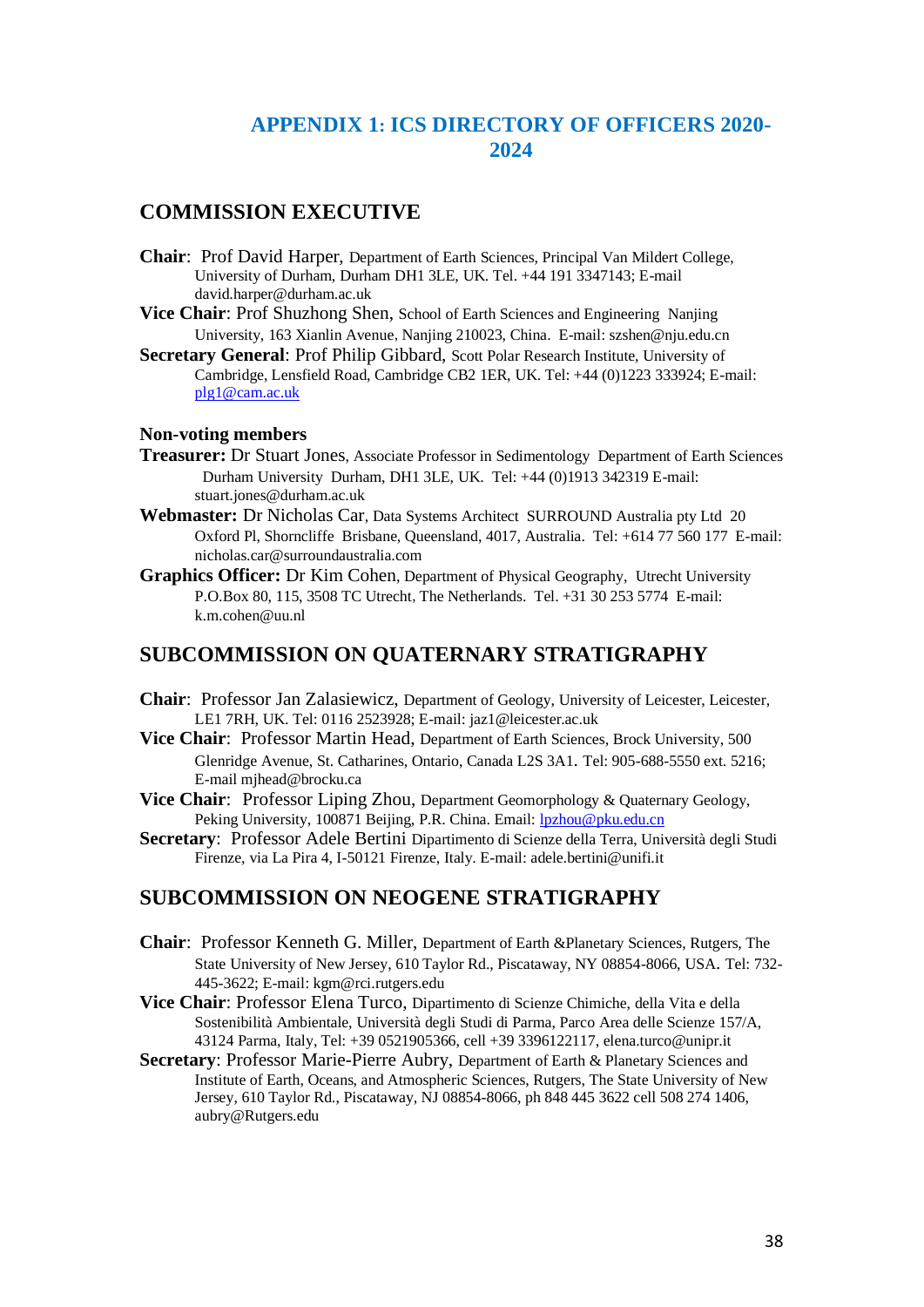### **SUBCOMMISSION OF PALEOGENE STRATIGRAPHY**

- **Chair**: Dr. Laia Alegret, Departamento de Ciencias de la Tierra, Universidad de Zaragoza, Calle Pedro Cerbuna, 12, E-50009 Zaragoza, Spain. Tel: 0034 876553465; E-mail: laia@unizar.es
- **Vice Chair**: Aitor Payros, Department of Stratigraphy and Paleontology, University of the Basque Country (UPV/EHU), Ap. 644, E48080 Bilbao, Spain. Tel: +34 946015427; E-mail: a.payros@ehu.eus
- **Secretary**: Claudia Agnini, Dipartimento di Geoscienze Universita' degli Studi di Padova Via Giovanni Gradenigo, 6 - I-35131 - Padova – Italy Tel. +39049827918[7 claudia.agnini@unipd.it](mailto:claudia.agnini@unipd.it)

### **SUBCOMMISSION OF CRETACEOUS STRATIGRAPHY**

- **Chair**: Maria Rose Petrizzo, Dipartimento di Scienze della Terra "A. Desio", Università degli Studi di Milano, via Mangiagalli 34; I-20133 Milano, Italy Tel. +39-02-503 15531; E-mail: [mrose.petrizzo@unimi.it](mailto:mrose.petrizzo@unimi.it)
- **Vice Chair**: Michael Wagreich, Department of Geodynamics and Sedimentology, University of Vienna, Althanstrasse 14, Vienna, A-1090, Austria. Tel: 0043-1-4277-53465; E-mail: michael.wagreich@univie.ac.at
- **Secretary**: Francesca Falzoni, Dipartimento di Scienze della Terra "A. Desio", Università degli Studi di Milano, via Mangiagalli 34, 20133 Milano, Italy. Tel: +39-02-503 15563; E-mail: francesca.falzoni@unimi.it

### **SUBCOMMISSION ON JURASSIC STRATIGRAPHY**

- **Chair**: Angela L. Coe, School of Environment, Earth and Ecosystem Sciences, The Open University, Milton Keynes, MK7 6AA, UK; Tel: +44 (0)1908652161; Email: [Angela.Coe@open.ac.uk](mailto:Angela.Coe@open.ac.uk)
- **Vice Chair**: Emanuela Mattioli. Laboratoire de Géologie de Lyon, Terre, Planètes, Environnement, UMR 5276 CNRS, Observatoire de Lyon, Université Lyon 1, France. Tel.: +33 4 72445800; E-mail: [emanuela.mattioli@univ-lyon1.fr](mailto:emanuela.mattioli@univ-lyon1.fr)
- **Vice Chair**: Gregorz Pienkowski, Polish Geological Institute National Research Institute, 4 Rakowiecka St., 00-975 Warszawa, Poland. Tel.: +48 22 45 92 256; E-mail: gpie@pgi.gov.pl
- **Secretary**: David B. Kemp, China University of Geosciences (Wuhan), 388 Lumo Road, Wuhan 430074, P.R. China. Tel: +86 27 67883001; davidkemp@cug.edu.cn

### **SUBCOMMISSION OF TRIASSIC STRATIGRAPHY**

- **Chair**: Zhong-Qiang Chen, State Key Laboratory of Biogeology and Environmental Geology, China University of Geosciences (Wuhan), 388 Lumo Road, Hongshan District, Wuhan 430074, China; Tel: 86-27-67883068; E-mail: zhong.qiang.chen@cug.edu.cn
- **Vice Chair**: Wolfram M. Kuerschner, Department of Geosciences, University of Oslo, P.O. Box 1047 Blindern, N-0316 Oslo, Norway. E-mail: w.m.kuerschner@geo.uio.no
- **Secretary**: Yadong Sun, Universität Erlangen-Nürnberg, Schlossgarten 5, 91054 Erlangen, Germany; Tel: +49 09131 85 23422; E-mail: yadong.sun@fau.de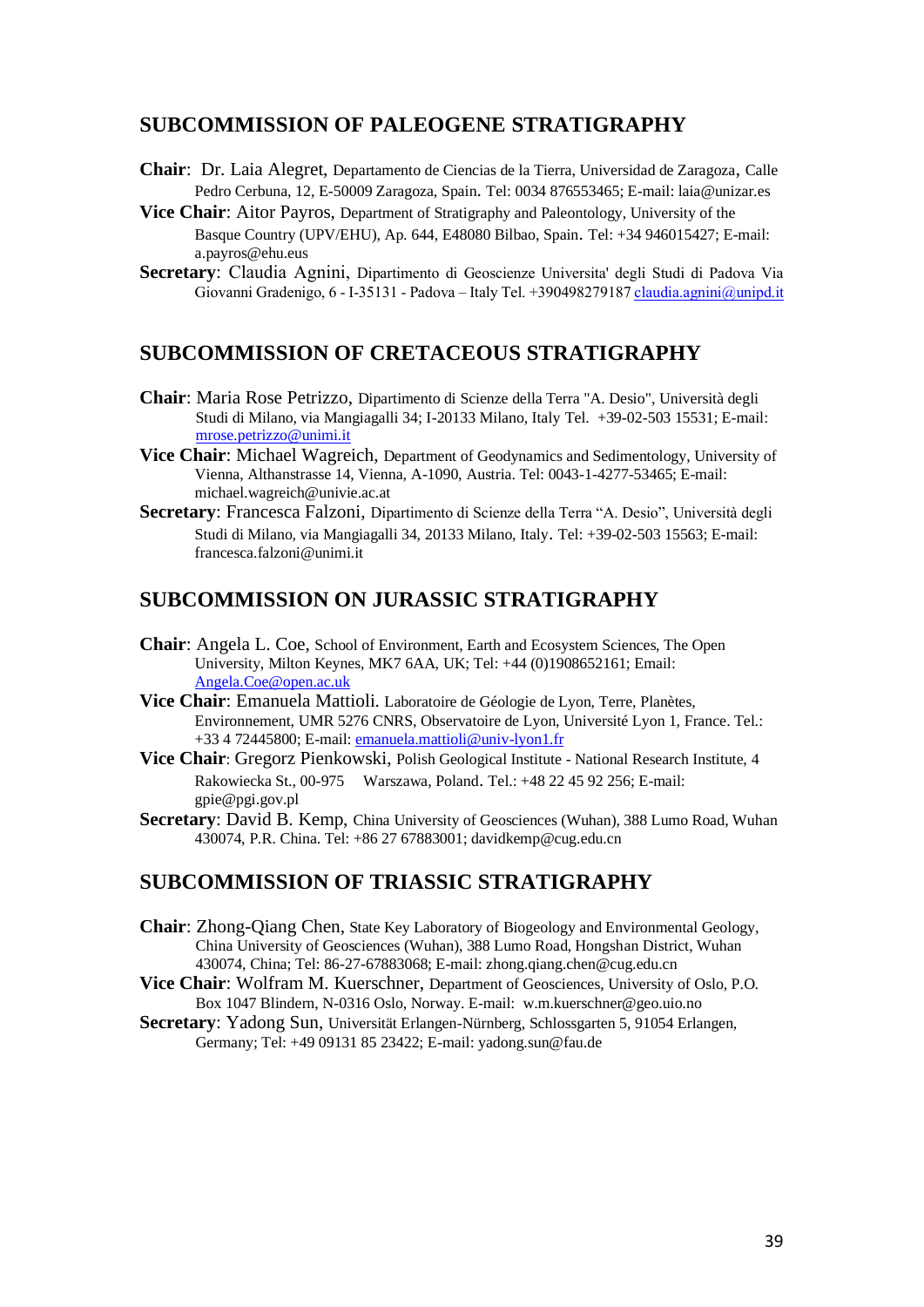### **SUBCOMMISSION ON PERMIAN STRATIGRAPHY**

- **Chair**: Professor Lucia Angiolini, Dipartimento di Scienze della Terra "A. Desio", Via Mangiagalli 34, 20133 Milano, Italy E-mail: [lucia.angiolini@unimi.it](mailto:lucia.angiolini@unimi.it)
- **Vice Chair**: Professor Michael H. Stephenson, British Geological Survey, Keyworth, Nottingham NG12 5GG, United Kingdom E-mail: mhste@bgs.ac.uk
- **Secretary:** Professor Yichun Zhang, State Key laboratory of Palaeobiology and Stratigraphy, Nanjing Institute of Geology and Palaeontology, 39 East Beijing Road, Nanjing, Jiangsu 210008, China. E-mail: yczhang@nigpas.ac.cn

### **SUBCOMMISSION ON CARBONIFEROUS STRATIGRAPHY**

- **Chair**: Professor Wang Xiangdong, Nanjing Institute of Geology and Paleontology, Chinese Academy of Sciences, 39 East Beijing Road, Nanjing 210008, China. Tel: +86-25-83282188; E-mail: xdwang@nigpas.ac.cn
- **Vice Chair**: Svetlana Nikolaeva, Department of Earth Sciences, Natural History Museum, London, SW7 5BD UK an Paleontological Institute, Russian Academy of Sciences, Profsoyuznaya ul., 123, Moscow, 117997 Russia. E-mail: s.nikolaeva@nhm.ac.uk
- **Secretary**: Markus Aretz. Université de Toulouse (UPS), GET (OMP), 14, avenue Edouard Belin, F-31400 Toulouse, France; Tel: +33 5 61 33 26 74; E-mail: markus.aretz@get.omp.eu

### **SUBCOMMISSION ON DEVONIAN STRATIGRAPHY**

- **Chair**: Dr. Ladislav Slavik, Institute of Geology AS CR, Rozvojova 269, CZ-165 02 Praha 6, Czech Republic. Tel: +420 233087247; E-mail[: slavik@gli.cas.cz](mailto:slavik@gli.cas.cz)
- **Vice Chair**: Professor José Ignacio Valenzuela Ríos, Department de Geología, Universitat de València C/. Dr. Moliner 50, E-46100, Burjassot, Spain, Tel.: 0034 96 3543412; Jose.I.Valenzuela@uv.es
- **Secretary**: Ulrich Jansen, Palaeozoology III, Senckenberg Gesellschaft für Naturforschung Rechtsfähiger Verein gemäß 22 BGB, Senckenberganlage 25, 60325 Frankfurt, Germany, Tel.: 0049-69- 97075 1146; Ulrich.Jansen@senckenberg.de

### **SUBCOMMISSION OF SILURIAN STRATIGRAPHY**

**Chair**: Professor Petr Štorch Institute of Geology CAS, Rozvojová 269, Praha 6, CZ 165 00, Czech Republic Tel: +420-233087261; E-mail: storch@gli.cas.cz

**Vice Chair**: Professor Carlo Corradini Dipartimento di Scienze Chimiche e Geologiche -Università di Cagliari, via Trentino 51, I-09127 Cagliari, Italy Tel: n/a ; E-mail: corradin@unica.it

**Secretary**: Professor Zhan Renbin Nanjing Institute of Geology and Paleontology, Chinese Academy of Sciences 39 East Beijing Road, Nanjing 210008, China Tel: +86 2583282132; E-Mail: rbzhan@nigpas.ac.cn

### **SUBCOMMISSION ON ORDOVICIAN STRATIGRAPHY**

- **Chair**: Thomas Servais, UMR 8198 Evo-Eco-Paleo, CNRS-University of Lille, France. Tel: +33 (0)3 20 33 72 20; E-mail: [thomas.servais@univ-lille1.fr](mailto:thomas.servais@univ-lille1.fr)
- **Vice Chair**: **Zhan Renbin,** State Key Laboratory of Paleobiology and Stratigraphy, Nanjing Institute of Geology and Palaeontology (NIGP), Chinese Academy of Sciences (CAS), 39 East Beijing Road, Nanjing, 210008, CHINA. Tel: +86 25 83282132 E-mail[: rbzhan@nigpas.ac.cn](mailto:rbzhan@nigpas.ac.cn)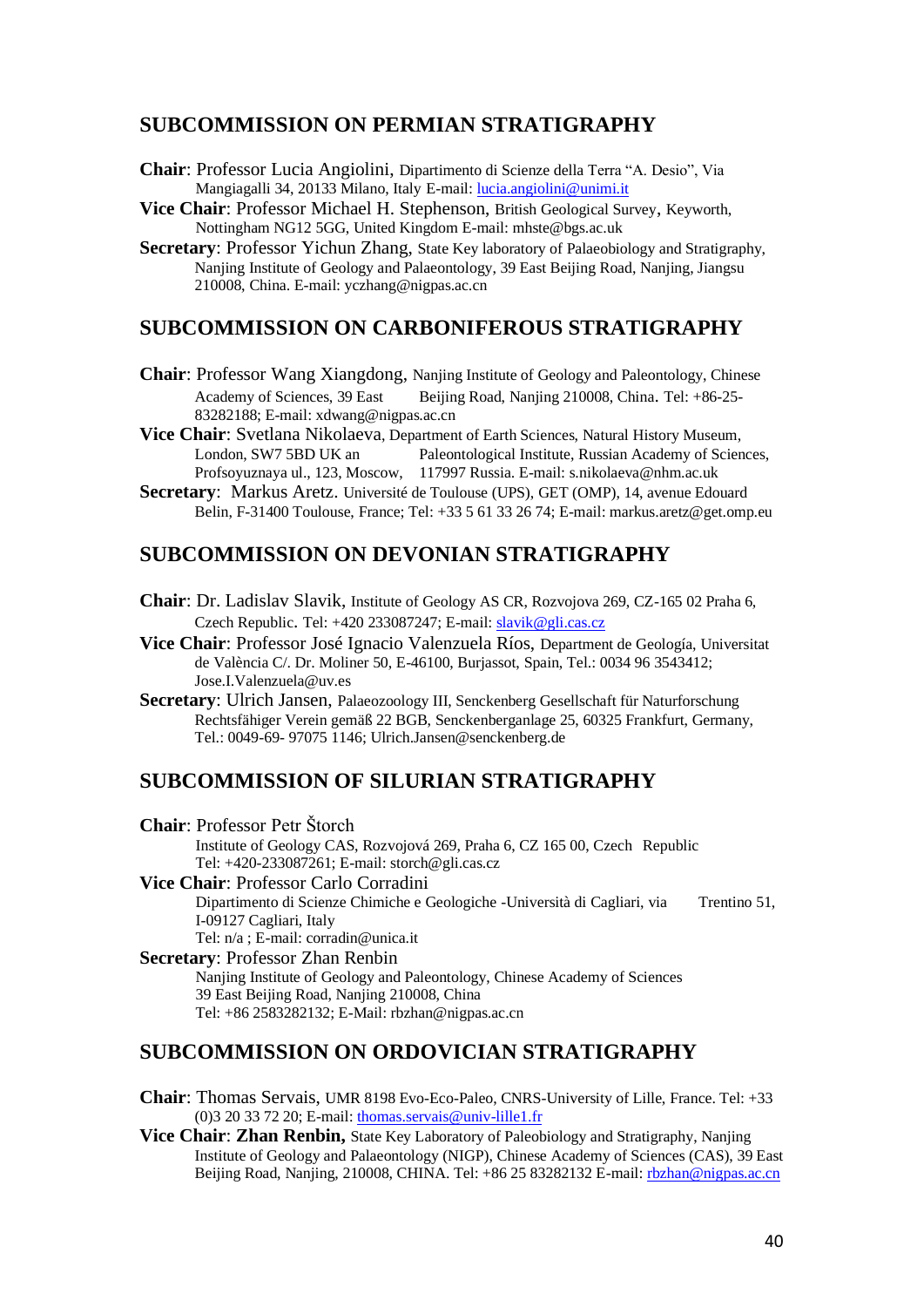**Secretary**: **Bertrand Lefebvre** UMR 5276 LGL -TPE, CNRS - Université de Lyon 1, Bâtiment GEODE, 69622 Villeurbanne Cedex, France. Tel: +33 (0)4 72 43 28 34 E-mail: [Bertrand.Lefebvre@univ-lyon1.fr](mailto:Bertrand.Lefebvre@univ-lyon1.fr)

### **SUBCOMMISSION OF CAMBRIAN STRATIGRAPHY**

- **Chair**: Professor Per Ahlberg. Department of Geology, Lund University, Sölvegatan 12, SE-223-62 Lund, Sweden. E-mail: per.ahlberg@geol.lu.se
- **Vice Chair:** Professor Maoyan Zhu, Nanjing Institute of Geology and Palaeontology, Chinese Academy of Sciences, 39 East Beijing Road, Nanjing, 210008, China); Tel. 0086-25 83282159; [myzhu@nigpas.ac.cn](mailto:myzhu@nigpas.ac.cn)
- **Secretary:** Professor Anna Żylińska, Department of Historical Geology, Regional Geology and Palaeontology, Faculty of Geology, University of Warsaw, Żwirki i Wigury 93, PL-02-089 Warszawa, Poland; Tel. +48 225540448, +48 5011828678 (mobile); anna.zylinska@uw.edu.pl

### **SUBCOMMISSION ON EDIACARAN STRATIGRAPHY**

- **Chair**: Professor Mark Laflamme, Department of Chemical and Physical Sciences, University of Toronto Mississauga, 3359 Mississauga Ronad N., Mississauga, Ontario L5L 1C6, Canada. E-mail: marc.laflamme@utoronto.ca
- **Vice Chair**: Dr. James D. Schiffbauer, Department of Geological Sciences and Director, X-ray Microanalysis Core, University of Missouri, 101 Geological Sciences Building, University of Missouri, Columbia MO 65211, USA; schiffbauerj@missouri.edu
- **Secretary**: Dr. Lucas Veríssimo Warren, Department of Applied Geology, São Paulo State University, Rua Quirino de Andrade 215, Sao Paulo, 01049-010, Brazil; lucas.warren@unesp.br

### **SUBCOMMISSION ON CRYOGENIAN STRATIGRAPHY**

- **Chair**: Professor Maoyan Zhu, Nanjing Institute of Geology and Palaeontology, Chinese Academy of Sciences, China; [myzhu@nigpas.ac.cn](mailto:myzhu@nigpas.ac.cn)
- **Vice Chair**: Professor Carol Dehler, Department of Geology, Utah State University, USA; [Carol.Dehler@usu.edu](mailto:Carol.Dehler@usu.edu)
- **Secretary: Professor Ying Zhou, Department of Earth Sciences, University College London,** UK; y-zhou@ucl.ac.uk

### **SUBCOMMISSION ON PRECRYOGENIAN STRATIGRAPHY**

**Chair**: Professor Martin J. Whitehouse, NordSIMS facility, Department of Geosciences, Swedish Museum of Natural History, Box 50007, SE-104 05 Stockholm, Sweden. Tel: +46 8 519 551 69(office)/67(lab). E-mail: [martin.whitehouse@nrm.se](mailto:martin.whitehouse@nrm.se) (currently on-leave): **Temporary chair:** Professor Nora Noffke, Old Dominion University, USA.

**Vice Chair**: Professor Douglas Galante

Brazilian Synchrotron Light Laboratory, Rua Giuseppe Maximo Scolfaro, 1000 Campinas - SP CEP: 13083-10, Brazil E-mail: douglas.galante@lnls.br

**Secretary**: Professor Evelyn Ap. M. Sanchez Bizan Instituto de Ciência e Tecnologia Universidade Federal dos Vales do Jequitinhonha e Mucuri, UFVJM - Campus JK Alto da Jacuba, Diamantina, MG, Brasil, CEP 39100-000. E-mail: eamsanchez@gmail.com

### **SUBCOMMISSION ON STRATIGRAPHIC CLASSIFICATION**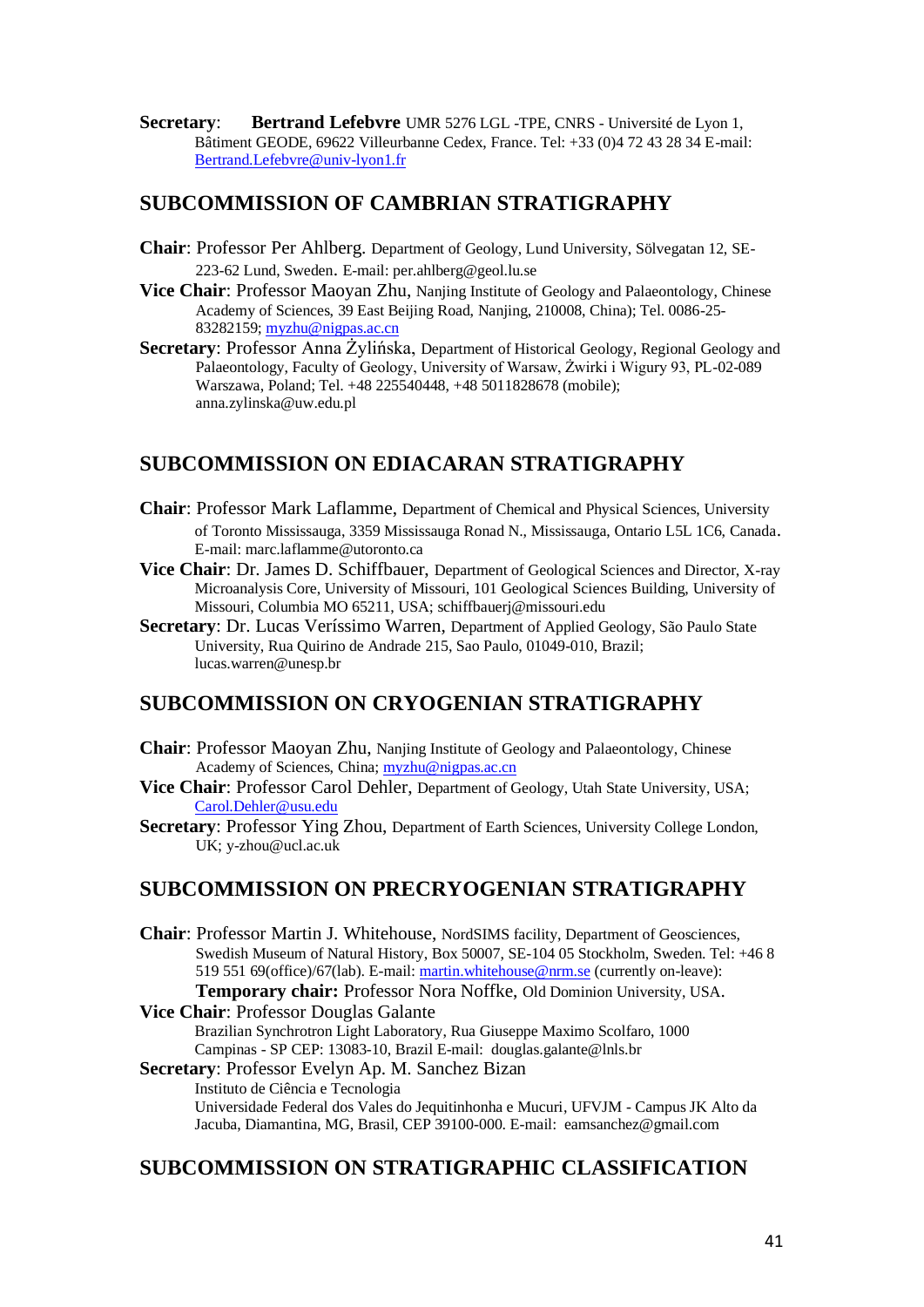- **Chair**: Professor Werner Piller, Institute for Earth Sciences (Geology and Palaeontology), University of Graz, Heinrichstrasse 26, 8010 Graz, Austria. Tel: +43 316 380 5582; E-mail: werner.piller@uni-graz.at
- **Vice Chair**: Professor Richard H. Fluegeman, Department of Geological Sciences, Ball State University, 4130 West University Ave., Muncie, Indiana 47304, USA, Phone: (765)285-8267 Email[: rfluegem@bsu.edu](mailto:rfluegem@bsu.edu)
- **Vice Chair**: Professor Brian R. Pratt, Department of Geological Sciences, University of Saskatchewan, Saskatoon, Saskatchewan S7N 5E2, Canada, Phone: +1-306-966-5725; Fax: +1- 306-966-8593; E-mail: brian.pratt@usask.ca
- **Secretary**: Dr. Jochen Erbacher, Bundesanstalt für Geowissenschaften und Rohstoffe, Geozentrum Hannover, Stilleweg 2, D-30655 Hannover, Germany.Tel.: 0511 643-2795 E-mail: [Jochen.Erbacher@bgr.de](mailto:Jochen.Erbacher@bgr.de)

### **SUBCOMMISSION ON TIMESCALE CALIBRATION (from March 2020)**

- **Chair**: Professor Bradley D. Cramer, Department of Earth and Environmental Sciences, University of Iowa, Iowa City, Iowa 52242, USA. bradley-cramer@uiowa.edu
- **Vice Chair**: Professor Mark D. Schmitz, Department of Geosciences, Boise State University, Boise, Idaho 83725, USA. markschmitz@boisestate.edu
- **Secretary**: Professor Anne-Christine DaSilva, Department of Geology, Université de Liège, B-4000 Liège, Belgium. ac.dasilva@uliege.be

PL Gibbard Cambridge University 4.12.21

DAT Harper Durham University 4.12.21